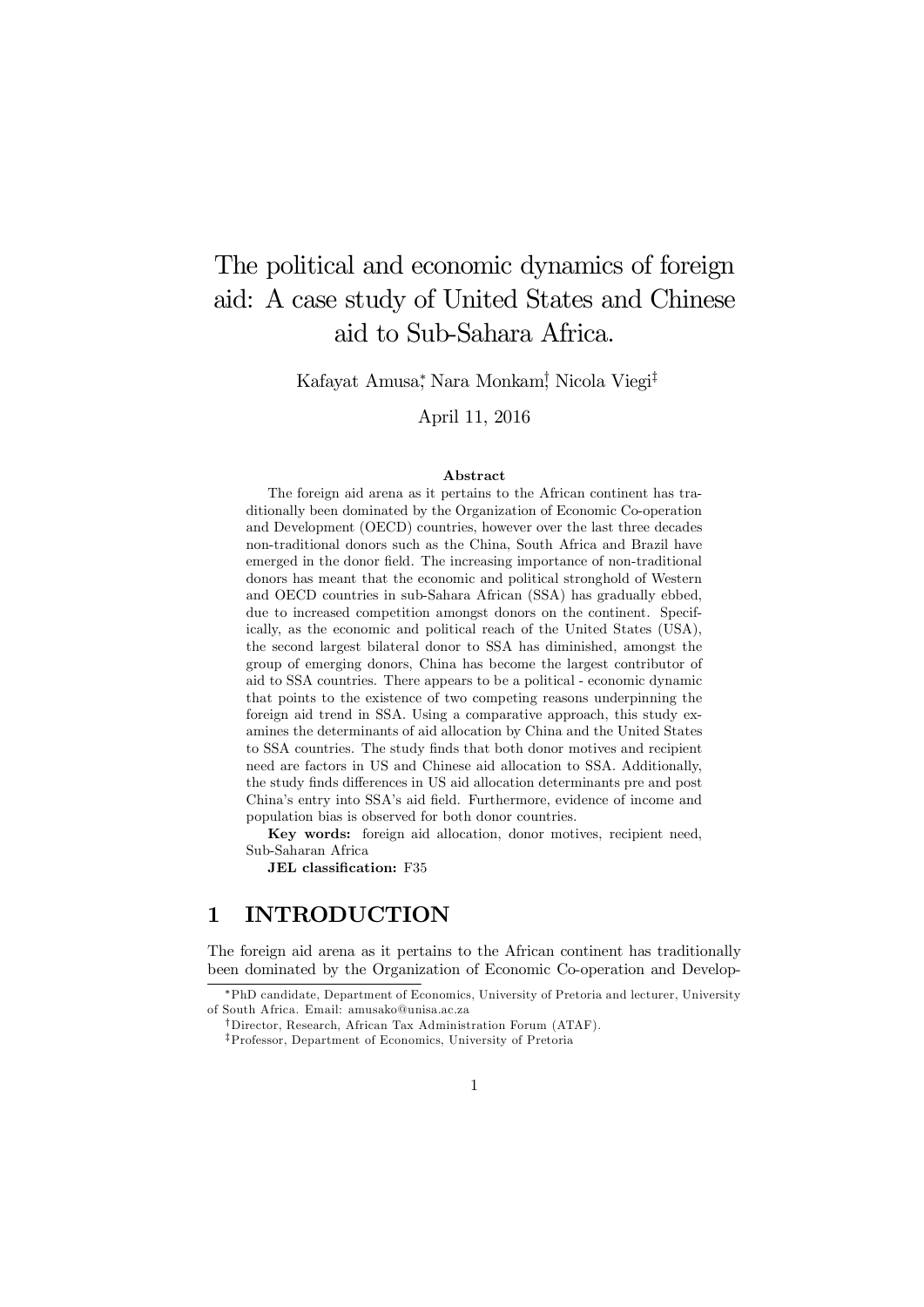ment (OECD) countries. Over the last three decades, however, non-traditional donors such as the China, South Africa, Brazil and a number of Middle Eastern countries have begun to emerge in the donor field, Chaponniere (2009). Contrary to OECD donor countries, emerging country donors provide non-concessionary aid with a focus on sectors in recipient countries that are in dire need of the aid (Brautigam, 2008; Chaponniere 2009). According to Meyer (2012) emerging donors have begun to establish a new status quo, one without attached policy strings and one which focuses on infrastructure, innovation, exports and health, rather than governance. Amongst the group of emerging donors, China has become the largest contributor of aid to sub-Saharan African countries (Woods, 2008). Between 2000 and 2012, China undertook over 1700 projects amounting to over seventy five billion dollars in over 50 African countries (Sun, 2014).

The increasing importance of non-traditional donors has meant that the economic and political stronghold of Western and OECD countries in SSA has ebbed over the decades. Between 2002 and 2009, the share of DAC donors in total disbursements of ODA increased from 57 percent to 59 percent while over the same period, foreign aid from non-Western or non-DAC countries increased from 0.11 percent of total aid disbursed to 0.41 percent (OECD- DAC CRS database, 2014). In addition, the economic and political reach of the United States (USA), arguably the most visible and vocal Western country on the African continent is gradually being diminished. USA, the second largest<sup>1</sup>. bilateral source of ODA to Africa has in the last two decades shifted its aid focus in the region towards the social sector, specifically to the education and health sectors. Over the same period, foreign aid from non-Western donors in many sectors has increased sharply (Strange *et al*., 2013).

The increased role of non-Western donor countries in SSA is in part due to the conditionalities imposed on recipient countries, partly to avoid issues of corruption and mismanagement of aid funds that arose in foreign aid utilization over previous years Brautigam (2009). The conditionalities attached to the provision of foreign aid have caused a "look fast" type approach on the part of recipient SSA countries, for whom China's less stringent conditionalities provides an alternative to Western aid.

As part of the conditions imposed on Western aid, focus has been on recipient country governance with a view to address governance issues in order to effect political or policy changes in recipient countries. A recent example of this is in Malawi and Tanzania where donors threatened to withhold aid if corruption within government was not addressed. This is contrary to the approach followed by non-Western donor countries who have pursued an aid policy driven less by governance issues and more in part by economic interests, interest aided by the need to fill the vacuum created by the diminished role of the US and the West. An example of this is Russia's incursion in Nigeria and South Africa as well as China's incursion into Nigeria, Zambia, Democratic republic of Congo and Zimbabwe.

<sup>&</sup>lt;sup>1</sup> According to the author's calculations from OECD-CRS database, the USA is the second largest bilateral donor to SSA, second only to France since 1980.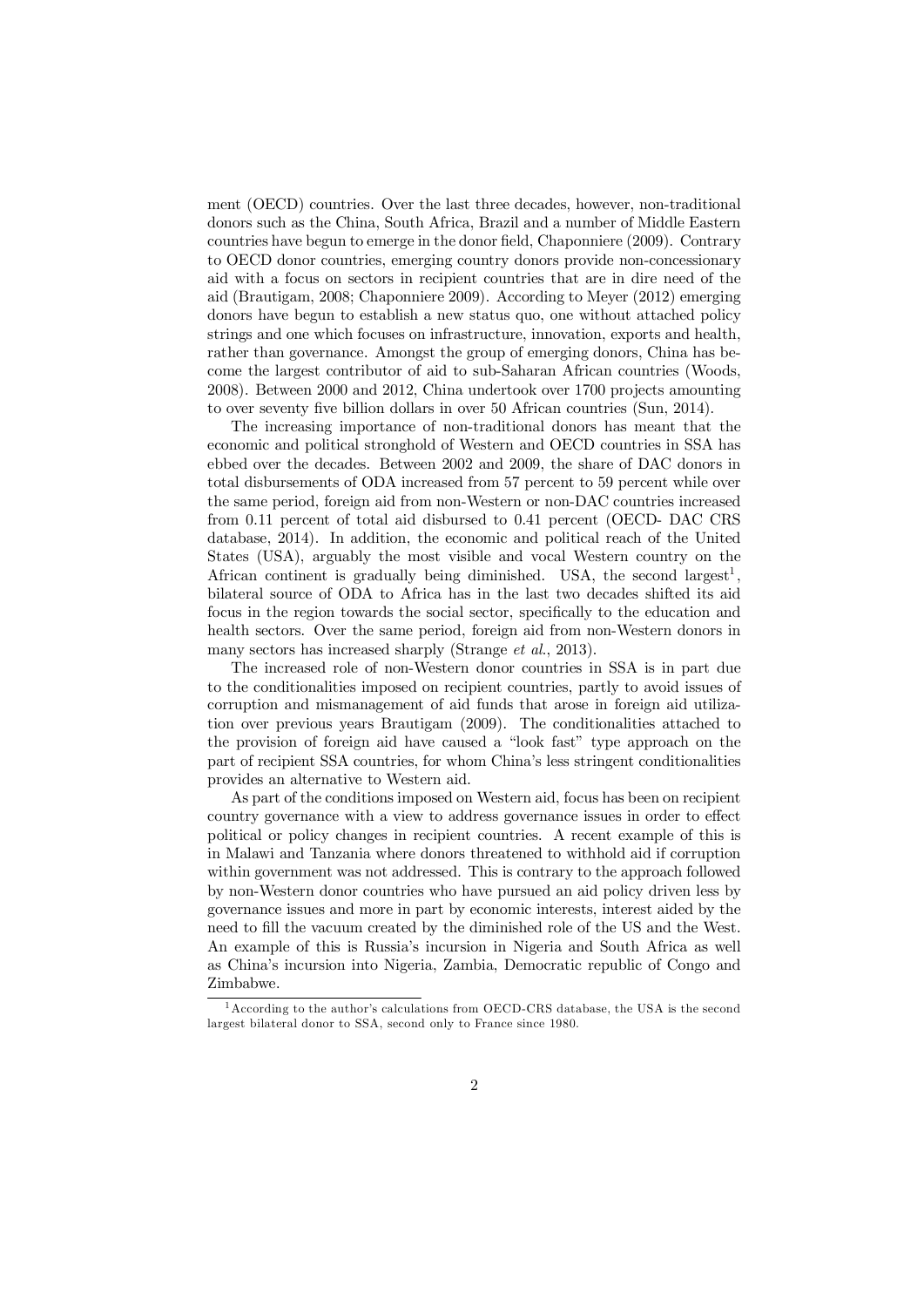There therefore appears to be a political-economic dynamic that points to the existence of two competing reasons underpinning the foreign aid trend in SSA. Firstly, the ability to use foreign aid to entrench donor values in recipient nations on one hand and secondly, the pursuit of economic objectives without interference from recipient nations. The vast literature on the aid – growth nexus has mainly focused on the growth impact of foreign aid (Papanek, 1972; Singh, 1985; Islam, 1992; Pederson, 1996; Asteriou, 2008; Burnside and Dollar<sup>2</sup> 1997; Dalgaard *et al*., 2003; Radelet *et al.,* 2004; Singh, 1985; Ali and Issay ,2005; Duc, 2006; Ekanayake and Chatrna, 2009; Bauer, 1972; Svensson, 1999; Hajimicheal *et al.,*1995; Durbarry *et al.,* 1998; Knack, 2000; Hansen and Tarp, 2001). However, very few studies have addressed the increasing significance of traditional donors in the foreign aid field and especially in SSA countries.

Although the role of donor interest and recipient need in aid allocation has been well examined using a recipient need model (McKinley and Little, 1979; Maizels and Nissanke, 1984; Mosley *et al.,* 1995; Gang and Lehman, 1990), a donor interest model (Frank, 1969; Jalee 1968; Hensman, 1971; Hayter, 1981) and the more popular hybrid model that acknowledges the significance of both recipient need and donor motives (Wittkopf, 1972; Cingranelli and Pasquarello, 1985; Bowels 1987; Poe and Sirirangsi, 1993; McGillivray, 2003; McGillivray and Fenny, 2008; Neumayer, 2010; Lundsgaarde *et al*., 2010; Harrigan and Wang, 2011; Dreher and Fuchs, 2011) there remains some paucity in studies that provide comparative empirical evidence that specifically addresses the growing importance of non-Western donors to SSA. In addition, it is also important to determine whether or not the two political–economic views stated above stand up to empirical scrutiny and whether the determinants of foreign aid allocation in SSA follows the trends observed in other developing regions.

Recent developments in the database on Chinese aid by Strange *et al*., (2013) provides the opportunity to empirically ascertain to some degree and to compare the determinants of Chinese aid allocation to SSA countries with that of wellestablished traditional donors. Taking the USA, the second largest bilateral donor to SSA and China the biggest non-Western donor to SSA respectively, the objective of this paper is to examine the determinants of aid allocation by both USA and China to SSA. Using multi-level analysis for the US and Heckman sample selection analysis for China the study seeks to answer the following specific questions:  $(1)$  how does recipient's governance influence USA and China's aid allocation to SSA countries? (2) Do oil resource considerations influence USA and China's aid allocation to SSA? (3) How has the emergence of China in the aid field<sup>3</sup> altered the determinants of USA aid allocation to SSA?

The rest of the paper is structured as follows: section 2 discusses Chinese and American foreign aid to SSA. Section 3, provides a review of the aid allocation

 $2<sup>2</sup>$ Easterly, Levine and Roodman (2004) Knack (2001), McGillivray and Morissey (2001) and Doornbus (2001) Hansen and Tarp (2001), Guillaumont and Chavet (2001) have all critisised the B-D results.

 $3$ This study takes the "emergence" of China in the aid field to mean the period from 2000 which is the period from which aid data is available. It should be mentioned that China has provided assistance to SSA since 1956.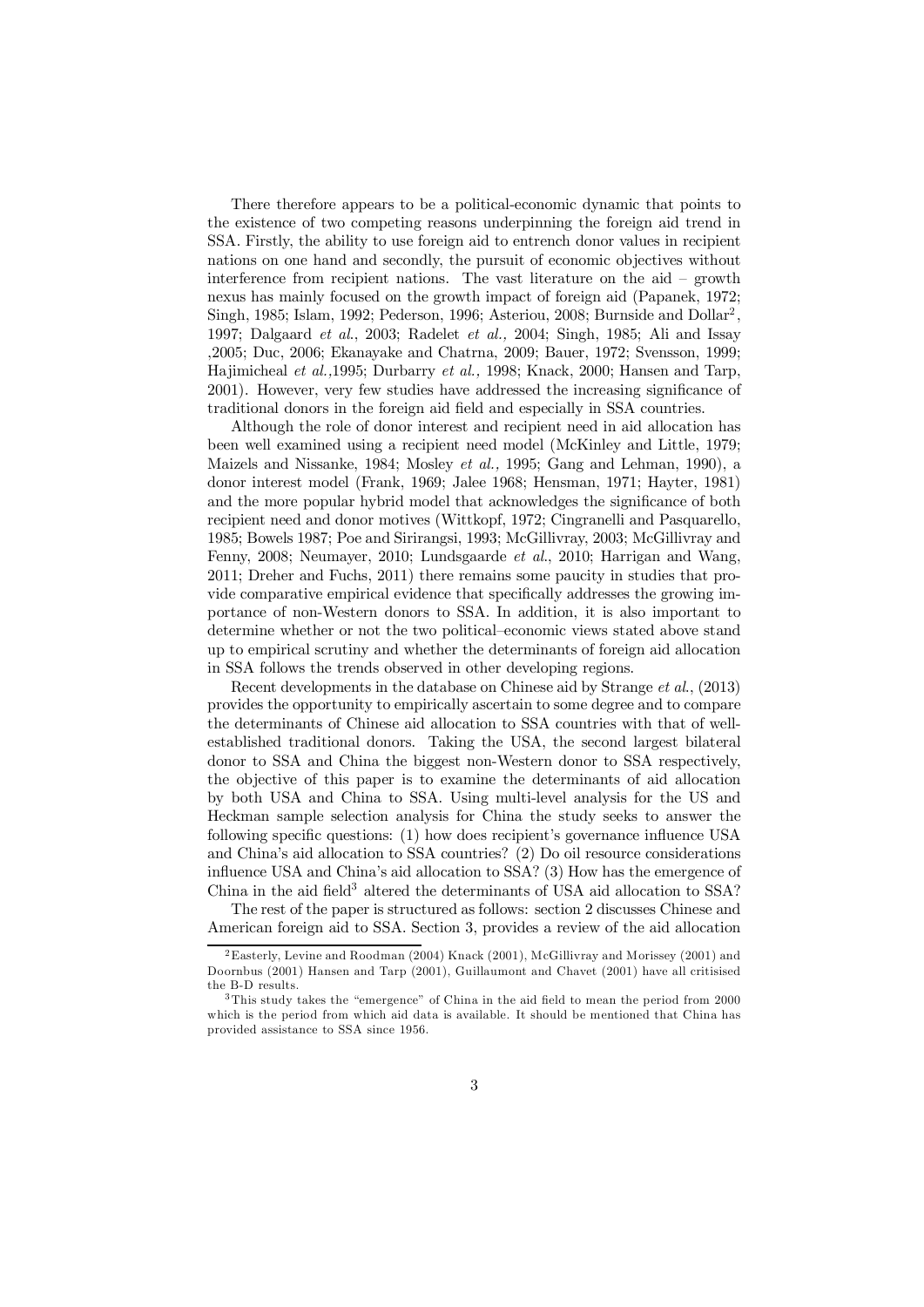literature. The methodology and data employed in the study is explained in section 4, section 5 provides a discussion of the estimation results and section 6 concludes.

## 2 Stylised facts on Chinese and American Aid to Sub-Sahara Africa

#### 2.1 Chinese aid to Sub-Sahara Africa

In the 1960's Africa provided China with an opportunity to increase the country's political and diplomatic reach. The interest in Africa arose as a direct result of disconnect between the Chinese and the Soviet Union over the legitimacy of China's ideological positions (Chaponniere 2009) as well as the increased competition between the Americans and the Japanese in Asia which made Africa a potential new area of opportunity (Copper 1976). China's aid policy in the 1960's was premised on equality between partners, mutual benefit, respect for sovereignty, respect for obligations and enhancing self-reliance of Chinese aid recipients.

In addition to the political motives, Africa presented China with economic opportunities. Therefore while the initial motive for Chinese aid to SSA was to strengthen diplomatic ties, the resource motive became an important factor in Chinese aid allocation. By 1976, the resource motive was apparent in numerous SSA countries from infrastructure (the construction of the Tan Zam railroad in Zambia was in part to facilitate China's access to copper) to the construction of roads in countries like Ethiopia (to assist the movement of cotton exports to China). China's view of the resource possibilities in SSA continues even today. According to Sun (2014) since 2001, the need to boost Chinese domestic economic growth has further driven China's interest in SSA's natural resource.

China's aid policy on Africa underwent major reforms between 1994 and 1995. The policy reforms were necessary for three main reasons. First, increased population experienced by china put untold pressures on the country's resource base and therefore Africa became an attractive prospect as a source of much needed resource. Second, China's increasing foray into Africa and gains in political foothold posed a potential threat to Western countries and there was a need to pacify the Western countries. Lastly, the aid policy reform factored in China's economic strategy. The provision of aid was motivated by the need to expand into new markets.

China's aid policy reforms were effected in three main ways. First, new instruments that linked aid, trade and investment between China and Africa were introduced and implemented. Second, programmes that combined foreign aid with economic cooperation were developed and financed and lastly, China refined its portfolio of tools to aid domestic restructuring. The restructuring also saw the creation of three policy banks, China's development Bank (which along with China Eximbank, was responsible for overseeing oversees aid), China export–import bank and China agricultural development bank which were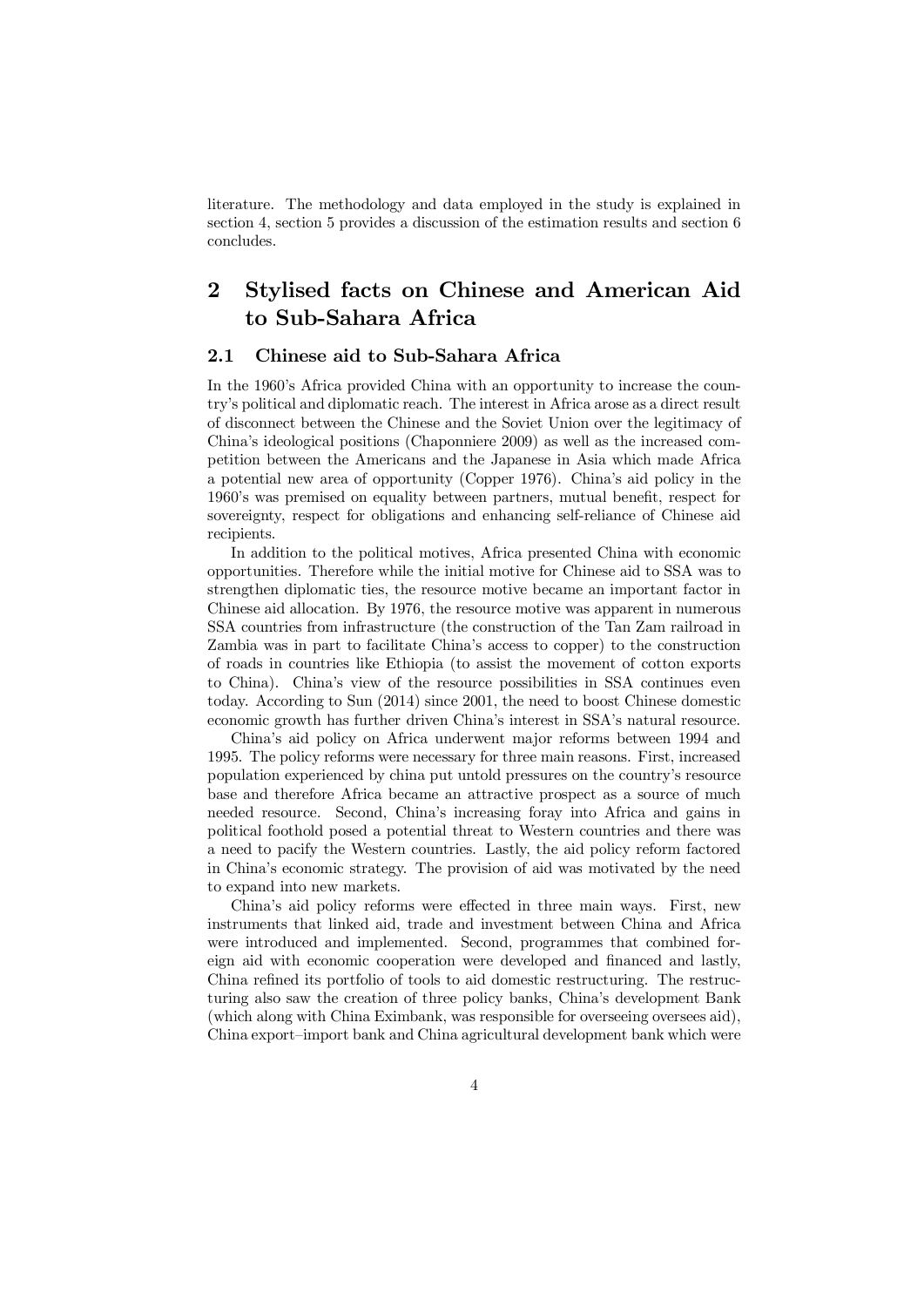all state-owned and controlled and provided a way in which the government could provide targeted finance that combined both planning and market means (Brautigam 2009). In addition, the policy reform produced the economic and trade strategy that sought to allow the combination of mutual cooperation and trade between China and Africa. This permitted Chinese investments in manufacturing and agriculture, growth in Chinese assembly factories which created increased demand for Chinese exports and also allowed China's incursion into the exploration and investment in minerals and forest resources on the continent.

From 2000, China further cemented itself as a major aid role player in Africa. In October 2000, the forum on China–Africa cooperation (FOCAC) which included 44 African countries was established. China undertook to provide financing for debt relief, training programmes as well as investments (Brautigam 2009). In the same year, the China-Africa Business Council was established and saw China announce the cancellation of 1.2 billion US dollars in debt. In 2006 China published the white paper on China's African policy which highlighted a focus on 'win-win' relationship between China and Africa. In the same year China announced a 1.4 billion US dollar debt cancellation; creation of a 5 billion US dollar fund comprised of soft loans and commercial loans and undertook a doubling of its aid between 2006 and 2009. China also agreed to the construction of 30 hospitals and training of 15000 Africans (Chaponniere 2009).

A significant portion of Chinese foreign aid is targeted to low income developing countries, a large proportion of which is provided to Africa. According to China's white paper on foreign aid issued by the Chinese government in 2011, "the main areas of support for China has been in projects in agriculture, industry, economic infrastructure, public facilities, education and medical and health care, with the intent on improving recipient countries industrial and agricultural productivity, laying a solid foundation for their economic and social development, and improving basic education and health care".

Between 2000 and 2012, China has undertaken over 1700 projects in Africa in over 50 African countries and amounting to over 75 billion US dollars. While this amount is less than the ninety billion dollars committed by the US in the same period, it still represents a significant alternative source of aid financing for the continent. China's aid in SSA is varied and can be found in almost all the sectors from telecommunication to health. The largest amount of aid funding goes towards the transport, storage, energy and communications sectors.

A significant share of Chinese aid is geared towards infrastructure development as over 70 percent of Chinese aid is directed at construction of infrastructure. Chinese aid in this infrastructure in SSA outweighs that of other donors, accounting for over 30 percent of total value of infrastructure projects in Africa  $(Gharib, 2013)$ . SSA's education and health sectors have also benefitted significantly from Chinese aid, however the amount of aid committed to these two sectors lag behind others sectors like transport and energy possibly due to the fact that a significant amount of western aid is focused on these two sectors (see table 1).

In terms of the largest SSA recipients of Chinese aid, Nigeria, Ghana and Sudan have been the top recipients in the last decade (see table 2). The three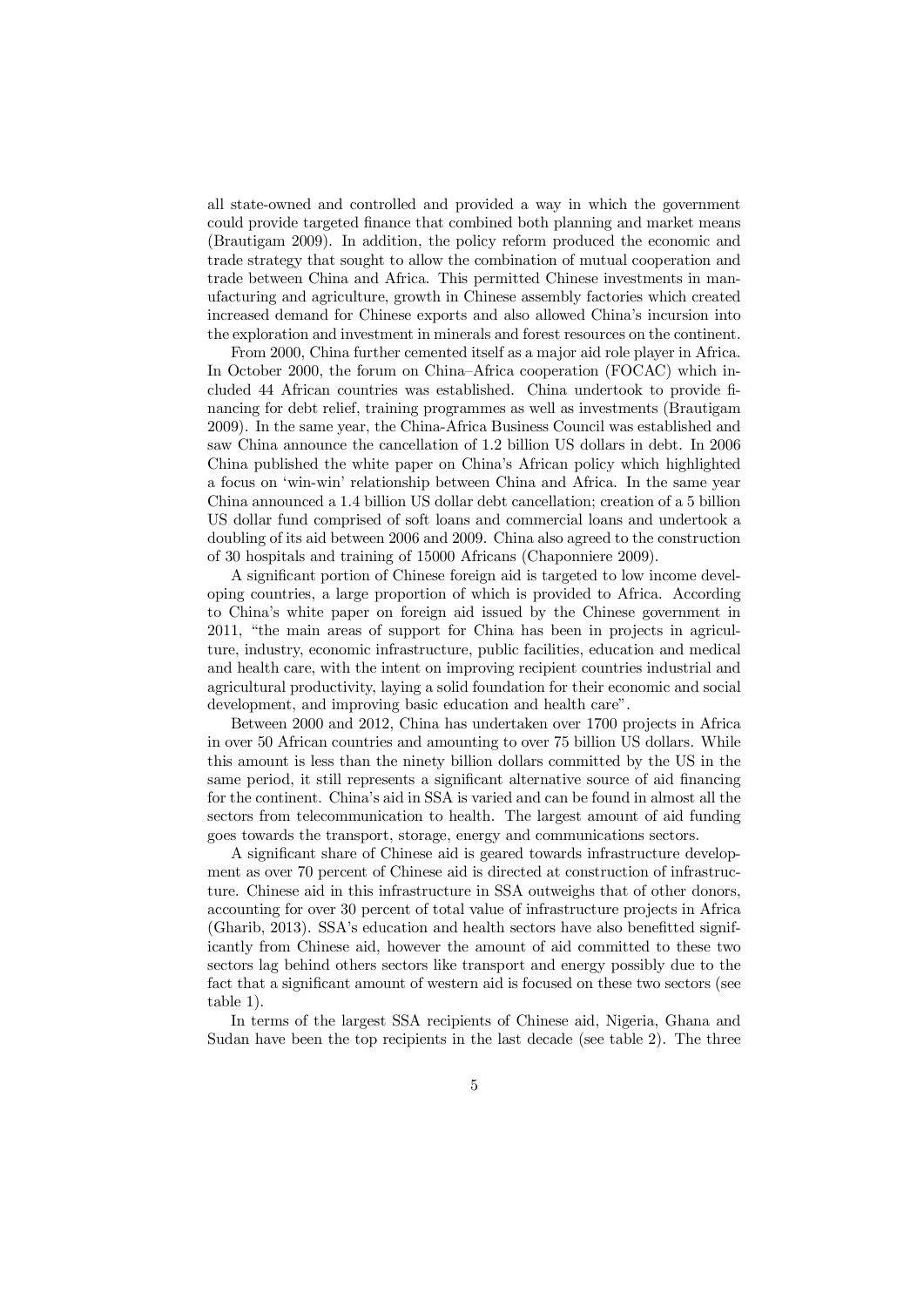countries combined received around 250 million US dollars in aid, the majority going to energy infrastructure such as oil pipelines, Strange *et al.,* (2013).

#### 2.2 American Aid to Sub-Sahara Africa

It is estimated that USA provides approximately 80 million US dollars in aid to SSA annually (USAID).US foreign aid has generally been motivated by political, economic and altruistic factors with the objective of promoting economic growth in the recipient nation, poverty reduction, improving governance and increasing access to basic education and health care (Turnoff and Lawson 2011). Between 1960 and 2006, US aid to SSA increased by 2,661 percent from 211 million US dollars to 5.6 billion US dollars and accounted for a 17 fold increase in the proportion of aid in its budget. Within the same period, USA foreign aid budget increased from 1.4 percent to 23.8 percent. Simultaneously, USA also contributes to multilateral aid agencies including the World Bank, the African Development Bank (ADB) and the international Monetary Fund (IMF), Cato handbook for policy makers, (2006 and 2007).

US aid allocation has come under attack in recent years for the misalignment between it and recipient country needs. Predominantly, US aid is concentrated in the health and education sectors of many recipients, making Chinese aid the more preferred option of funding as the Chinese provide aid in the energy, transport and storage and communication sectors.

Regional allocation of US foreign assistance commitments shows that developing Asia, Europe and SSA are the top three focus regions for the USA. Since 1980, a significant portion of total US foreign assistance is provided to developing Asia, 205 billion US dollars, followed by developing Europe with 200 billion US dollars and 120 billion US dollars to SSA in the same period (see figure 1).

Between 1995 and 2012, a total of 8.1 billion US dollars was committed to SSA. 5.1 billion US dollars of foreign aid was committed to the health sector (6.3 percent of total aid commitments in the same period), 4.1 billion US dollars was earmarked for the agriculture sector (5.1 percent of total aid commitments) and 3.3 billion was committed to the education sector (4.1 percent of total aid committed). Transport and storage, energy and communication sectors received 3.1 percent, 0.6 percent and 0.07 percent of total aid committed between 1995 and 2012 respectively.

USA is the second largest bilateral donor to SSA, second only to France between 1980 and 2012. In the same period US provided as high as 10 billion US dollars on a bilateral basis to individual SSA countries. Table 3 provides a list of the top 10 recipients of US aid between 1980 and 2012. Sudan, Ethiopia, Kenya and the democratic republic of Congo have been the highest recipients of US aid over the period 1980-2012. There is a slight change in the recipients of US aid between the period before China emerged in SSA aid field (1980-1999) and the period after the Chinese entry (2000-2012). Post china, Nigeria, Uganda, Tanzania and South Africa became part of the destination for a significant amount of the US aid committed to SSA. Of the four countries, two (South Africa and Nigeria) have arguably the largest economies on the continent, driven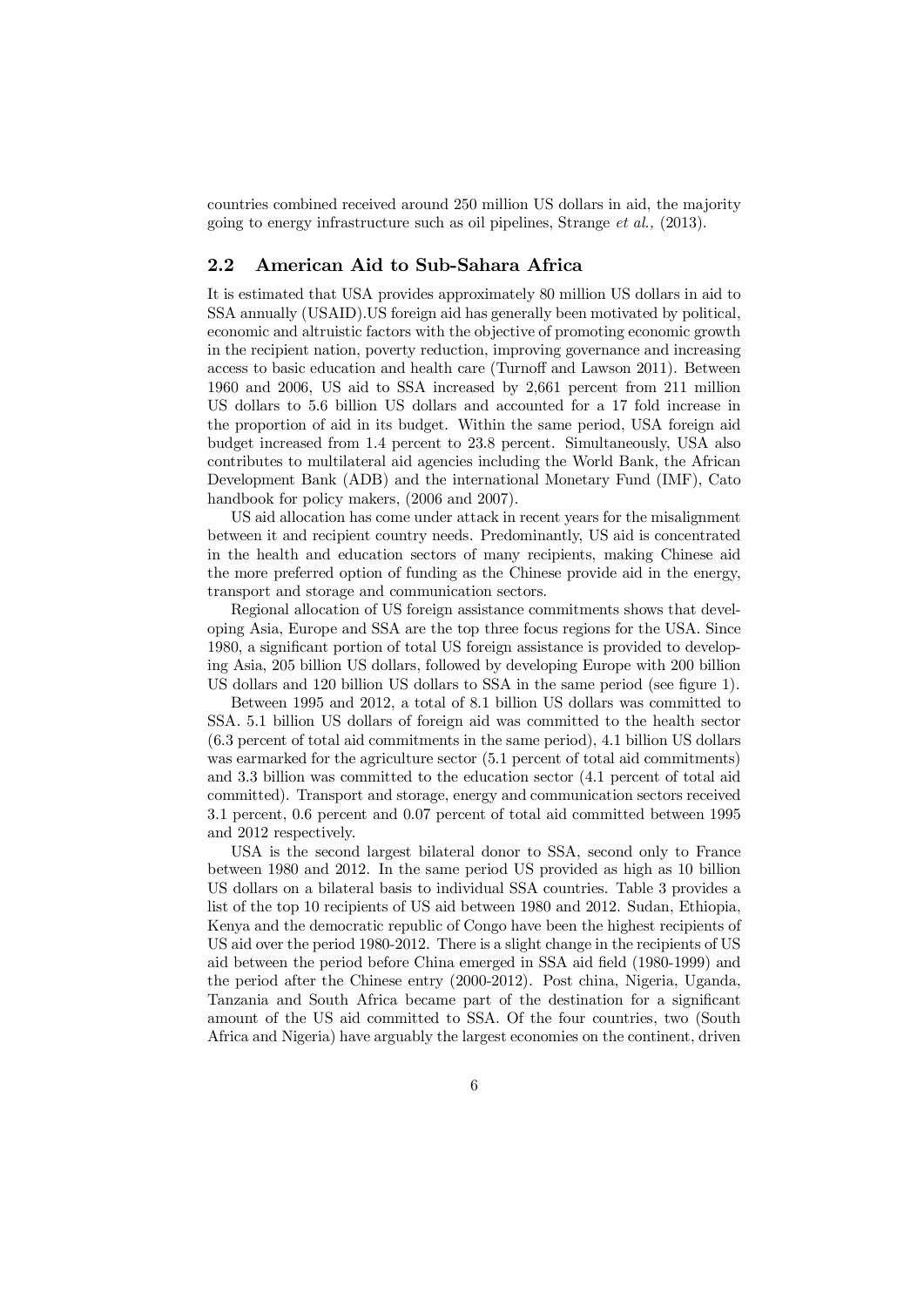by natural resource exports as well as growth and innovation in other sectors like the banking and service sectors. The other two countries (Tanzania and Uganda) are two of the fastest growing economies in East Africa.

## 3 Literature Review

#### 3.1 Aid Allocation Models and Estimation Techniques

The extant literature on the determinants of foreign aid allocation has been undertaken in the form of a recipient need model, a donor interest model and the more popular hybrid model which emerged later. The recipient need models focused on aid allocation as a result of the perceived needs of the recipient. The determination of aid allocation from this perspective date as far back as McKinley and Little (1979), Maizels and Nissanke (1984), Mosley (1985), Gang and Lehman (1990) amongst many others that attempt to estimate and explain the aid allocation process. This model is based on the idea that inherent in recipient countries is poverty and poor economies that necessitate the provision of funds from the more developed world. This sprung the idea that the poorer a nation is the more aid it receives or should receive.

The donor interest model proposes that the allocation of aid is driven singularly by the interest of donors (see Frank, 1969; Jalee 1968; Hensman, 1971; Hayter, 1981). These interests have been classified into economic strategy, political strategy, and cultural similarities. According to Harrigan and Wang (2011), "donor aid policy is driven by the need to take advantage of strategic and commercial gains that can be derived from aid and hence allocate aid to pursue their self-interest". Common variables in the donor motive literature include trade as an economic motive, military stronghold in recipient nation as political strategy and oil as a resource motive.

Over time however, the aid allocation literature has acknowledged that the allocation of aid is a function of both recipient needs and donor motives, and therefore the model specifications and estimation techniques of early aid allocation studies have in recent years been called into question. McGillivray (2003) criticises early studies for failing to consider in the estimation process, both recipient need and donor motives in one equation. Similarly, Wittkopf (1972); McKinley and Little (1979) all level the same criticism against early studies and suggest that the problem with estimating separate equations for donor interest or recipient needs as prevalent in previous studies is that they incorrectly assume that the decision to allocate aid and how much to allocate is driven by either the donor interest or the recipient needs. This assumption raises the problem of omitted variables bias.

The above criticism of early studies paved the way for the emergence of later studies that take a hybrid approach (Wittkopf, 1972; Cingranelli and Pasquarello, 1985; Bowels 1987; Poe and Sirirangsi 1993; Fenny and McGillivray 2008; Neumayer 2010; Harrigan and Wang 2011; Dreher *et al.*, 2011). This approach combines both recipient need and donor interest and allows for the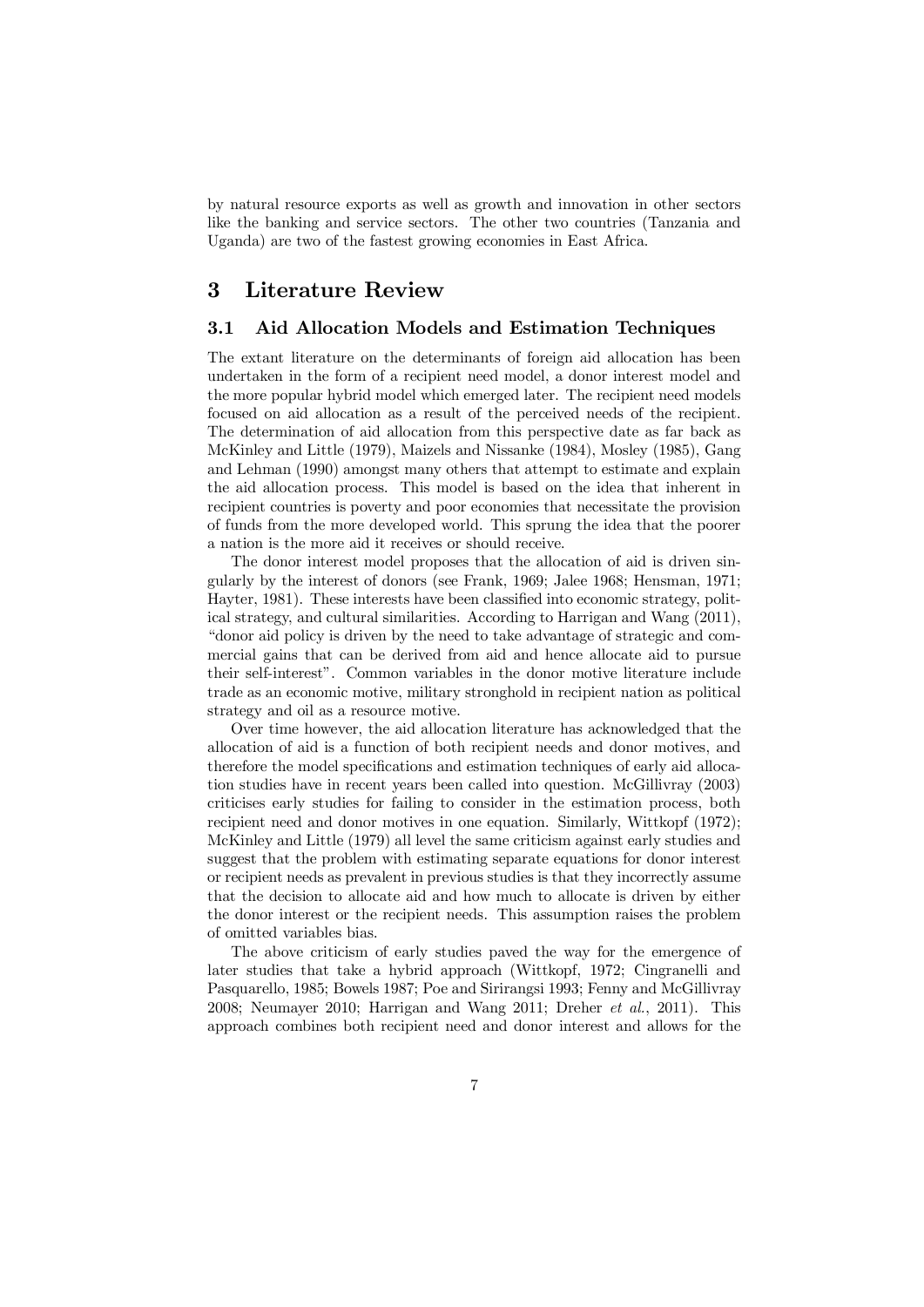estimation of a single equation encompassing both factors.

Many argued that US foreign aid allocation was motivated by self - interest. However, others point to the fact that US aid policy was geared towards rewarding poor nations, nations that exhibited a good human rights record or nations that maintained good governance and good governance practices countries (Cingranelli and Pasquarello, 1985; Carleton and Stohl, 1987; Demirel-Pegg and Moskowitz, 2009). Cingranelli and Pasquarello (1985) examined the role of human rights practices of Latin American countries in US foreign aid allocation and concluded that the US favoured poorer Latin America nations and nations that suffered from huge trade deficits. At the eligibility stage, Neumayer  $(2010)$ found that poorer countries and countries with a low regulatory burden, democratic countries and countries that respected the rule of law were deemed eligible for US aid.

Harrigan and Wang  $(2011)$  sought to determine whether the US was different from other select Western donors in terms of its aid allocation. Findings indicate that recipient need plays a rather minor role in US aid policy while US interests are more significant when compared to Canada, France, Italy, japan and the United Kingdom. In addition poorer, less populous countries benefitted from higher Canadian, French, Italian, Japanese and UK aid. However since the collapse of the Soviet Union, all above countries but Canada focused more on recipient needs in their aid allocation decisions.

Within the hybrid model, many authors explain the income and population biases. The idea that the poorer and less populous a nation is the more aid it receives. Many reasons have been put forward to explain why donors prefer smaller countries than larger ones including that bigger nations are less able to absorb foreign aid and as such are less preferred to smaller nations (Dowling and Hiemenz, 1985). Harrigan and Wang (2011) explain the population bias from a geo-political interest. Due to the decline in political benefits to a donor as a result of increasing recipient population, donors would rather spread aid amongst countries to ensure support at councils such as the UN. Also with smaller recipients, there a lower cost to exerting political leverage when compared to larger recipient countries.

## 4 Aid Allocation Model

The empirical analysis examining the determinants of donor aid allocation is based on a linear model that takes the following form:

total 
$$
aid_{it} = \phi_0 + \phi_1 X_{it} + \phi_2 G_{it} + \mu_{it} + \varepsilon_{it}
$$
 (1)

Where the dependent variable *total aid<sub>it</sub>* is the total foreign aid that a country, i receives from donor j in year t. Following Neumayer (2003) the dependent variable is defined as total foreign aid as opposed to per capita aid. From the donor's perspective, it is more rational and easier to allocate aid to recipients from a given or fixed amount of total aid rather than to allocate aid based on per capita terms as this is more cumbersome and can lead to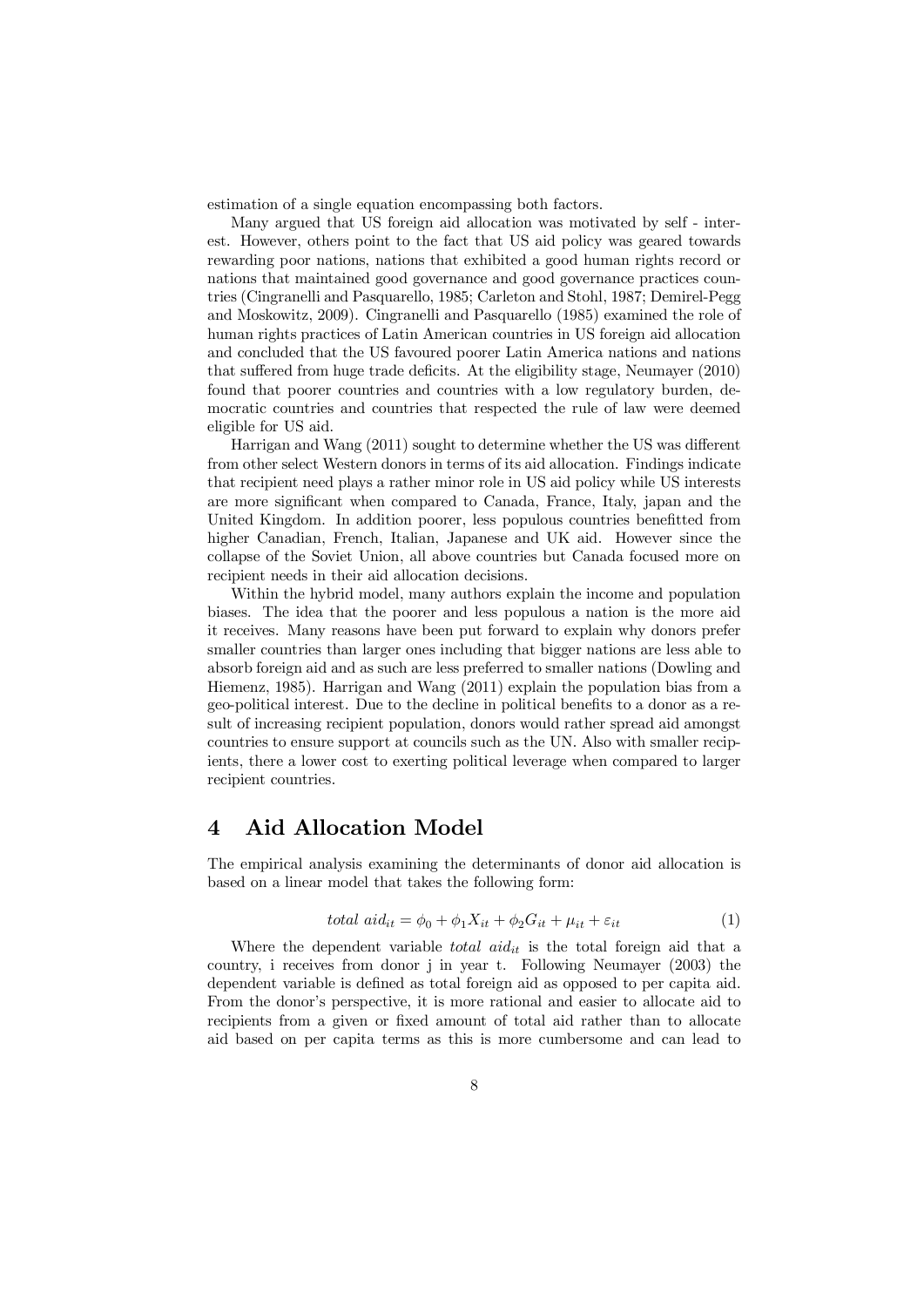overshooting or undershooting the fixed overall amount of aid available to the donor (McGillivray and Oczkowski, 1992). Additionally, total commitment aid from the donor is utilised, noting the argument made by Neumayer (2003) that commitment aid is a better proxy as it is the decision variable of the donor, which the donor has control over. Aid disbursements depend to some extent on whether the recipient requested the aid commitment.

 $X_{it}$  represents a vector of control variables that account for both recipient need and donor interests:  $G_{it}$  is a vector of governance variables included to ascertain the significance of recipient country governance in the amount of aid allocated,  $\mu_{it}$  represents effects specific to country i and the error term is denoted by  $\varepsilon_{it}$ .

#### 4.1 Control Variables

When considering such analysis, the econometric model should therefore be undertaken within a donor interest–recipient need framework, which includes not only variables that account for recipient country needs, but also donor interest variables. The control vectors are discussed below.

The most common control variable used in the aid allocation literature to capture recipient country need is the level of income measured predominantly as the per capita GDP. The lower the per capita GDP the poorer the country and therefore the more in need of aid it is. The use of GDPC as a proxy for recipient country need should not be interpreted lightly. According to Gang and Lehman (1990), GDPC is limited in its ability to fully explain the distributional issues that underline basic need. At best GDPC is a measure of absorptive capacity and simply captures growth criteria for aid distribution. Following Gang and Lehman (1990), Maizels and Nissanke (1984), McKinlay and Little (1977, 1979) GDPC is included in this study. As an extension of the recipient need hypothesis, the possibility of an income bias is examine by separating SSA countries according to their income groups. Following the OECD's classification of countries according to income groupings, three dummy variables are created one for upper middle income SSA countries, another for lower middle income SSA countries and one for low middle income SSA countries.

To overcome the limitation of GDPC as a need proxy, and considering that both the US and China provide aid to the health and education sectors of SSA countries, infant mortality rate and secondary school enrolment rate are included as further need variables. Infant mortality and school enrolment are general indicators of real standard of living and provide insight into the quality of the health care and education systems of recipients (Gang and Lehman, 1990). Health and education are considered to be basic needs and factors that encourage increased aid inflows from donors.

To control for the recipient country size, population is included. Population size can affect aid allocation decisions in a number of ways. First, according to Neumayer (2010) the larger the population, the more aid eligible the country is deemed to be compared with less populous countries. Second, the relationship can be negative if donors equate large populations with lower per capita aid and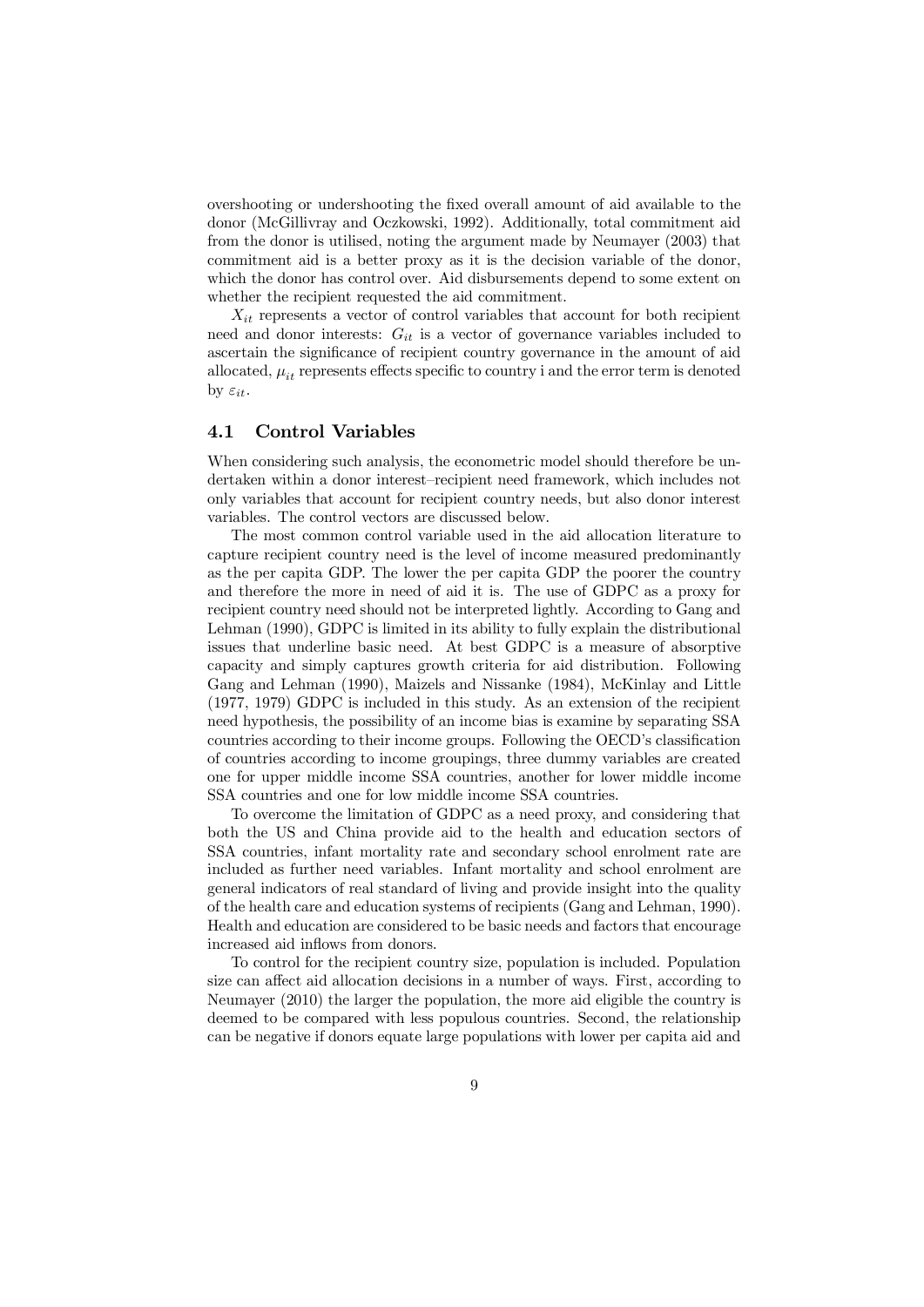thus a lower effectiveness of aid amounts allocated.

In the consideration of donor interest, following the aid allocation literature, economic, political and cultural motives of the donor are included. Total exports of donor j to recipient i is included with the idea that the larger the share of a donors exports is to the recipient country, the more willing the donor might be to giving aid to the recipient. The aid allocation literature alludes to the fact that foreign aid is not only motivated by altruistic motives, but behind the need to assist developing countries lays the need to pursue donor economic motives. The hypothesis is that donors with resource motives are more inclined to provide aid to resource rich recipients. The resource motive hypothesis is thus examined with the inclusion of a resource dummy (oil dummy where  $1 =$ oil producing recipient and  $0 =$  non-oil producing recipient country).

In addition a colony dummy  $(1 = \text{countries}$  colonised by the donor or other Western powers,  $0 =$  recipient countries not colonised by the donor country or a western power) is included as proxy for donor cultural motives and is used to capture whether or not a recipient country that is a former colony of the donor receives more aid than recipients that are not former colonies of the donor.

Following Dreher, Nunnenkamp and Thiele (2011), a distance variable is included in the Chinese regression to test the hypothesis that new donors like China will be more likely to provide aid to recipients that are geographically closer.

A number of different measures of governance has been utilised in the aid governance literature. The inclusion of governance variables allows the determination of whether or not the quality of governance is a considerable factor in both donor allocation decisions and aid effectiveness. The political rights and civil liberty index constructed by Freedom house is utilised in this study.

Many of the aid allocation studies consider the level of governance of the recipient. However proxies such as political rights, rule of law etc. reflect the institutional aspects of governance. Many SSA countries experience periods of conflict which is usually followed by increased aid inflows. However, conflict is largely ignored in the aid allocation literature and therefore in addition to the governance variable, a conflict dummy is included in the regressions to capture the significance of conflict periods in donors' aid allocation decisions.

#### 4.2 Data

The data on total US foreign aid commitments is obtained from OECD's CRS online database. Data on Chinese foreign aid is obtained from the database developed by Strange *et al.,* (2014) on Aiddata.org on http://china-aiddata.org/ projects who track Chinese aid for development. Data on US and Chinese exports to SSA countries is obtained from the IMF's direction of trade (DOT) online database. Population size, per capita GDP, infant mortality rate and secondary school enrolment rates are obtained from the World Bank, World development indicators (WDI). Data on political rights and civil liberties are obtained from the freedom house index database.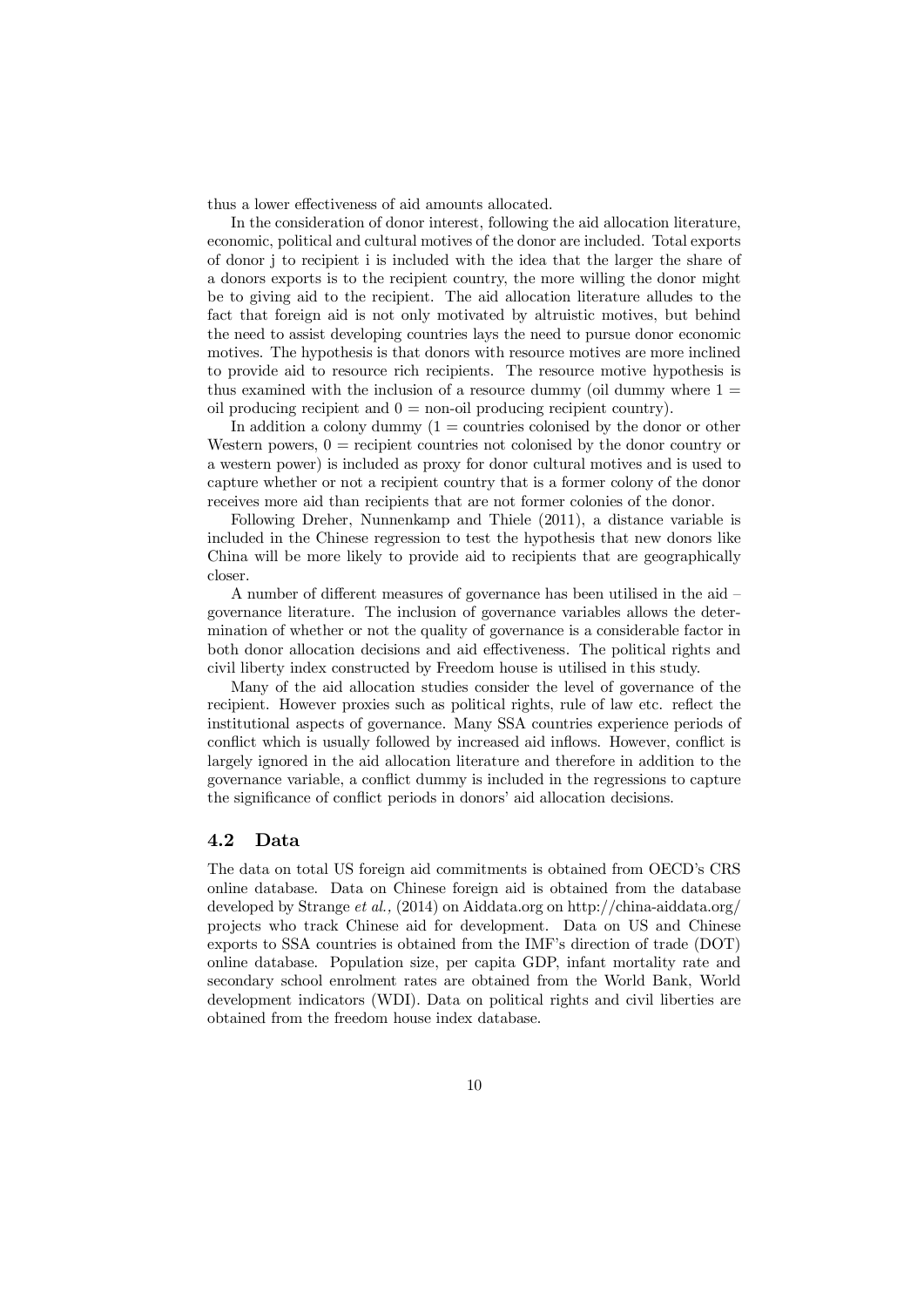#### 4.3 Estimation Technique: Determinants of US Aid Allocation

Traditional single level models allow for the examination of relationships at one analytical level, which is usually at an individual level, an aggregate construct such as a country. Single level models however limit the degree of inference that can be made about the individual (country) level relationships. Given that most variables and relationships in economics are multi-level in structure, the use of single level analysis ignores this and therefore results based on such analysis will be flawed (Luke, 2004). Multilevel models allow for the analysis at all levels to be carried out simultaneously and allows the use of dependent variables that are categorical  $(0/1)$ . Another advantage of multilevel models is that it enables the extent of the differences in aid amounts allocated at the country level and region level when the explanatory variables are included and when they are excluded. Empirically, the advantage of multilevel models lies in the fact that they are statistically more efficient; provide more efficient use of data than fixed effects approaches in which dummy variables and their interactions have to be added to the regression models.

According to Rabe-Hesketh and Skrondal (2012), multilevel models have the ability to examine the influence of cluster level covariates and also control for lower level predictors simultaneously. In this case, population, per capita GDP, exports, infant mortality rate, secondary school enrolment rate, political rights and civil liberties are classified as level 1 variables and the country's income and regional classification are taken to be level 2 variables.

The aim of this study is to empirically test the hypothesis that differences in aid allocation is influenced by the level of the stated socio-economic variables of a recipient country. The study utilises country data on dependent and independent variables comprising of foreign aid data nested within countries that are nested within regions. The model is specified in the general form as follows:

$$
In (aid)_{it} = \varphi^* X_{it} + \beta^* G_{it} + \epsilon_{it}
$$
\n<sup>(2)</sup>

Where *ln* (aid) is the natural log of total donor aid to country i in time t.  $X_{it}$  is a vector of regressors,  $G_{it}$  is a vector of governance,  $_{it}$  is the error term.

The multilevel model is therefore written in the form of a 2 level hierarchical linear regression:

Level1:

$$
In (aid)_{it} = \varphi_{0i} + \varphi_{1t}(\exp ort)_{it} + \varphi_{2t}(GDPC)_{it}
$$
  
+ $\varphi_{3t}(pop)_{it} + \varphi_{4t}(mortality)_{it} + \varphi_{5t}(enrolment)_{it}$   
+ $\varphi_{6t}(pol rights)_{it} + \varphi_{7t}(civil rights)_{it} + \varepsilon_{it}$  (1)

Level 2:

$$
\varphi_{0i} = \varphi_{00} + \varphi_{01}(resource)_i + \varphi_{02}(Colony) + \varphi_{03}(language)_i + U_{01} \tag{4}
$$

Each country in the study can have a different average amount of aid  $(\varphi_{0i})$ , therefore the slope and intercept are allowed to vary across level 2. In addition,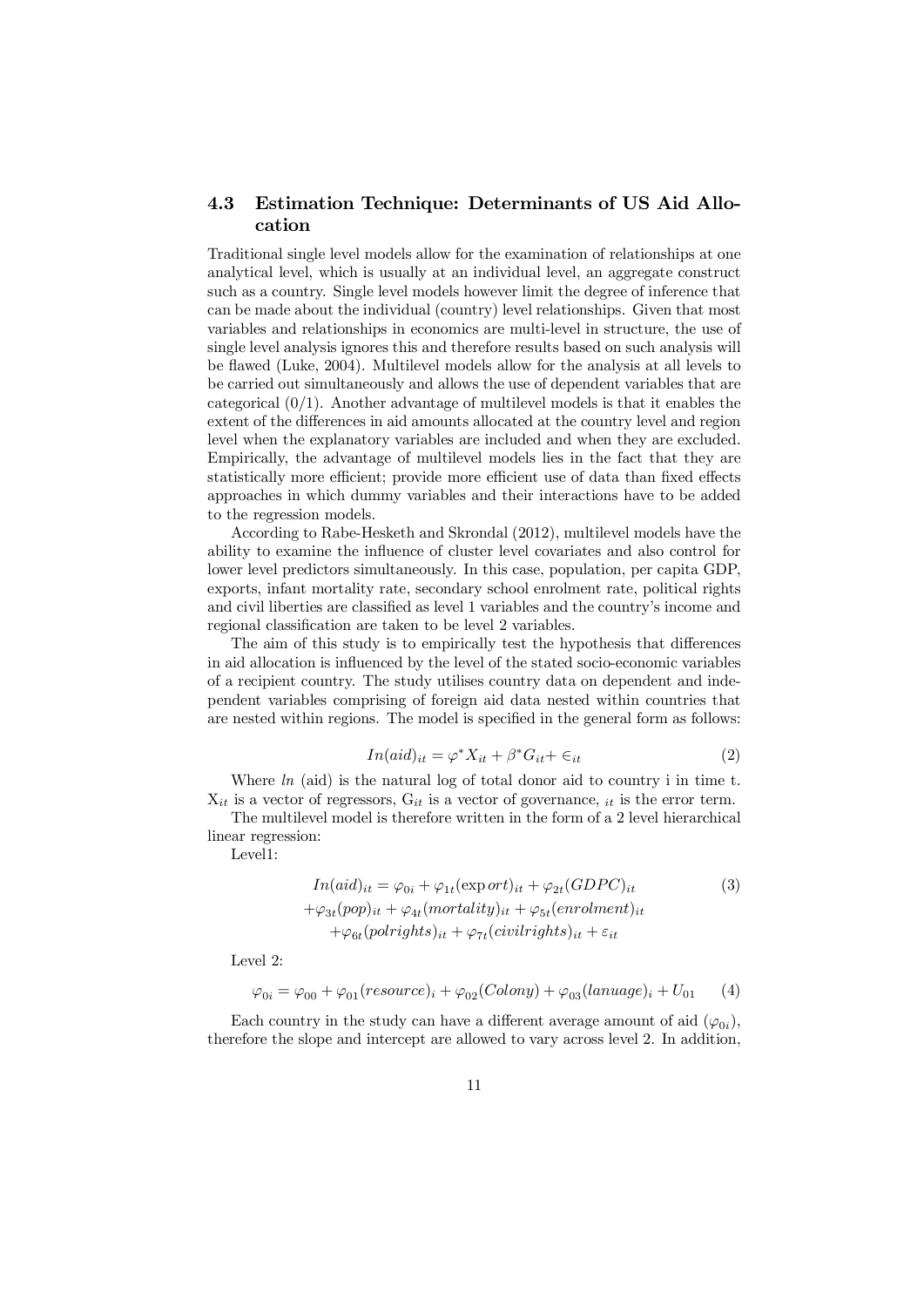the level 2 equation shows each of the level 1parameters as a function of the level 2 predictors. Therefore  $\varphi_{0i}$  (the level 1 intercept) is the level 1 intercept in level 2 unit I,  $\alpha_{00}$  is the mean value of level 1 dependent variable  $(In(id]_{it})$ , controlling for level 2 predictors; resource, language and colony,  $\alpha_{01}, \alpha_{02}, \alpha_{03}$ , is the slope of the level 2 predictors and  $U_{01}$  is the error (un- modelled variability) for unit i..

Level1:

$$
In (aid)_{it} = \varphi_{0i} + \varphi_{1t}(\exp ort_{it})_{it} + \varphi_{2t}(GDPC)_{it}
$$
  
+ $\varphi_{3t}(population)_{it} + \varphi_{4t}(Mortality)_{it} + \varphi_{5t}(enrolment)_{it}$   
+ $\varphi_{6t}(Polrights)_{it} + \varphi_{7t}(Civirights)_{it} + \varepsilon_{it}$  (1)

Level 2:

$$
\varphi_{0i} = \varphi_{00} + \varphi_{0i}resource_i + \varphi_{02} \text{col} \text{ on } y_i + \varphi_{03}language_i + U_{oi} \qquad (6)
$$
\n
$$
\varphi_{1t} = \varphi_{10} + \varphi_{11}resource_i + \varphi_{12} \text{col} \text{ on } y_i + \varphi_{23}language_i + U_{1i}
$$
\n
$$
\varphi_{2t} = \varphi_{20} + \varphi_{21}resource_i + \varphi_{22} \text{col} \text{ on } y_i + \varphi_{23}language_i + U_{2i}
$$
\n
$$
\varphi_{3t} = \varphi_{30} + \varphi_{31}resource_i + \varphi_{32} \text{col} \text{ on } y_i + \varphi_{33}language_i + U_{3i}
$$
\n
$$
\varphi_{4t} = \varphi_{40} + \varphi_{41}resource_i + \varphi_{42} \text{col} \text{ on } y_i + \varphi_{43}language_i + U_{4i}
$$
\n
$$
\varphi_{5t} = \varphi_{51} + \varphi_{51}resource_i + \varphi_{52} \text{col} \text{ on } y_i + \varphi_{53}language_i + U_{5i}
$$
\n
$$
\varphi_{6t} = \varphi_{61} + \varphi_{61}resource_i + \varphi_{62} \text{col} \text{ on } y_i + \varphi_{63}language_i + U_{6i}
$$
\n
$$
\varphi_{7t} = \varphi_{71} + \varphi_{71}resource_i + \varphi_{72} \text{col} \text{ on } y_i + \varphi_{73}language_i + U_{7i}
$$

Substituting level 2 into level 1 equation and writing out provides the mixed level model with both the fixed effects (top part of the equation) and random effects terms (bottom part of equation  $5$ ):

$$
In (aid)_{it} = \varphi_{00} + \varphi_{0i} \text{ Re source}_{i}
$$
\n
$$
+ \varphi_{11} resource(\exp orts) + \varphi_{21} resource(gdpc) + \varphi_{31} resource(pop)
$$
\n
$$
+ \varphi_{41} resource(mortality) + \varphi_{51} resource(enrolment) \dots
$$

 $+U_{oj}+U_{ij} \exp orts+U_{2j}gdpc+U_{3j}pop+U_{4j}mortality+U_{5j}enrolment+U_{6j} ~~(8)$ 

#### 4.4 Estimation technique: Determinants of Chinese Aid allocation

The estimation of the determinants of Chinese aid allocation to SSA countries poses some challenges. Chinese foreign aid data begins in 2000 and is not complete for all years for all countries and as such does not permit the use of a multilevel analysis. Instead, the Heckman sample selection (Heckman 1979)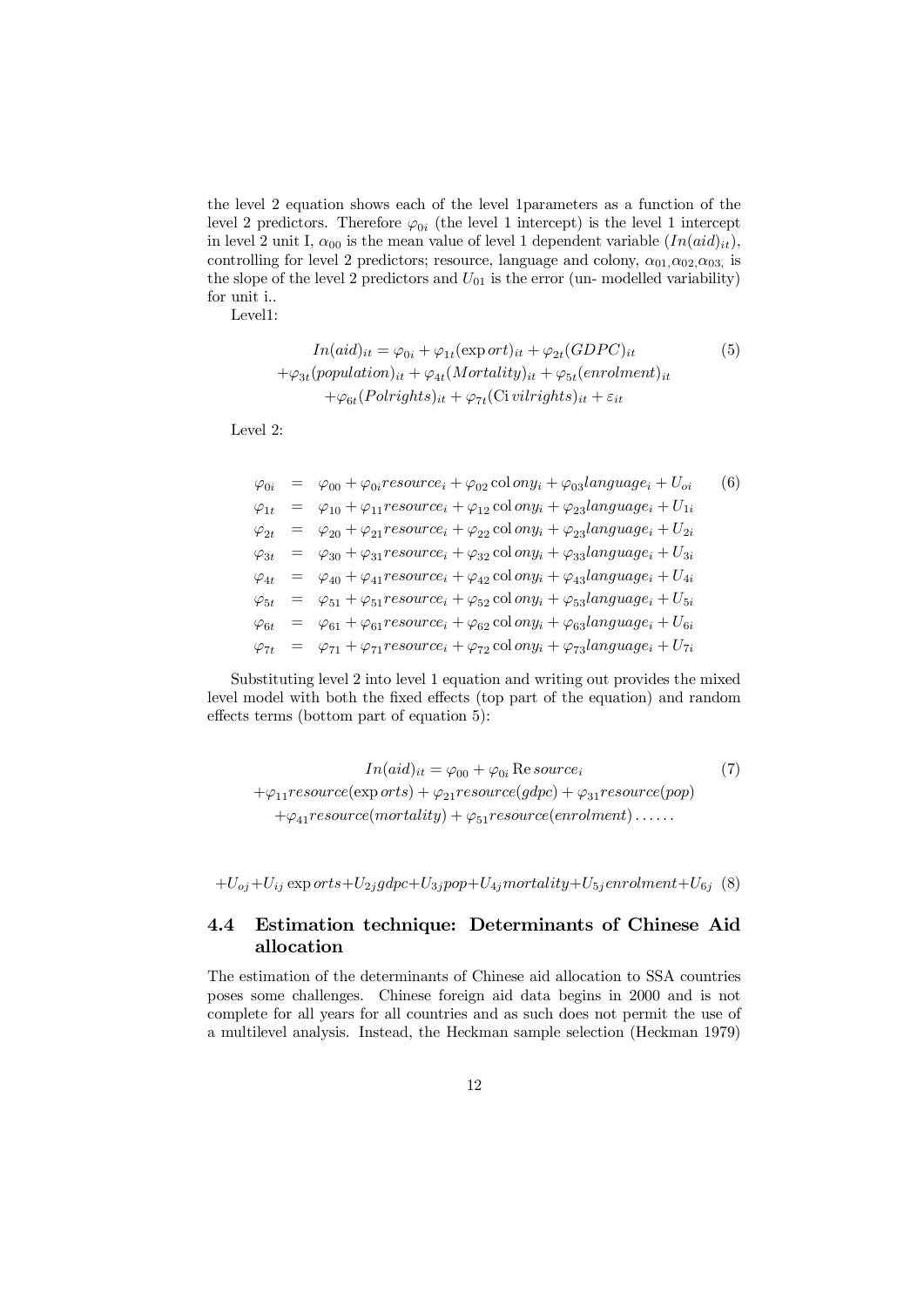prominent in the literature is adopted. This estimation technique is one of the three together with the type 1 Tobit model (Tobin, 1958) and the two– part model used to analyse data in which a variable has a large amount of zero values. Underlying the techniques is the design that donors can choose to provide a positive amount of aid to certain recipients and provide no aid to others. In some cases smaller donors prefer to give large amounts of aid to specific countries. This implies therefore that some countries receive aid from a donor while other countries do not and thus aid which is the dependent variable is only partly continuous with positive probability mass at zero (Neumayer, 2003). OLS estimates will be biased in this regard. Formally the two equations can be presented as follows:

$$
Y_1^* = \alpha + X_{1i}B_1 + u_{1i}i = 1, 2, \dots, N
$$
 (9)

$$
Z_i^* = \alpha + X_2 B_2 + u_{2i} i = 1, 2, \dots, N
$$
  
\n
$$
Y_i = Y_i^* \text{ if } Z_1 = 1 \text{ if } Z_i^* > 0
$$
  
\n
$$
Y_i = 0 \text{ if } Z_1 = 0 \text{ otherwise}
$$
\n(10)

 $Z^*$  is a binary decision variable on whether or not the country is seen to be eligible for aid, while Zi is its observed counterpart. Yi are the levels of aid allocated to the eligible country and  $Y^*_{i}$  are the potential aid allocations.

The aid equation is specified as:

$$
aid_{it} = \beta_0 + \beta_{it} GDPC_{it} + \beta_2 population_{it}
$$
  
+ $\beta_3$ exp  $ort_{it} + \beta_4$ mortalitrate<sub>it</sub> +  $\beta_5$ enrolmentrate<sub>it</sub>  
+ $\beta_6$ politicalrights<sub>it</sub> +  $\beta_7$ resource<sub>it</sub> +  $u_1$ 

Aid is assumed to be observed if

$$
\gamma_0 + \gamma_1 GDPC_{it} + \gamma_2 population_{it} + \gamma_3 \exp{ort}_{it}
$$
\n
$$
+ \gamma_4 moralityrate_{it} + \gamma_5 enrolmentrate_{it} + \gamma_5 enrolmentrate_{it}
$$
\n
$$
+ \gamma_6 political rights_{it} + \gamma_7 resonance_{it} + \gamma_8 dis \tan{ce}_{it} + u_2 > 0
$$
\n
$$
(12)
$$

## 5 Analysis and discussion of results

This section provides the estimation results together with a discussion of the results. The results of the initial OLS estimation for both US and China are provided followed by the findings from the multilevel framework for the US and Heckman selection model results for China. With the exception of the governance and the dummy variables, all variables are transformed to natural log.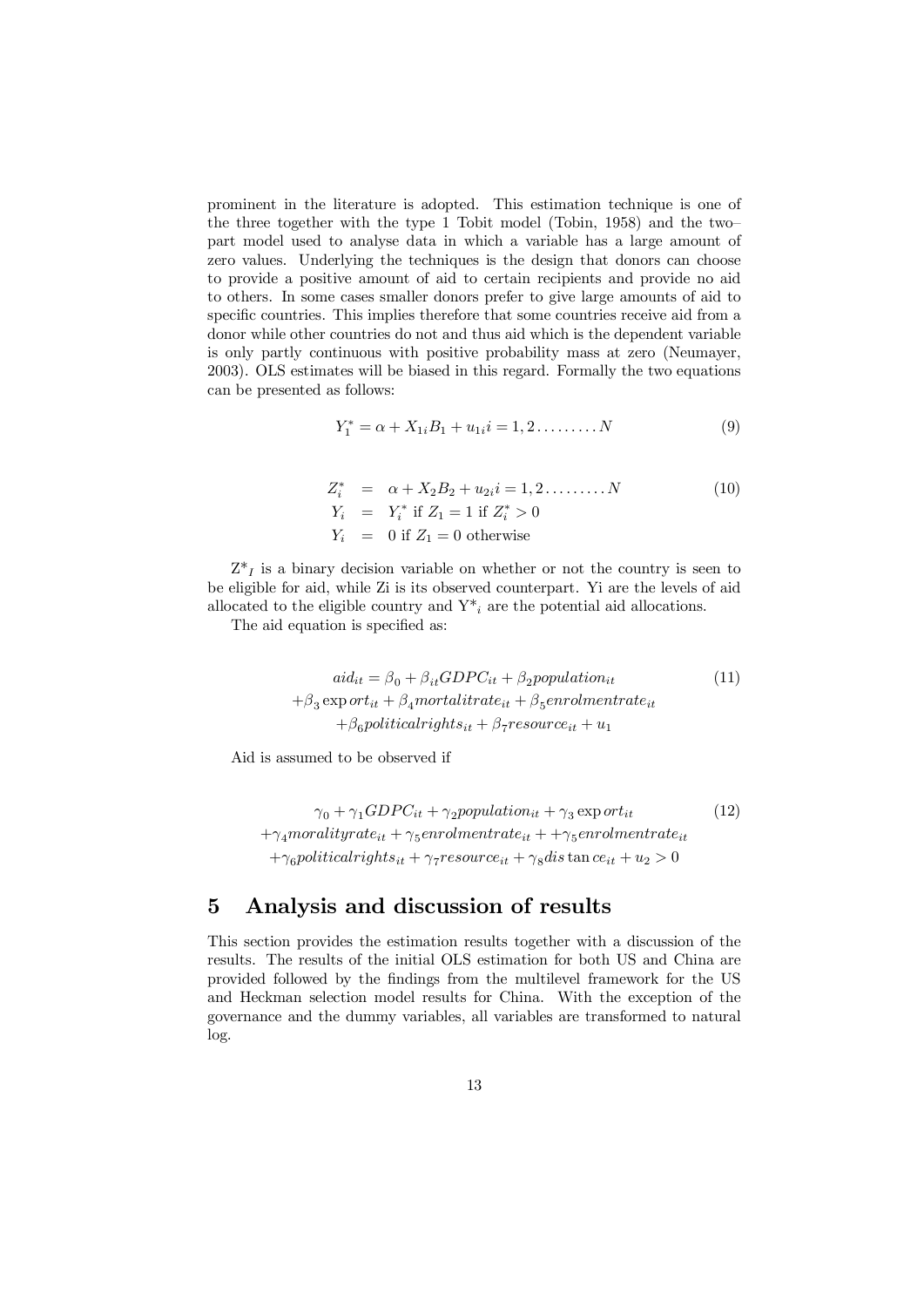#### 5.1 Baseline OLS estimation results

To begin the analysis, a simple OLS regression for both the USA and China is performed in order to provide an elementary glimpse at the data using a comparable technique for both countries. The results are presented in table 4. The estimation result indicates that exports, per capita GDP and population are significant determinants of Chinese aid to SSA countries. The governance variable, Political rights which captures institutional characteristics of the recipient as well as the conflict variable are not significant in the determination of Chinese aid allocation. It appears that both donor interest and recipient needs determine Chinese aid allocation to the region.

In the case of the USA, from the full sample estimation, all variables are significant determinants of US aid allocation decisions. This suggests that economic motives as well as recipient need are factored in US aid allocation decisions. Together with the full sample, the distinction between the pre and post China period is made for the USA. In the period preceding China's entry into SSA, per capita GDP, exports, infant mortality rate and secondary school enrolment rate are significant determinants of US aid allocation. Post China, population, infant mortality, enrolment rate, political rights, resource and conflict variables are significant in US aid allocation decisions.

The OLS estimation technique above is too simplistic. While it allows a first glimpse at the data, the results are not reliable especially given the above explanation of the appropriate estimation techniques laid out in the previous section.

#### 5.2 Multilevel analysis and regression results: USA

The model is estimated by first determining the proportion of the variation in aid committed to the different countries that is attributed to differences between countries. This provides the variance partition coefficient  $(VPC)$ , the first (statistical) reason for the appropriateness of using multilevel modeling to estimate equation 1. A simple multilevel model that allows for country effects on aid allocated or committed to be examined, while excluding the other explanatory variables is estimated. The VPC in multilevel models is equal to the intra class coefficient (ICC), and provides the measure of the share of the variance in the explanatory variable that is accounted for by the level 2 variables. The equation of which is written as follows:

$$
VPC = \frac{\sigma_{u0}^2}{\sigma_{u0}^2 + \sigma_r^2}
$$
\n
$$
\tag{13}
$$

Where  $\sigma_{u0}^2$ ,  $\sigma_r^2$  are estimates of level 2 and level 1 variances respectively, derived from fitting the null model, which is, a simple multilevel model without explanatory variables. The null model is stated as follows:

Level 1:

$$
In(Aid)_{it} = \alpha_{0t} + \varepsilon_{it} \tag{14}
$$

Level 2: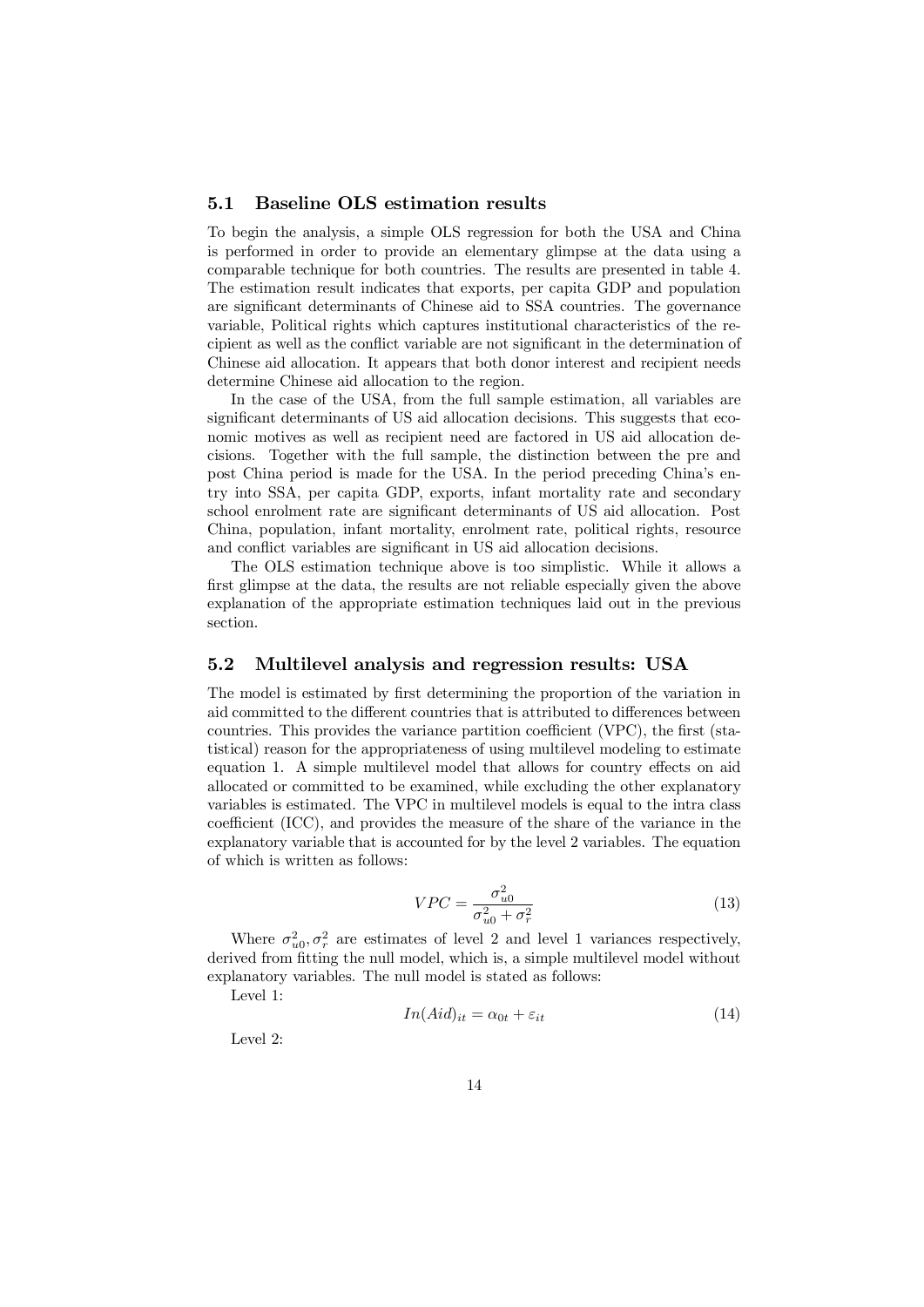$$
\alpha_{0t} = \phi_{00} + u_i \tag{15}
$$

The mixed effects form of equation 4 is then written as follows:

$$
In(Aid)_{it} = \underbrace{\phi_{00}}_{Fixed\ Effect} + \underbrace{u_i + \varepsilon_{it}}_{Random\ Effect}
$$
 (16)

Fixed Effect Random Effect

 $ln(Aid)$  is the total aid committed to country i in time t. The fixed effect is thus given by the intercept term  $\mathcal{O}_{00}$  and it captures the overall mean aid committed across countries. The error is then split into two components:  $u_i$  which is specific to each country (the between country variance in aid committed) and  $\varepsilon_{it}$  which is specific to each time period for each country i (the within country variance in aid allocated).

The null model (see table 5) excludes all explanatory variables and therefore in this case only has one fixed effects estimate. The intercept term is given as 4.73 US dollars (*exp* (1.55)) and is interpreted as the average aid amount that each country is expected to receive. The between country standard deviation  $\sqrt{\psi}$  of the random intercepts of the countries is calculated as 1.508 (*exp* ((0.441)) while the within country standard deviation  $\sqrt{\phi}$  is 1.738 (*exp* (0.553)).

The ICC is thus calculated as follows:

$$
ICC = \frac{\psi^2}{\psi^2 + \phi^2}
$$
\n
$$
= \frac{1.5083^2}{15083^2 + 1.7385^2}
$$
\n
$$
= 0.43
$$
\n(17)

The ICC value is given as 0.43, indicating that 43 percent of the variation in US aid allocated to SSA countries is attributed to differences between countries and thus provides the empirical support to the appropriateness of using a multilevel model (with country characteristics) to estimate equation (1).

#### 5.3 Determinants of US aid allocation to SSA

In examining the determinants of aid allocation, a two–level mixed model with random intercepts at both region and country-within region levels is fitted to equation (1). The use of contemporaneous values of regressors in the model might pose some endogeneity problems. Endogeneity can arise if both countries provide aid to recipient countries in order to strengthen the commercial ties; however it is also possible that the aid provided to recipients drives stronger commercial bonds between the recipient and the donor. To control for endogeneity, lagged values of the explanatory variables are used in the model. The estimation results for the determinants of US aid allocation are provided in table 6. Model 1 provides the results excluding all dummy variables. Models (2)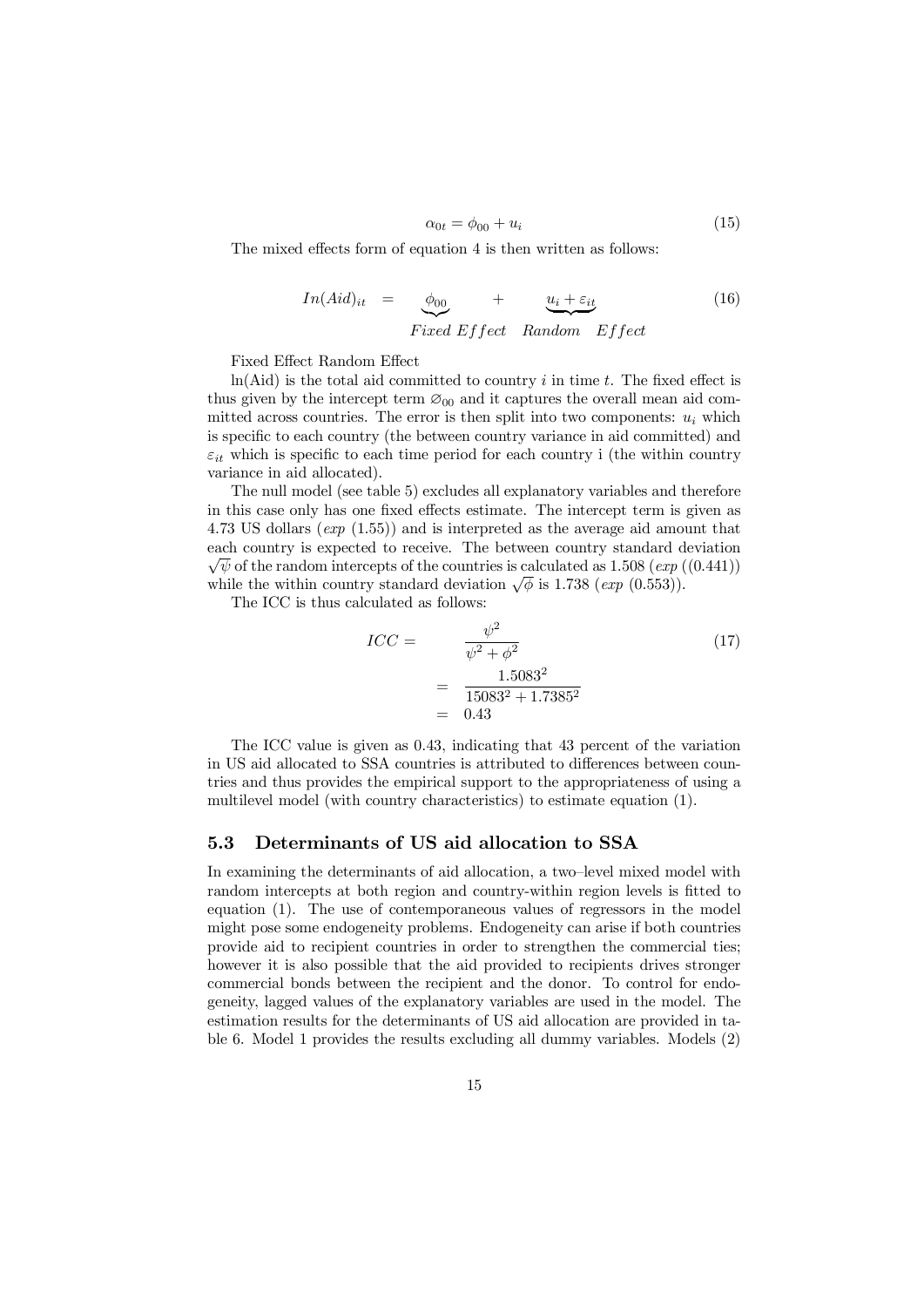to (5) provide the results with the inclusion of each dummy variable. Model (6) provides the results from the full model regression and is the model discussed in detail.

The results from model 1 indicate a statistically significant impact of exports, per capita GDP, population, infant mortality rate and political rights on US aid allocation decisions to SSA countries. The coefficient of the export variable is positive and significant, indicating that trade is an important consideration in US decision to allocate aid to SSA countries. An increase in bilateral trade between the US and the recipient nation increases aid allocated by 15 percent. It appears that the US provides more aid to recipient countries in SSA with which they have strong trade relationships. Similar findings are reported by Dreher and Fuchs (2011).

The results point to the existence of a population bias in US foreign aid allocation. The negative and statistically significant coefficient of the population variable suggests that larger recipient populations are deemed to foster diminishing marginal aid impacts. The bigger the population, the weaker the influences of aid in the recipient country and as such, donors prefer to give aid to recipients with smaller populations. The result is confirmed by similar findings reported by Younas (2008), Neumayer (2003).

Contrary to expectations from the aid allocation literature that poorer countries would receive more aid, the coefficient of GDP per capita is positive and significant<sup>4</sup>. This implies that countries that do well economically receive more aid from the US. This is perhaps because some donors may perceive countries with growing economies to have the ability to efficiently utilize the aid received and thus further improve or enhance growth.

Regarding the governance variables, the expectation is that of an inverse relationship between these variables and aid as this indicates that the lower the scores, the freer the country and therefore the more aid the country will be allocated. Political rights have a negative and significant impact on US aid allocation to SSA. It suggests therefore that the United States pays considerable attention to the degree of governance in the recipient country. The higher the level of political rights repression, the less aid is provided.

The political rights and civil liberty dummies in essence capture the institutional characteristics of the recipient. One of the characteristics of a number of SSA countries is non-political conflict periods. In such periods, Western donors tend to pledge more aid to countries in the region. A conflict dummy is thus included to capture episodes of unrest in the recipient country. From the results, US provides increased aid during conflict periods to conflict ridden SSA countries.

The education and health sectors in many SSA countries are plagued by numerous challenges including but not limited to funding constraints and skills

 $^{4}$ For example Dreher and Fuchs (2011) find a negative and significant impact while Neumayer  $(2003)$  find a negative but insignificant impact. The time periods under consideration for both studies differ from this current study. Dreher and Fuchs (2011) considered 1996-2005 and Neumayer (2003) considered

<sup>1991-2000.</sup>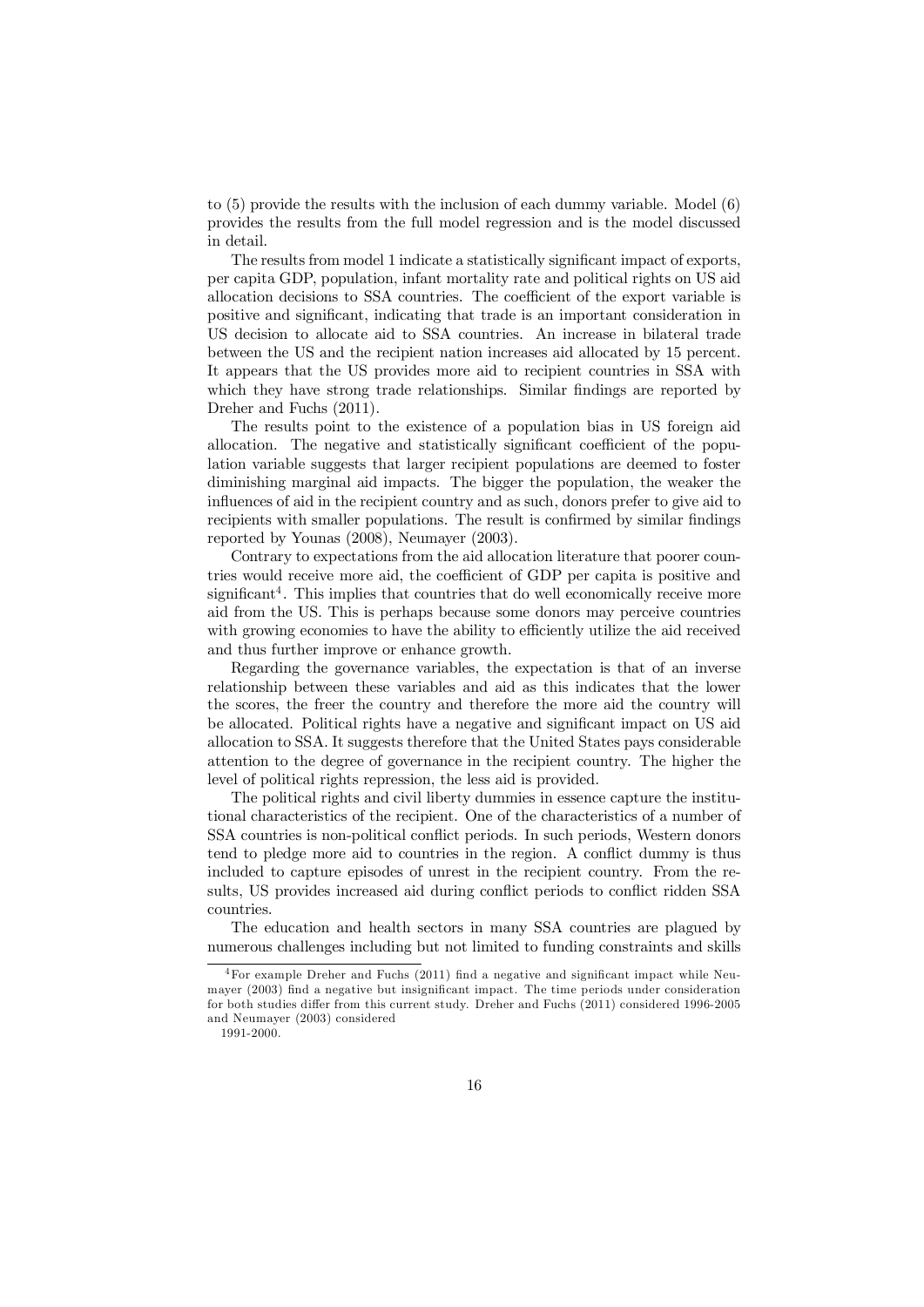shortages that hamper improvements in observable outcomes. A major reason provided to support the continued involvement of Western donors in SSA is to improve the social and economic sectors. This is further highlighted by the increased US aid to both the health and education sectors of SSA countries. Generally SSA countries experienced high infant mortality rates in the 1980's and 1990's. In Mozambique for example, infant mortality rate in 1980 was 172 deaths per 1000 children. Since 2000 there has been a downward trend in the rate, however in some SSA countries like Sierra-Leone, infant mortality rate continues to be as high as 109 deaths per 1000 children (WDI, 2014). The coefficient of the infant mortality rate is negative and significant implying that a decrease in the mortality rate attracts more US aid. It appears that improvements in health outcomes such as the infant mortality rate encourage the US to continue to provide more aid. An explanation for the continued increase in aid as mortality rate decreases can be gleamed from Mishra and Newhouse  $(2007)$  who, using health aid, find that health aid has a minimal impact on infant mortality. More importantly, they find that doubling of health aid in the current period only results in a 2 percent reduction in mortality rate in the next period. This suggests the need for continued aid investment in health outcomes even as the outcomes improve. A similar result for infant mortality rate is observed by Berthelemy and Tichit (2004) and Hossain (2014). According to Hossain (2004), the relationship between infant mortality rate and foreign aid can be negative if lower mortality rate is considered to be a sign of good performance by donors. Turning to the third basic need factor, the coefficient of secondary school enrolment rate is positive though not statistically significant.

One of the arguments that have risen in the aid donor literature is that non-traditional donors like China are driven by resource motives compared to Western/OECD donors and this motive partly colors donor considerations of recipient country governance. This hypothesis is tested in this study with the inclusion of a resource dummy which captures the impact of oil resource as a motive for aid. Recipient countries that produce oil are given a value of 1 and non-oil producers take on the value of zero. The coefficient of the resource variable is negative and statistically significant suggesting that SSA countries that are oil rich tend to receive about thirty seven cents less aid than non-oil rich SSA countries. There is therefore no evidence that US aid is targeted to oil producers in SSA. Similar results are observed by Dreher and Fuchs (2011) who employ fifteen measures of natural resource endowment. <sup>5</sup>

#### 5.4 Determinants of US aid allocation Pre and Post China

China's aid policy seems geared towards cementing the country as a superpower thus directly or indirectly providing a challenge to other Western superpowers like the United States. Tull (2006) notes that China attempts to utilise its aid for its political interest by building coalitions to shield Beijing from Western

<sup>5</sup>The inclusion of dummy variables in models 2 to 5 that captures various economic and strategic interest of the US in the estimation does not change the signs and the magnitude of the coefficients drastically.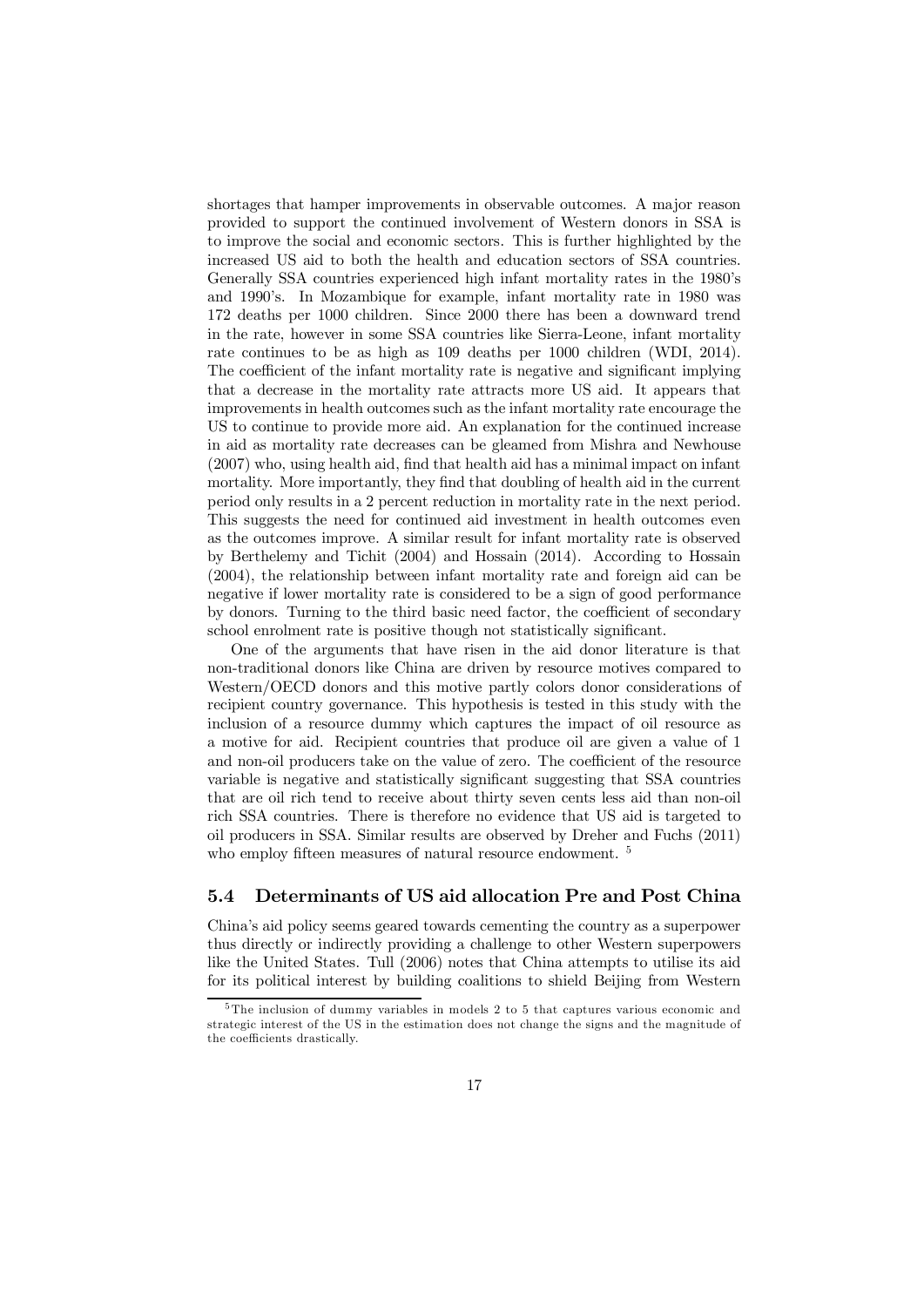criticism. According to Ramo (2004), Chinese foreign aid is aimed at garnering enough power in order to challenge the US as the dominant world power. Dreher and Fuchs (2011) point to the fact that between 1956 and 1987, 62 percent of Chinese aid was destined for Africa which according to the authors highlighted China's aspirations to become the dominant power in the third world". It therefore becomes interesting to determine whether or not China's aid policy has in any way changed the US aid policy framework. The regression results are shown in table 7.

Columns two and three focus on US aid allocation pre and post China. Regarding exports, there is evidence of a decreased focus on exports as a determinant of aid allocation between the two periods. Prior to 2000, exports had a significant effect on US foreign aid allocation however post 2000, the impact becomes insignificant. This can be attributed to three factors;  $(1)$  the decline in US trade with SSA since the 2000's, (2) increased share of China-Africa trade between 2000 and 2012 and (3) narrow destination and export composition base. Since 2000, China-Africa trade has increased at a faster rate than US-Africa trade in the same period. China's trade with Africa increased from 8.9 billion USD in 2000 to 127.3 billion USD in 2011(Jones and Williams, 2012). At the same time, US trade with SSA accounts for only between 1-2 percent of its total trade with the rest of the world and is limited to mainly Nigeria, Angola, Ghana and Togo in mostly machinery, vehicles, mineral fuels and aircraft. Therefore compared to the pre China period, exports are not significant in foreign aid allocation decisions.

Turning to per capita income, a difference in the sign and significance of the variable is observed between the two periods. Specifically, prior to 2000 there is no significant effect of GDP on aid allocation decisions, however post 2000; there is evidence of significance of recipient need in US aid allocations. Post 2000, a 1 percent increase in per capita GDP reduces a recipient's share of US foreign aid by 15 percent. The findings on post China GDPC are in line with Dreher and Fuchs (2011), Neumayer (2003) who indicate that US aid allocation is geared towards recipient country need.

Regarding population size, a difference is again observed between the two periods. Prior to 2000, there is no significant effect on the aid allocated to recipient countries. However, from 2000, evidence points to the fact that larger countries receive more US aid. The results are again comparable to those found by Dreher and Fuchs (2011) for the US. Trends in US foreign aid to SSA shows that the top 10 recipients of US aid between 2000 and 2012 are also the most populous SSA countries (see table 3).

The two variables that capture the social and economic (education and health) aspects of recipients; secondary school enrolment rate and infant mortality rate do not differ in their effects on US aid allocation decision between the two periods. For SSA countries, the coefficient of the infant mortality rate is negative and highly significant. This implies that a decrease in the mortality rate attracts more US aid. It appears that an improvement in health outcomes such as the mortality rate encourages the US to continue to provide more aid. The coefficient of secondary school enrolment rate is positive though not statis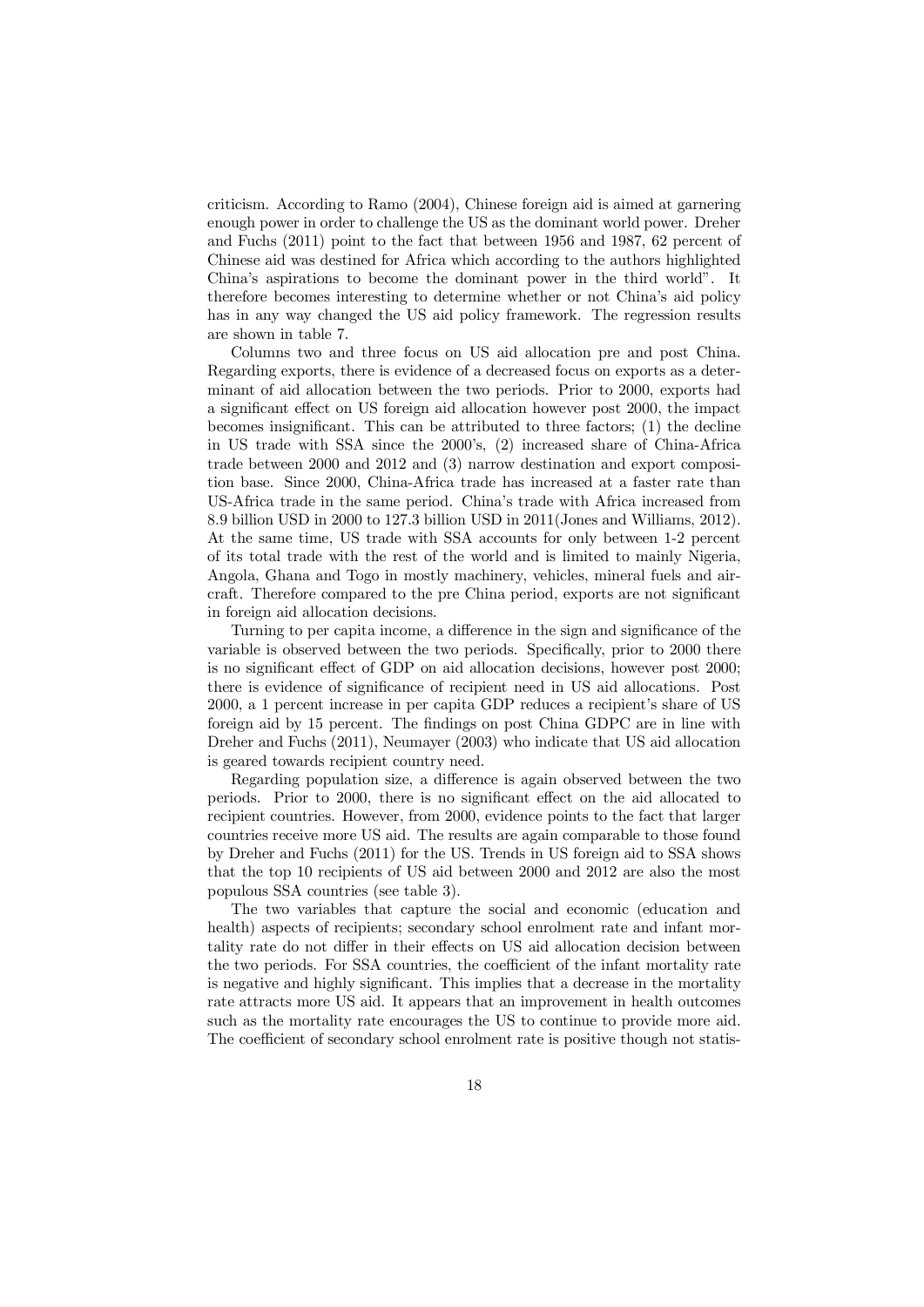tically significant.

The coefficient of the resource variable suggests that the US is not a driving factor behind US aid allocation to SSA. The resource incentive or strategic motive did not change between the two periods. There is therefore no evidence that the US provides more aid to natural resource abundant SSA countries. Oil rich SSA countries received between 40 – 48 cents less aid than non-oil rich SSA countries.

The separation of US foreign aid allocation into the two distinct pre and post china period shows some insight into the factors that determined US aid allocation and more importantly allows an insight into whether or not China's emergence as a major player on the African continent altered the way in which US allocates aid. From the estimation results, it appears that pre china, both donor interest and recipient need were equally factored into the aid allocation decision of the US, however post China, recipient need became more of a significant factor than donor interest in the allocation decision. China's increasing importance on the continent as an economic and strategic partner seems to have reduced the space within which US can play a role in terms of its economic force in Africa. This "squeezing" out of the US seems to have resulted in a shift in US foreign aid focus towards the "needs" aspects of foreign aid. In the last decade there has been a shift in US foreign aid focus to the socio- economic sectors in recipient countries and especially to the social sectors with more aid being focused on health and education and less directly on the real economy of the recipient country. According to Wang and Ozanne (2010), the West and indeed it would appear, the US focuses on direct aid, especially microfinance for the poor and assistance for educational and health programmes. It would seem that the US has pulled back from certain sectors and also altered the mode it delivers the aid (more project related) in the last decade, and while it is difficult to determine empirically whether this is as a direct result of China's entry into SSA, the empirical results point to a shift in US aid allocation determinants between the two periods, pre and post China.

#### 5.5 Multilevel estimation of income bias: USA Regression

The finding above from the full sample period regression indicates that well off recipients receive more aid. This overall picture can be misleading. By separating recipients into the different income groupings as per the World Bank; low income, lower middle income and middle income<sup> $6$ </sup>, one is able to have a deeper insight into the allocation of aid to countries within SSA of different income groups. The results are provided in table 8.

Across all three models, exports, per capita GDP, population size, infant mortality rate political rights and the conflict variable are still significant considerations in the US aid allocation. When the income categories are factored in, the coefficients on the lower middle and low income dummy variables are insignificant while the coefficient of the upper middle income dummy is sta-

 $6$ The list of income groupings is available in appendix 1.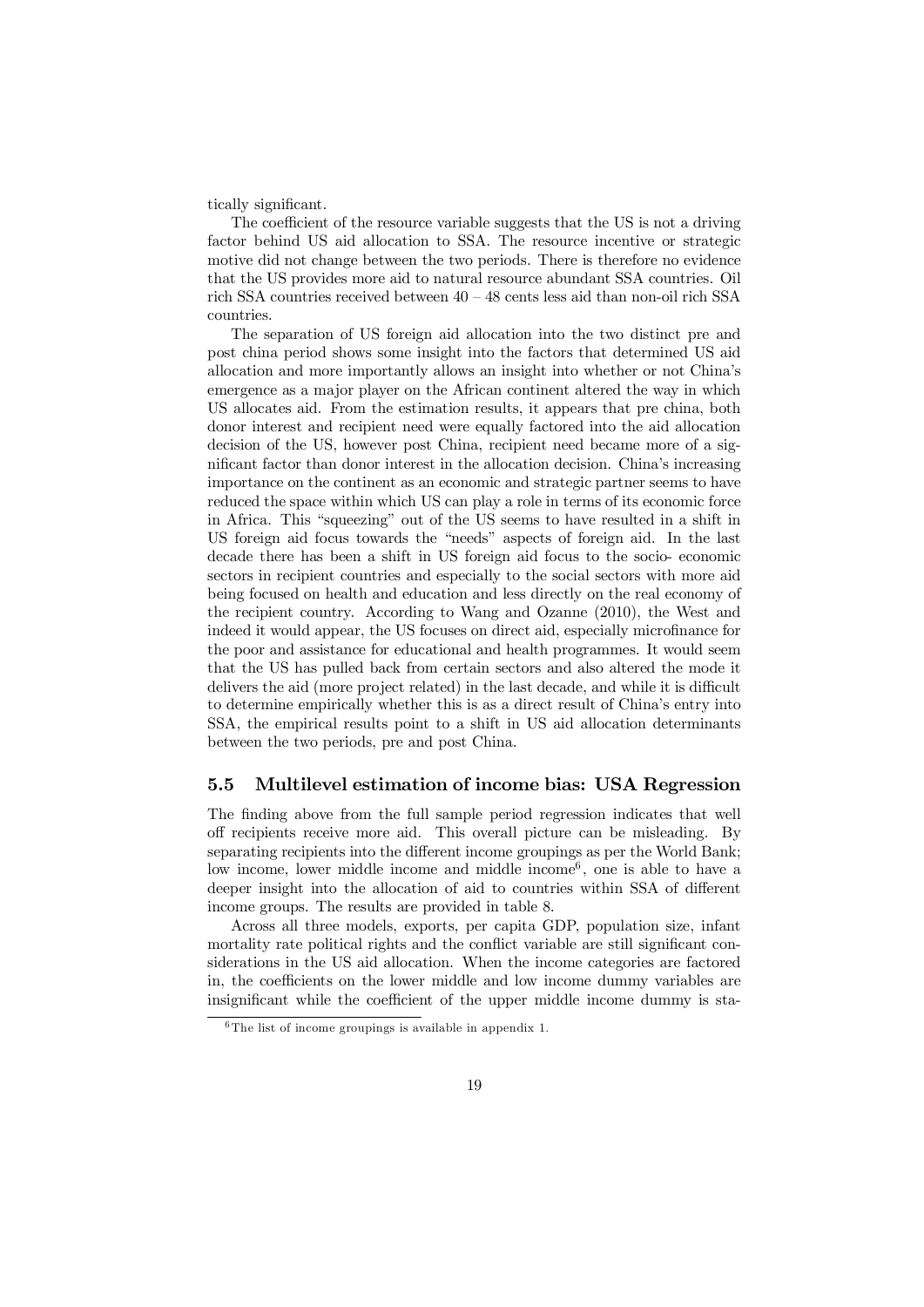tistically significant and negative. It appears that upper middle income SSA countries receive less US aid than lower middle and low income SSA countries. Specifically for every dollar in aid allocated, upper middle income SSA countries receive about 50 cents less than the other income groups. Similar findings are observed by Neumayer (2003) who points to a middle income bias in US aid in which proportional increases in income are associated with a less than proportional decrease in aid.

#### 5.6 Determinants of Chinese aid to Sub-Sahara Africa: Heckman regression results.

Table 9 shows the estimated marginal effects of the Heckman model. Contrary to the hypothesis that poorer countries receive more aid it appears that countries with high per capita income receive more Chinese aid. A potential reason for this is that countries with growing economies are better able to utilize the foreign aid provided than poorer countries. Isenman (1966), Dowling and Hiemenz (1985) and Neumayer (2004) posit that donors might perceive smaller poorer countries as lacking the ability to administer large aid in‡ows. They also link this to the perception of donors that aid is relatively more effective in countries with higher income levels.

The significance of strong economic ties in Chinese aid allocation decision is highlighted by the positive and statistically significant coefficient of the export variable. Fast growing markets in SSA provides China with potential customers for Chinese manufactured goods. The increasing demand for cheaper Chinese goods has made the continent a significant role player in china's economic growth. As Yang (2014) suggests, China's rapid economic growth has deepened the countries ties with Africa in terms of increased trade volumes.The provision of aid is in part to enable China's expansion into new markets and also to revive its multinational corporations activities in Africa that were fledgling. The importance of trade in aid allocation is also highlighted in China's aid policy through the introduction of new instruments that linked aid, trade and investment between china and Africa

Turning to the population variable, the results suggests that countries with larger populations receive more Chinese aid than less populous countries, This contradicts the hypothesis that more populous countries are deemed to have a low aid absorption ability or that the more populous the country, the less impact the aid provided will have compared to countries with smaller populations. There is no evidence of a population bias against more populous SSA countries in terms of the amount of Chinese aid allocated. Similar evidence for large Western donors such as the UK, Germany, France and Italy is observed by Neumayer  $(2004)$  who finds evidence that at the level (outcome) stage, more populous recipient countries receive more aid.

The coefficients of the two proxies for governance both have a negative sign, however only political instability is significant. This implies that china considers the degree of political rights afforded in the recipient country than civil liberty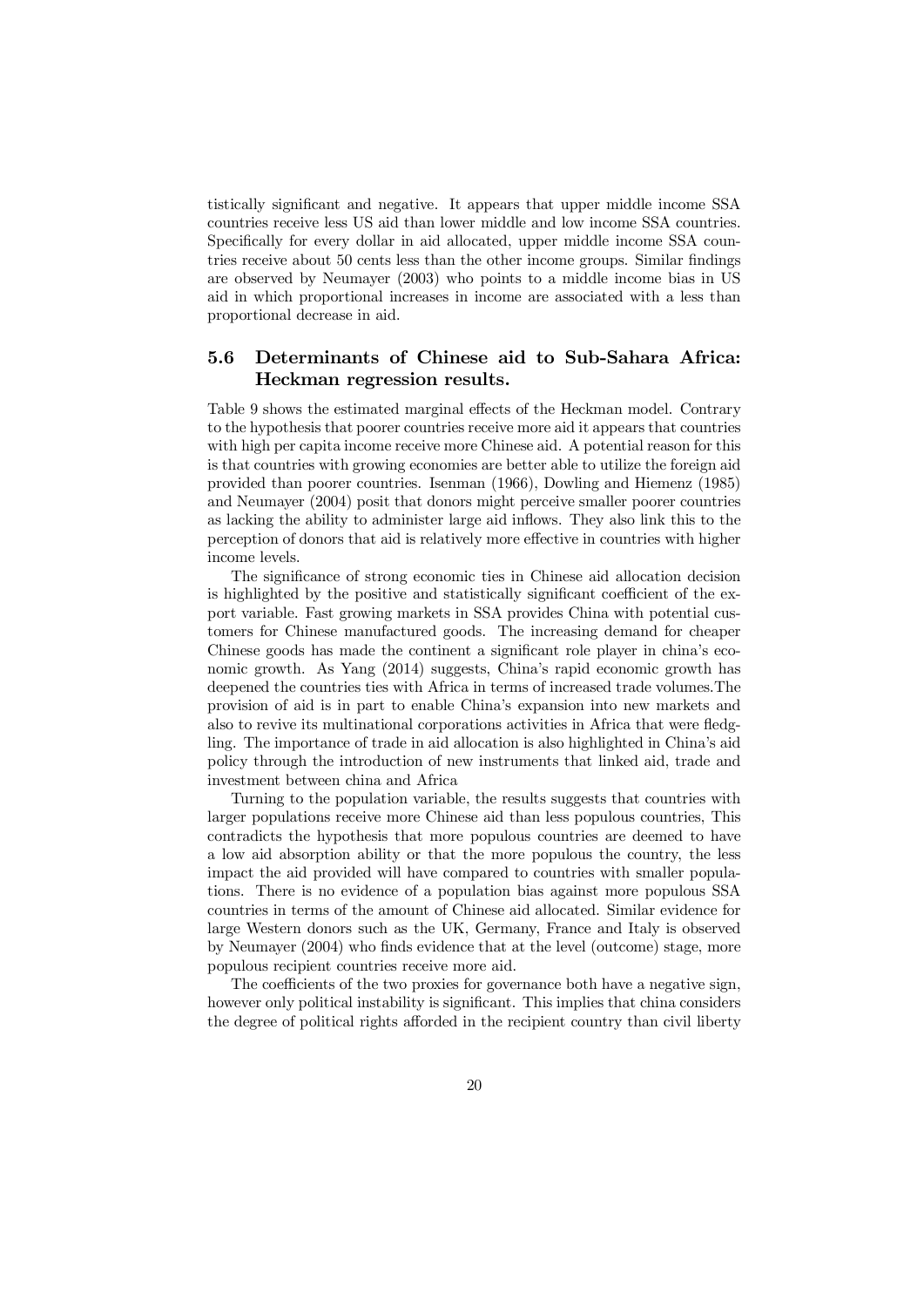in its aid allocation decision. As political instability increases, there is a decline in Chinese aid to recipients.

The coefficient of the resource variable is positive and statistically significant when political rights is included as the governance variable, suggesting that oil rich SSA countries are likely to receive more Chinese aid than non-oil producing SSA countries. This suggests that resource motives are an important factor in Chinese aid allocation thus adding credence to the many suggestions that Chinese aid is resource driven.

#### 5.7 Estimates of Income Bias: China Regression

The contrary finding on the GDPC variable warrants a further understanding of the allocation of aid amongst income groups. The marginal effects of Chinese income bias, provided in table 10 shows that further examination of the income bias indicates that priority is given to poorer SSA countries. Specifically, lower middle income SSA countries tend to receive more aid than upper middle income and low income SSA countries.

### 6 Conclusion

This study sought to answer four specific questions. First, what are the determinants of Chinese and American aid allocation decisions to SSA countries? Second, how has US aid allocation determinants changed with the arrival of China into the aid field in SSA? Third, is there any credence to assertions that China is primarily motivated by access to resource in SSA? Fourth, how significant is recipient governance in the decision of both countries aid allocation decision to SSA. There are only a handful of studies that have sought to explain the growing importance of Non-Western aid donors in developing countries, furthermore, very few have sought to empirically examine the determinants of Chinese aid to SSA and also examine what impact China's emergence in SSA's foreign aid field has had on American aid allocation determinants.

Empirical findings from the study confirm the significance of both recipient need and donor interests in US and China's aid allocation. The findings also lead to the conclusion that generally, US aid has more consideration for recipient need than Chinese aid. At the top of the SSA aid debate is the notion that Western donor countries are more considerate of the degree of governance in recipient SSA countries while their Chinese counterparts are assumed to overlook the level and type of governance. This notion at first glance might be seen to be true; however this is not necessarily the case. In both countries recipient governance is a significant determinant of aid allocation. In the case of the US especially, both political rights and civil liberty are considerations in their decision to allocate aid to SSA. More politically free countries and countries that allow civil liberty receive more aid. For China, political rights are a more important than civil liberty in influencing who receives Chinese aid. Empirical results point to the acceptance of a strategic resource motive in Chinese aid allocation determinants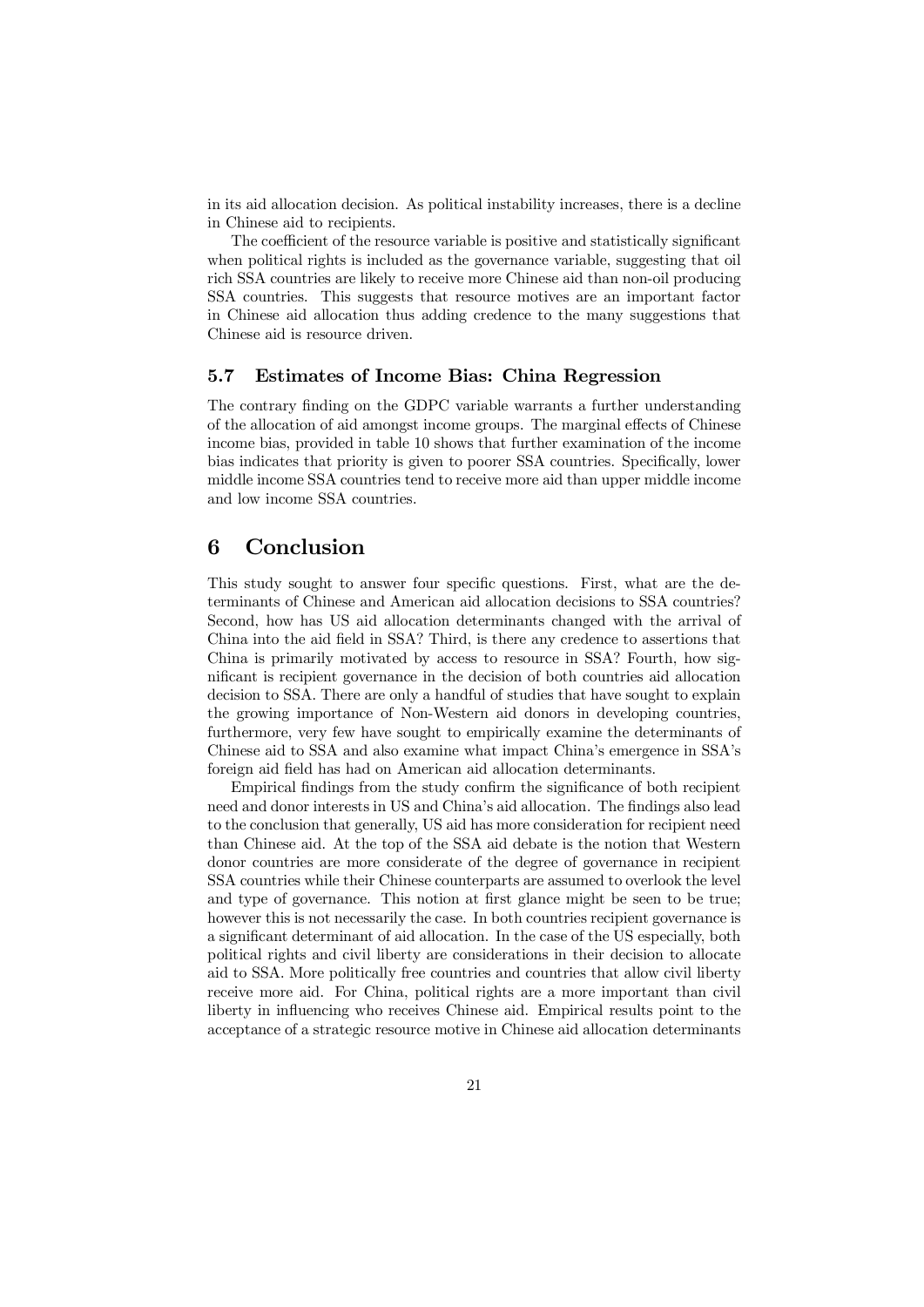and no resource motive in US aid allocation determinants. US provides less aid to resource rich SSA countries while their Chinese counterparts provide more aid to resource rich SSA countries. Additional support for this finding is observed in the fact that in the last 10 years, amongst the top 10 recipients of Chinese aid, almost half were in return for access to oil wells and the granting of first rights to prospect for oil in countries like Angola and Nigeria.

The separation of US foreign aid allocation into the two distinct pre and post China period shows some insight into the factors that determined US aid allocation and more importantly allows an insight into whether or not China's emergence as a major player on the African continent altered the way in which US allocates aid. From the estimation results, it appears that pre China, both donor interest and recipient need were equally factored into the aid allocation decision of the US, however post China's entry, recipient need became more of a significant factor than donor interest in the allocation decision. China's increasing importance on the continent as an economic and strategic partner seems to have reduced the space within which US can play a role in terms of its economic strength in Africa. This "squeezing" out of the US seems to have resulted in a shift in US foreign aid focus towards the "needs" aspects of foreign aid. In the last decade there has been a shift in US foreign aid focus to the socio- economic sectors in recipient countries and especially to the social sectors with more aid being focused on health and education and less directly on the real economy of the recipient country. According to Wang and Ozanne (2010), the West and indeed it would appear, the US focuses on direct aid, especially microfinance for the poor and assistance for educational and health programmes. It would seem that the US has pulled back from certain sectors and also altered the mode it delivers the aid (more project related) in the last decade, and while it is difficult to determine empirically whether this is as a direct result of China's entry into SSA, the empirical results point to a shift in US aid allocation determinants between the two periods, pre and post China.

#### References

- [1] Alesina, A, and Dollar, D. (2000). Who gives foreign aid to whom and why? *Journal of Economic Growth. Vol* 5(1), pp. 33-63.
- [2] Alesina, A & Weder, B. (1999). Do corrupt Governments receive less foreign aid? National Bureau of Economic Research. Working Paper 7108.http://www.nber.org/papers/w7 108.
- [3] Ali, A.M and Isse, H.S (2008). An empirical analysis of the determinants of foreign aid: A panel approach. *International Advances in Economic Research*. Vol 12, pp. 241-250.
- [4] Akramov, K. (2012). Foreign aid allocation, governance and growth. IFPRI issue brief. Issue 72, November 2012.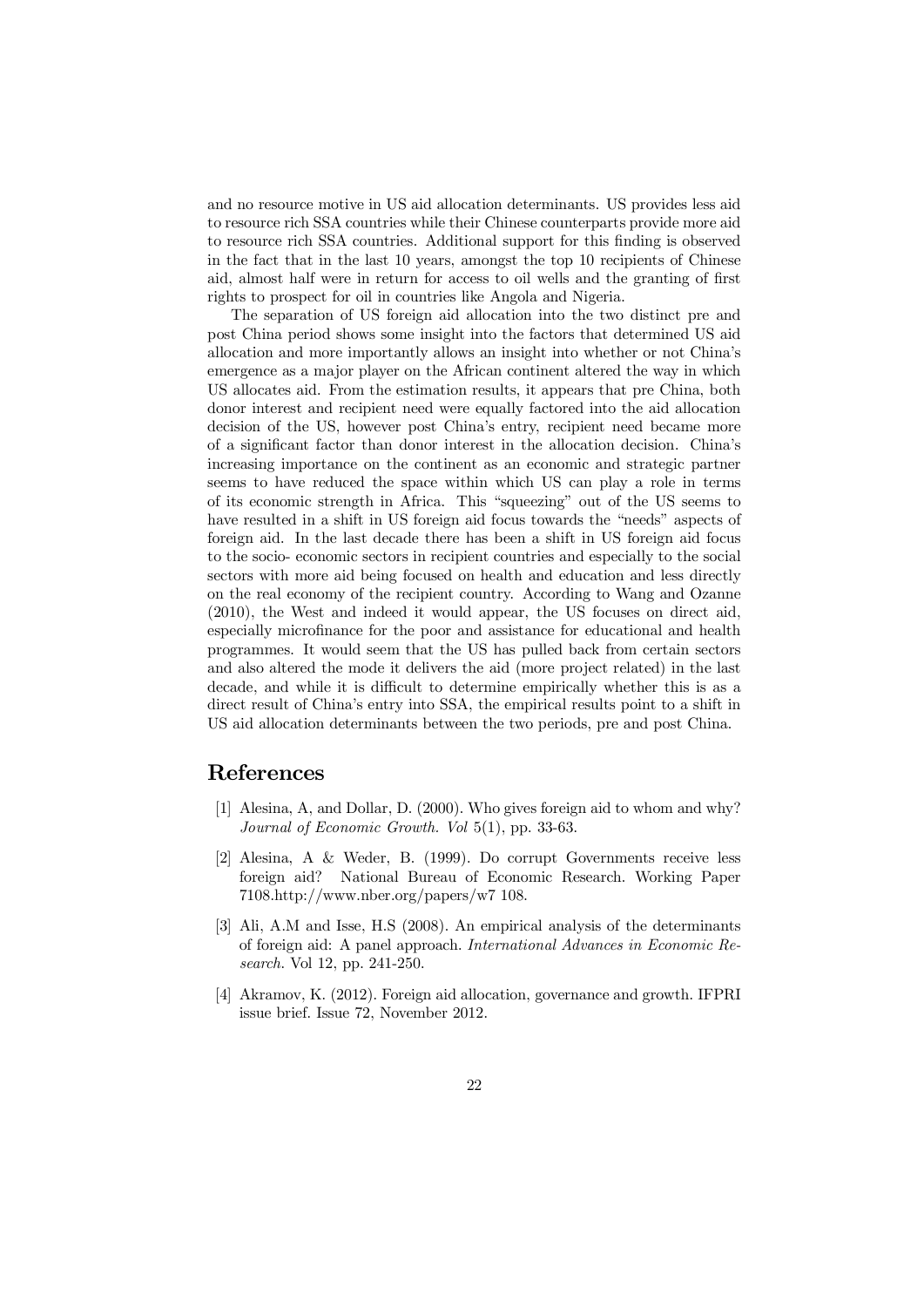- [5] Apodaca, C and Stohl, M. (1999). United States human rights policy and foreign assistance. International Studies Quarterly. Vol. 43(1), pp. 185-198.
- [6] Asteriou, D. (2008). Foreign aid and economic growth: new evidence from a panel data approach for five South Asian Countries. *Journal of Policy Modelling.* 31(1), 155-161.
- [7] Berthelemy, J.C and Tichit, A. (2004). Bilateral donors aid allocation decisions – a three – dimensional panel analysis. *International Review of Economics and Finance.* Vol 13, pp. 252-274.
- [8] Brautigam, D and Knack, S. (2004). Foreign aid, Institutions and Governance in Sub Saharan Africa. *Economic Development and Cultural Change*. Vol. 52 (2). pp. 255-285.
- [9] Brautigam, D. (2011). Aid "with Chinese characteristics": Chinese foreign aid and development finance meet the OECD-DAC aid regime. *Journal of International Development*, 23, pp. 752-764.
- [10] Brautigam, D. (2009). The Dragon's Gift. The real story of China in Africa. Oxford University Press.
- [11] Burnside, C., Dollar, D. (1997).Aid, policies and growth. *The American Economic Review*, 90 (4), 847-868.
- [12] Carleton, D. and Stohl, M. (1987). The role of Human Rights in US foreign assistance policy: A critique and reappraisal. *American Journal of Political Science*. Vol. 31, pp. 1002-18
- [13] Chaponniere, J,R.(2009). Chinese aid to Africa, origins, forms and issues in "the new presence of China in Africa. Amsterdam University Press, 2009.
- [14] Chenery, H.B., Strout, A. (1966). Foreign assistance and economic development. *American Economic Review*, 56(4), 679-733.
- [15] Cingranelli, D.L., and Pasquarello, T.E. (1985). Human rights practices and the distribution of US foreign Aid to Latin American Countries. *American Journal of Political Science.* Vol 29(3), pp. 539-563
- [16] Classens, S., Cassimon, D., &Van Campenhout, B. (2009). Evidence on changes in aid allocation criteria. *The World Bank Economic Review*. Vol. 23(2). pp. 185-208.
- [17] Copper, J.F. (1976).China's Foreign Aid. Lexington Books. D.C Health and Company. Lexington, Massachusetts.
- [18] Dalgaard, C.J., Hansen, H., &Tarp, F. (2005).On the empirics of foreign aid and growth. Economic Policy Research unit. Institute of Economics. University of Copenhagen.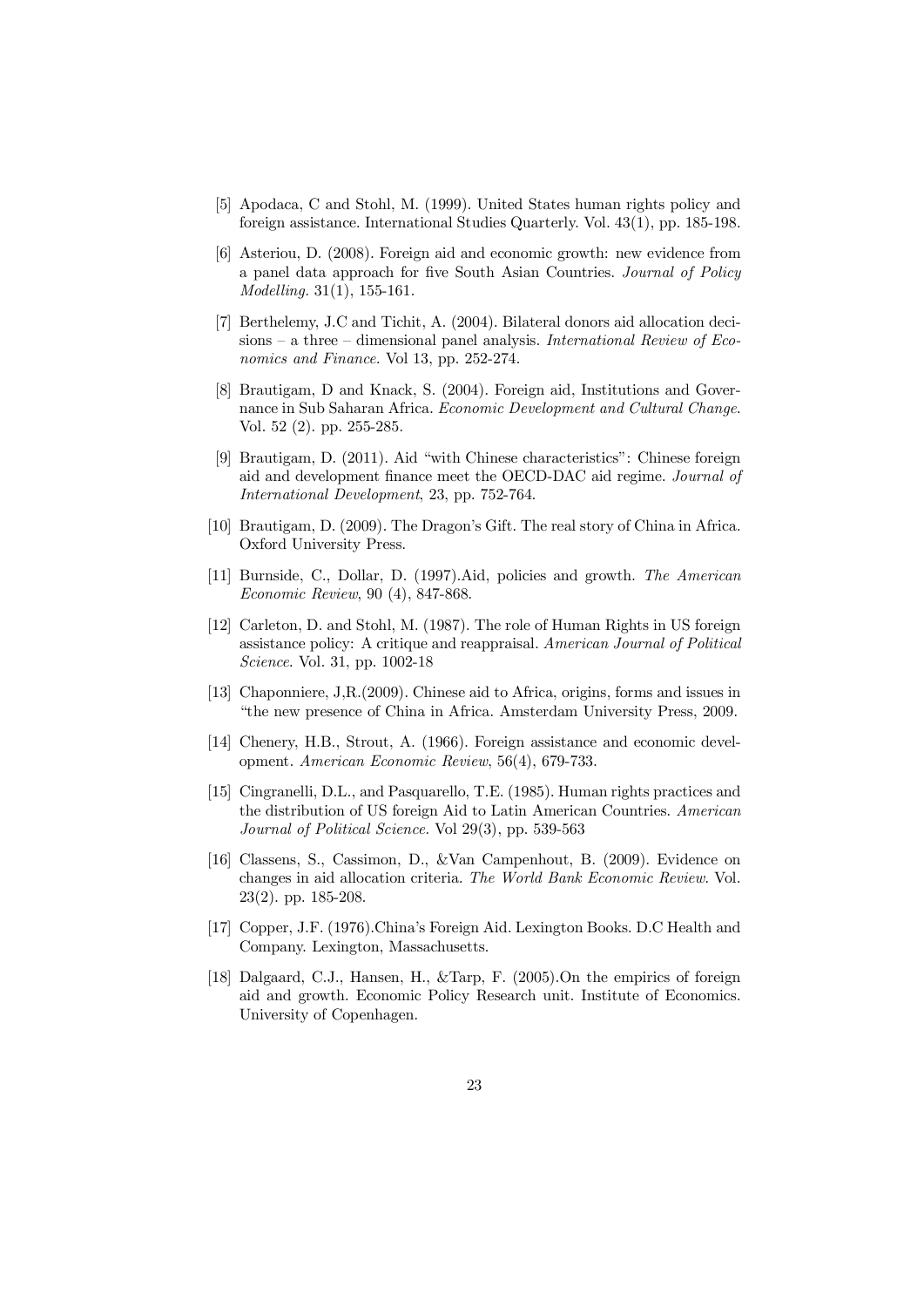- [19] Demirel-Pegg and Moskowitz, J. (2009). US Aid allocation: The Nexus of human rights, democracy, and development. *Journal of Peace Research.* Vol.46(2), pp. 181-198.
- [20] Dreher, A and Fuchs, A. (2011). Rogue Aid? The determinants of China's Aid allocation. Working Papers CEB 11-035, ULB. UniversiteLibre de Bruxelles.
- [21] Dreher, A, Nunnenkamp, P and Thiele, R.  $(2011)$ . Are new donors different? Comparing the allocation of bilateral aid between Non-DAC and DAC donor countries. *World Development.* Vol. 39(11), pp. 1950-1968.
- [22] Doornbos, M. (2001). Good Governance: The rise and decline of a policy meterphor? *Journal of Development Studies*. Vol. 37, pp. 93-108
- [23] Dowling, J.M and Hermenz, U. (1985). "Biases in the allocation of foreign aid: some new evidence", *World Development*, Vol.13, pp. 535-541.
- [24] Duc, V.M. (2006). Foreign aid and economic growth in developing countries: a cross country empirical analysis.
- [25] Durbarry, R., Gemmell, N., and Greenway, D. (1998).New evidence on the impact of foreign aid on economic growth.*Center for research in Economic Development and international Trade, University of Nottingham.*
- [26] Easterly, W. (2002). Can aid buy growth. *Journal of Economic Perspectives.* Vol. 17(3), pp. 23-48.
- [27] Easterly, W. Levine, R., Roodman, D. (2003). New data, new doubts: a comment on Burnside and Dollar's "aid, polices and growth" (2000). NBER, Working Paper 9846.
- [28] Edwards, M. (2001). Future positive: International Co-operation in the  $21^{st}$  century. Earthscan Publications, London.
- [29] Ekanayake, E.M., Chatrna, D.  $(2009)$ . The effect of foreign aid on economic growth in developing countries. *Journal of International Business and cultural studies*.
- [30] Fasanya, I.O and Onakoya, A.B.O. (2012). Does foreign aid accelerate economic growth? An empirical Analysis for Nigeria. *International Journal of Economic and Financial Issues*. Vol 2(4), pp. 423-431.
- [31] Fenny, S and McGillivray, M. (2008). What determines bilateral aid allocation? Evidence from time series data. Review of Development Economics. Vol. 12(3), pp. 515-29.
- [32] Fielding, D. (2008). Health aid and governance in developing countries. University of Otago, Economics Discussion Papers, No 0809.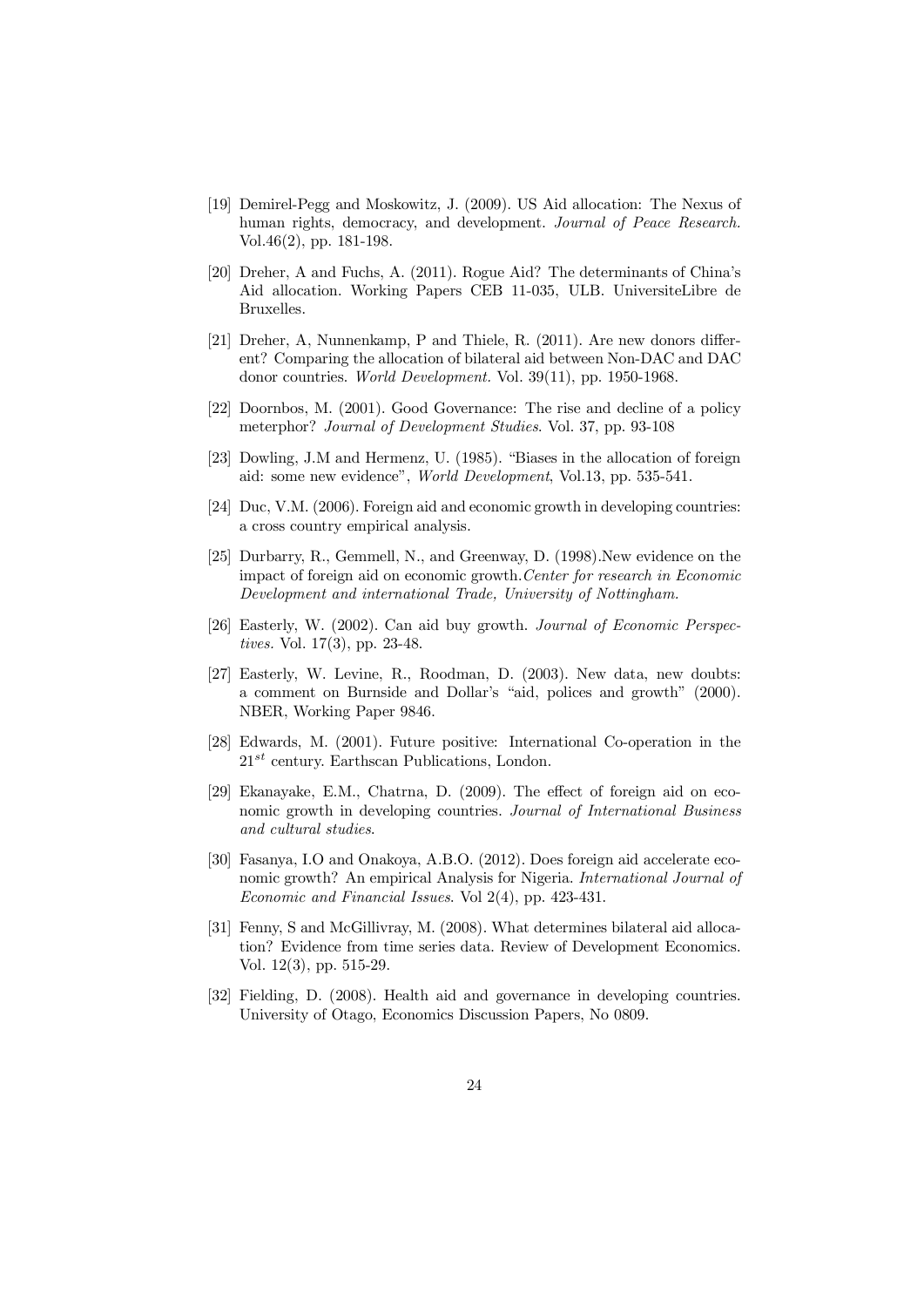- [33] Frank, A.G. (1969). Latin American, underdevelopment or revolution. New York: Monthly Review Press.
- [34] Freedom House (2013). Freedom in the world. New York: Freedom House.
- [35] Gang, I.N and Lehman, J.A. (1990). New directions or not: USAID in Latin America. *World Development*. Vol, 18, pp. 723-732.
- [36] Gharib, M. (2013). 6 surprising facts about Chinese aid to Africa. Available [online] http://www.one.org/us/2013/04/30/6-surprising-facts-aboutchinese-aid-to-africa/
- [37] Griffin, K.B., Enos, J.L. 1970. Foreign assistance: Objectives and Consequences. *Journal of Economic Development and Cultural Change*, Vol 18(3).
- [38] Gounder, R. (1994). Empirical results of aid motivations: Australia's bilateral aid programme. *World Development*, Vol 22(1), pp. 99-113.
- [39] Guerin, E. (2008). Chinese assistance to Africa: characterization and position regarding the global governance of development aid. *Global Governance.* Idees Pour le Debat. No 3.
- [40] Guillaumont, P., and Chauvet, L. (2001), Aid and Performance: A Reassessment, *Journal of Development Studies*, Vol. 37(6), 66-87.
- [41] Hadjimichael, M.T., Ghura, D., Muhleisen, M., Nord, R and Ucer, E.M. (1995). Sub Saharan Africa: growth, savings and investment 1986-98. Occasional Paper 118 (Washington, DC: International Monetary Fund).
- [42] Hansen, H., and Tarp, F. (2001). Aid and growth regressions. *Journal of Development Economics*, 64, 547-570
- [43] Harrigan, J., and Wang, C. (2011). A new approach to the allocation of aid among Developing Countries: is the USA different from the rest? World *Development.* Vol 39(8), pp. 1281-1293.
- [44] Hayer, T. (1981). The creation of world poverty: an alternative view to the brandt report. London: Pluto Press.
- [45] Heckman, J. (1979). "Sample selection bias as a specification error". *Econometrica,* Vol. 47, pp. 153-161.
- [46] Hensman, C.R. (1971). Rich against poor: the reality of aid. London: Allen Lane.
- [47] Isenman, P. (1976). "Biases in aid allocations against poorer and larger countries". *World development.* Vol. 44, pp. 631-641.
- [48] International Monetary Fund (2014). Direction of Trade Yearbook. Washington, DC: International Monetary Fund.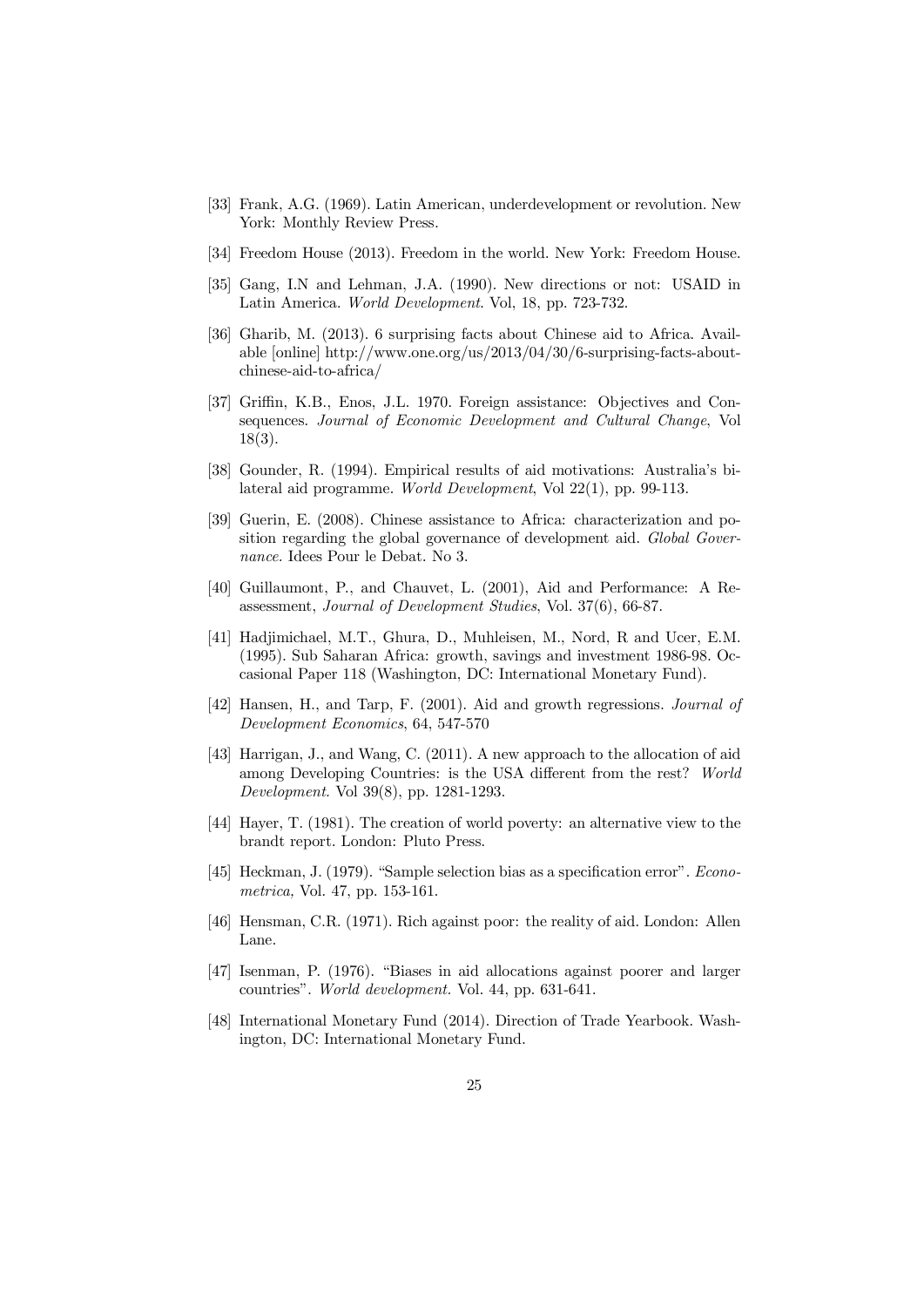- [49] Islam, A. 1992. Foreign aid and economic growth: an econometric study of Bangladesh. *Applied Economics,* Vol. 24, pp. 541– 544.
- [50] Jalee, P. (1968). The pillage of the third world. New York: Monthly Review Press.
- [51] Jones, V.C and Williams, B.R. (2012). US trade and investment relations with Sub-Saharan Africa and the African growth and opportunity act. CRS report for Congress.
- [52] Kaufmann, D., Kraay, A. and Zoido-Lobaton, P. (1999). Aggregating governance indicators. World Bank Policy Research Working Paper No 2195.
- [53] Kaufmann, D. and Penciakova, V. (2012). How selective is donor aid? Governance and corruption matter and donor agencies should take notice. Available online: http://www.brooking.edu/reserach/opinions/2012/07/17-donor-aidkaufmann.
- [54] Knack, S. (2001). Aid dependence and the quality of governance: Cross country empirical tests. *Southern Economic Journal.* Vol. 68(2), pp. 310- 329.
- [55] Kosack, S. (2003). Effective aid: how democracy allows development aid to improve the quality of life. *World Development.* Vol. 31(1), pp.1-22.
- [56] Luke, D.A. (2004). Multilevel Modelling. Sage University Papers. Series: Quantitative applications in Social Sciences.
- [57] Lundsgaarde, E., Breunig, C. and Prakash, A. (2010). Instrumental philanthropy : Trade and the allocation of foreign aid. *Canadian Journal of Political Science*. Vol. 43(3), pp. 733-761.
- [58] Maizels, A. and Nissanke, M.K. (1984). Motivations for aid to Developing countries. *World Development*. Vol 12, pp. 870-900.
- [59] McGillivray, M. and Oczkowski. E. (1992). A two part sample selection model of British bilateral aid allocation. *Applied Economics*. Vol. 24, pp.1311-9.
- [60] McGillivray, M. and Morrissey, O. (2001). *New of Evidence of the Fiscal Effects of Aid*, CREDIT Research Paper, No. 01/13, Centre for Research in Economic Development and International Trade, University of Nottingham,  $Nottingham\$
- [61] McGillivray, M. (2003). Modelling aid allocation: Issues, approaches and results. UN-WIDER discussion paper No 2003/49.
- [62] McKinlay, R.D. and Little, R. (1977). A foreign policy model of US bilateral aid allocation. *World Politics.* Vol. 30(1), pp.58-86.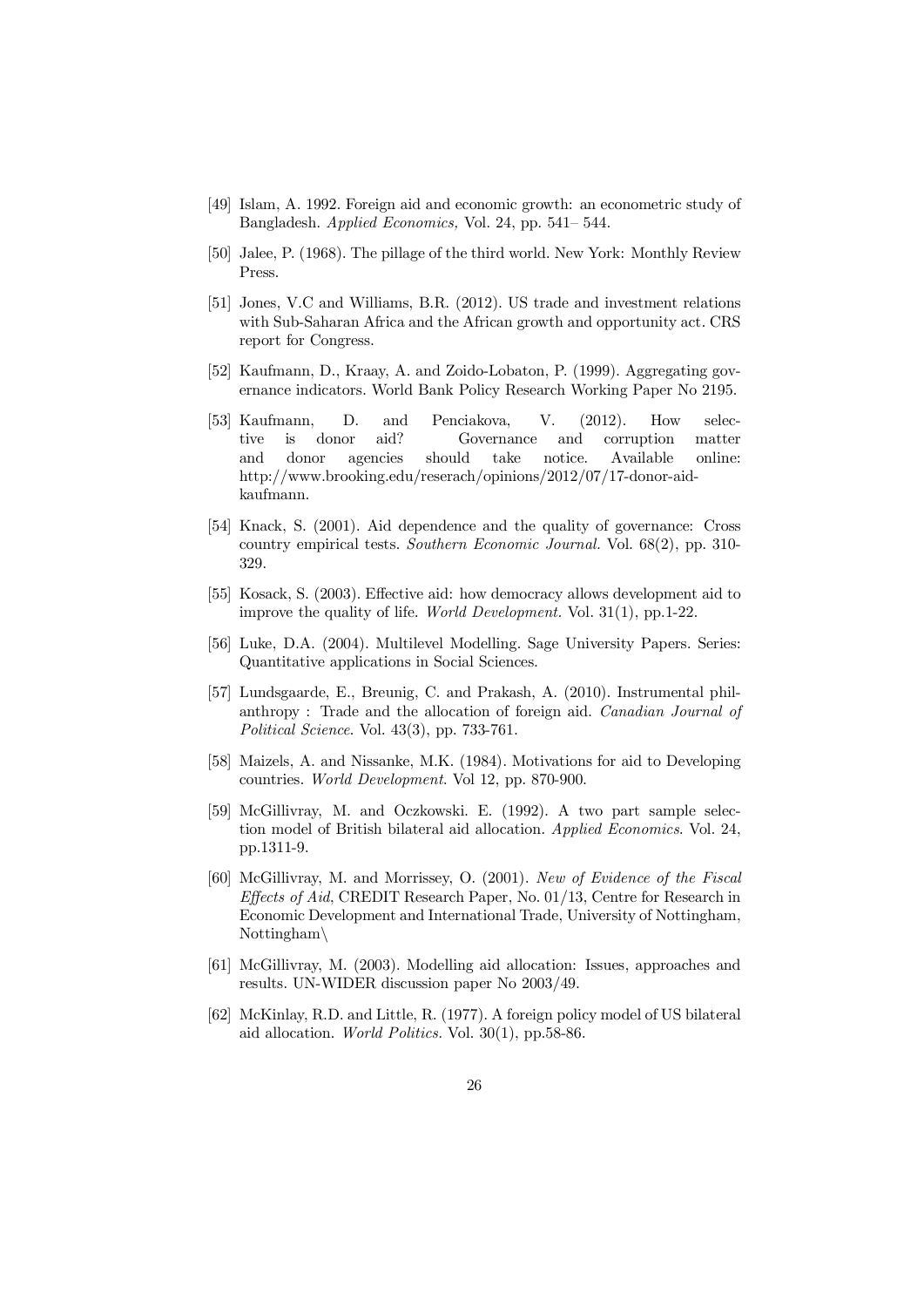- [63] McKinlay, R.D. and Little, R. (1979). The US aid relationship: A test of recipient need and Donor interest Model. *Political Studies.* Vol 27, pp. 236-250.
- [64] Meyer, C. (2012). Emerging donors: Ushering in a new aid era? Available online on: http://thinkafricapress.com/development/new-donor-newstrategies-no-strings-attached-africa.
- [65] Mishra, P. and Newhouse, D. (2007). Health aid and infant mortality. International Monetary Fund (IMF) working paper. WP/07/100.
- [66] Morris, B. (2010). The determinants of U.S. foreign aid allocation to Sub Saharan Africa in the pre terror and post terror security environments. *UNLV Theses/Dissertations/Professional Papers/Capstones.* Paper 836.
- [67] Mosley, P., Harrigan, J., and Toye, J. (1995).Aid and power. London and New York: Routledge.
- [68] Neumayer, E. (2003). The determinants of aid allocation by regional multilateral development banks and United Nations agencies. *International Studies Quarterly.* Vol 47(1), pp. 101-122.
- [69] Neumayer, E. (2003). The pattern of aid giving. The impact of good governance on development assistance. New York: Routledge, 2003.
- [70] Neumayer, E. (2010). What factors determine the allocation of Aid by Arab Countries and Multilateral Agencies? *The journal of Development Studies.* Vol 39(4), pp. 134-147.
- [71] OECD. (2014). Development Co-operation-development assistance Committee online database.
- [72] Papanek, G. F. (1972). The effect of aid and other resource transfers on savings and growth in less developed countries. *Economic Journal*, 82(327), 934–950.
- [73] Pedersen, K., R. (1996). Aid, Investment and Incentives. *Scandinavian Journal of Economics* 98(3), 423-43
- [74] Poe, S.C. and Sirirangi, R. (1994). Human Rights and US economic aid during the Reagan years. *Social Science Quarterly*. Vol. 75, pp.494-509.
- [75] Quazi, H. (2005). The macroeconomic impact of foreign aid in Bangladesh.
- [76] Rabe-Hesketh, S. and Skrondal, A. (2012).Multilevel and longitudinal modeling using stata. Volume II: categorical responses, counts and survival. A stata press publication, college station, Texas.
- [77] Radelet, S., Clemens, M., Bhavnani, R. (2006). Aid and growth: the current debate and some new evidence. Center for Global Development.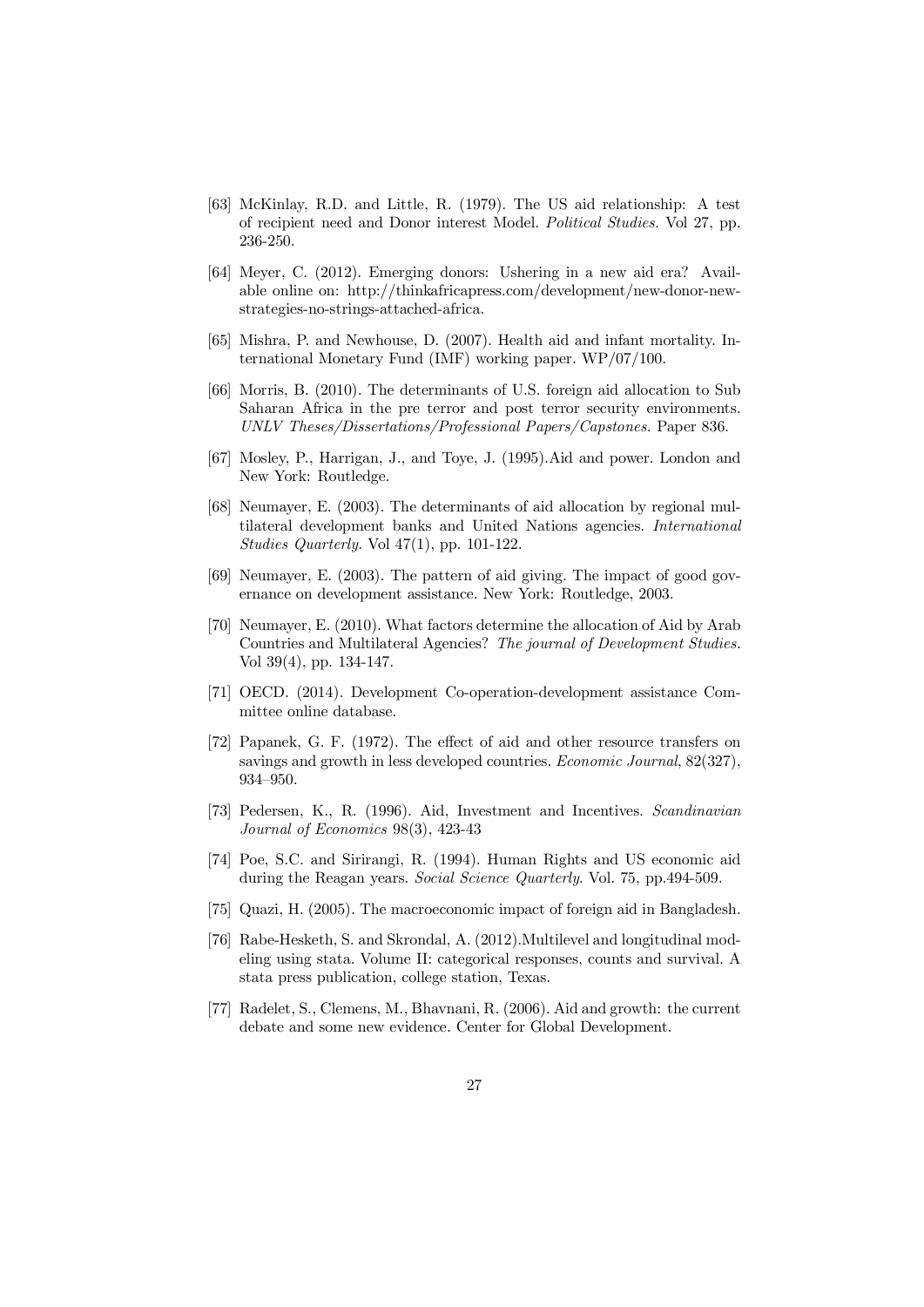- [78] Ramo, J.C. (2004). The Beijing Consensus. The Foreign Policy Centre.
- [79] Singh, R, D. (1985). State intervention, foreign economic aid, savings and growth in LDC's: some recent evidence, 38(2), 16-32.
- [80] Strange A., Parks, B., Tierney, M., Fuchs, A., and Dreher, A. (2013). China's development finance to Africa: a media – based approach to data collection. *Centre for Global Development.* Working paper series No 323.
- [81] Strange A., Parks, B., Tierney, M., Fuchs, A., and Dreher, A. (2014). Tracking under- reported financial flows: China's development finance and the aid- conflict nexus revisited. University of Heidelberg, Department of Economics. Discussion paper series, No 553.
- [82] Sun, Y. (2014). China's aid to Africa: Monster or messiah? Brookings East Asia Commentary series. No 75 of 79. Available [Online] http://www.brookings.edu/research/opinions/2014/02/07-china-aidto-africa-sun.
- [83] Svensson, J. (1999). Aid, growth and democracy. *Economics and Politics*. Vol.11(3), pp. 275-97.
- [84] Tan-Mullins, M., Mohan, G and Power, M. (2010).Redefining 'aid' in the China–Africa context. *Development and Change*. Vol. 41(5), pp. 857– 881.Tarnoff C and Lawson M. (2011). Foreign aid: an introduction to US programs and policy. Congressional Research Report for Congress.
- [85] Tobin, J. (1958). Estimation of relationships for limited dependent variables. *Econometrica*, Vol. 26, No 1.
- [86] Trumbull, W. N and Wall, H.J. (1994).Estimating aid–allocation criteria with panel data. *The Economic Journal*. Vol. 104(425), pp. 876-882.
- [87] Tull, D.M. (2006). China's engagement in Africa: Scope, significance and consequences. *The Journal of Modern African Studies*. Vol. 44(3), pp.459- 479.
- [88] United States Agency for International Development (USAID). www.USaid.org.
- [89] Wang, X and Ozanne, A. (2010). Two approaches to aid in Africa: China and the West. Downloaded online from: www.chronicpoverty.org.
- [90] Wittkopf, E.R. (1972). Western bilateral aid allocations: a comparative study of recipient state attitudes and aid received. Beverly Hills: Sage.
- [91] Wittkopf, E.R. (1973). Foreign aid and United Nations votes: a comparative study. American Political Science Review. Vol 67, pp. 868 - 888.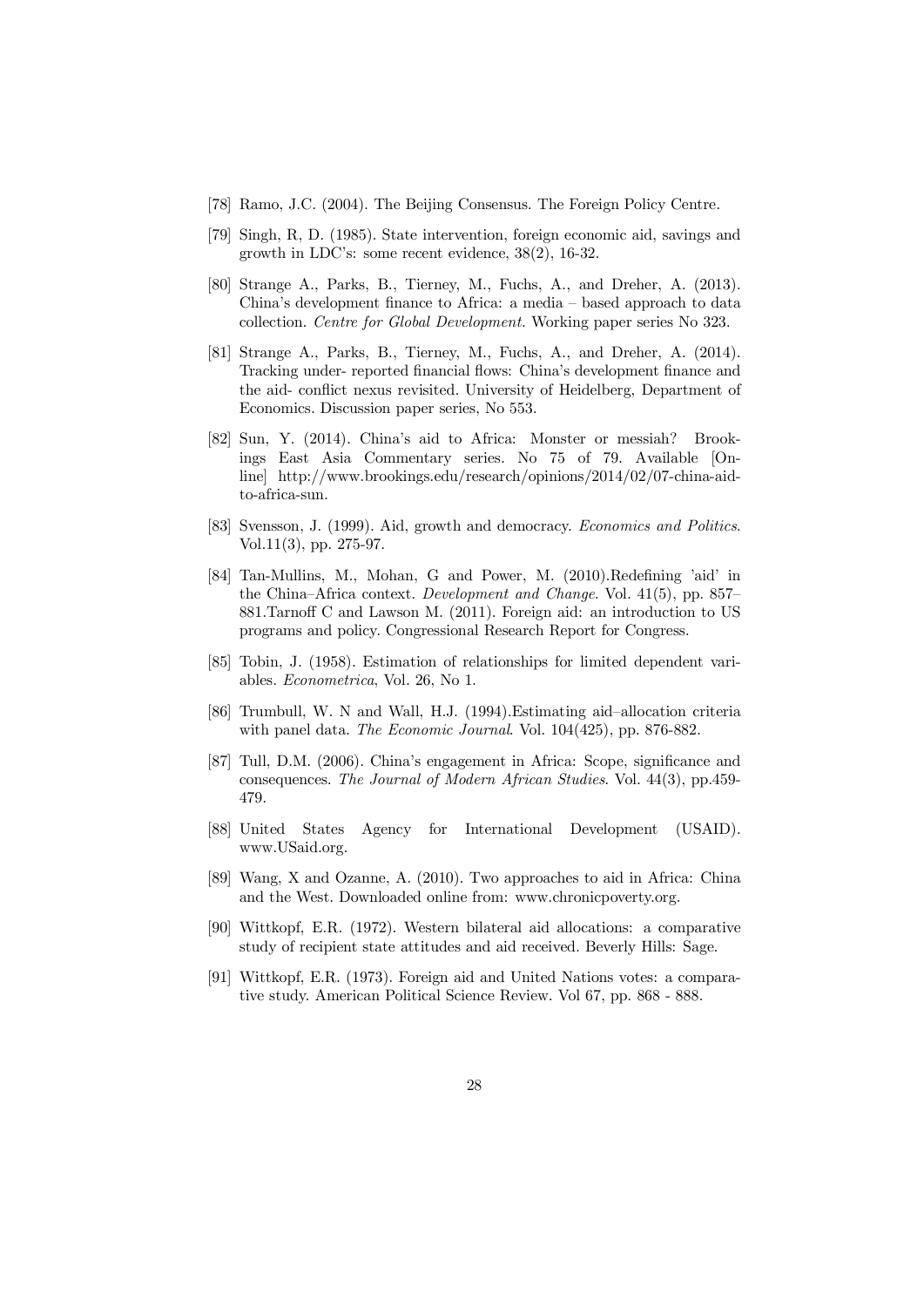- [92] Woods, N. (2008) whose aid? whose influence? China, emerging donors and the silent revolution in development assistance. *International Affairs*. Vol 84(6), pp. 1205-1221.
- [93] World Bank. (2014). World Development Indicators. online database.
- [94] Yang, D. (2014). Effects of China's economic boom through trade. Available online: http://chicagopolicyreview.org/2014/07/10/into-sub-saharanafrica-spillover-effects-of-chinas-economic-boom-through-trade.
- [95] Younas, J. (2008). Motivation for bilateral aid allocation: Altruism or trade benefits. *European Journal of Political Economy*. Elsevier Vol. 24(3), pp. 661-674.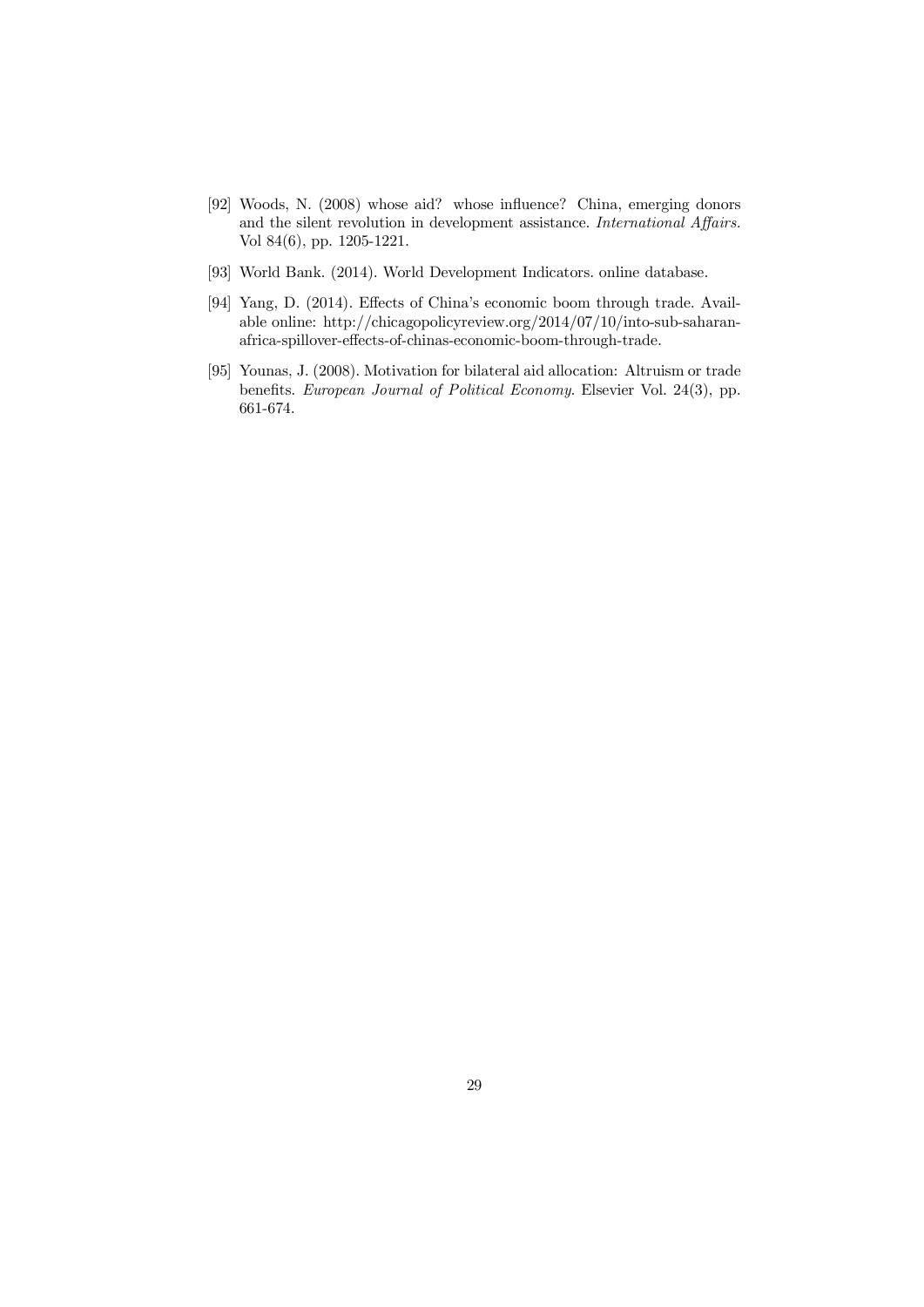| <b>COUNTRY</b>           | <b>SECTOR</b>                                                                                      | <b>YEAR</b> | <b>PROJECT</b>                             | AMOUNT (US \$) |
|--------------------------|----------------------------------------------------------------------------------------------------|-------------|--------------------------------------------|----------------|
| Sierra Leone             | telecommunications                                                                                 | 2006        | Fibre optic<br>installation                | 15 million     |
| Guinea                   | Health                                                                                             | 2008        | Construction of<br>150 bed hospital        | 2 billion      |
| Tanzania-Zambia          | Transport                                                                                          | 2000        | Tanzania Zambia<br>railway<br>construction | 23.5 million   |
| Namibia                  | Transport                                                                                          | 2012        | Loan for road<br>upgrade                   | 126 million    |
| <b>DRC</b>               | <b>Budgetary</b> support                                                                           | 2012        | <b>Budgetary</b> support                   | 1 billion      |
|                          |                                                                                                    |             | Government                                 |                |
| Angola                   | Government                                                                                         | 2001        |                                            | 50 million     |
| Guinea Bissau            | Agriculture                                                                                        | 2004        | Agriculture loan                           | 60 million     |
| Angola                   | Agriculture                                                                                        | 2009        | Agricultural<br>Development                | 1.2 billion    |
| Nigeria                  | Agriculture                                                                                        | 2012        | Cassava flour<br>processing plant          | 200million     |
| <b>Equatorial Guinea</b> | Minerals/mining                                                                                    | 2006        | Oil backed loan                            | 2 billion      |
| Africa                   | Debt Relief<br><b>Source:</b> Strange et al. (2013) Tracking Chinese Development Finance to Africa | 2000        | Debt relief                                | 1 billion      |

## **Table 1: Example of sector pervasiveness of Chinese aid in SSA**

**Source:** Strange *et al*., (2013). Tracking Chinese Development Finance to Africa

#### **Table 2: Top 10 largest recipients of Chinese official finance to Africa (ODA and OOF), 2000- 2011**

| Country                  | Amount(\$Billion) |
|--------------------------|-------------------|
| Ghana                    | 11.4              |
| Nigeria                  | 8.4               |
| Sudan                    | 5.4               |
| Ethiopia                 | 5.4               |
| Mauritius                | 4.6               |
| Angola                   | 4.2               |
| Zimbabwe                 | 3.8               |
| <b>Equatorial Guinea</b> | 3.8               |
| Cameroon                 | 3.0               |
| South Africa             | 2.3               |

**Source:** Strange *et al.,* (2013). China's development finance to Africa: A media-based approach to data collection.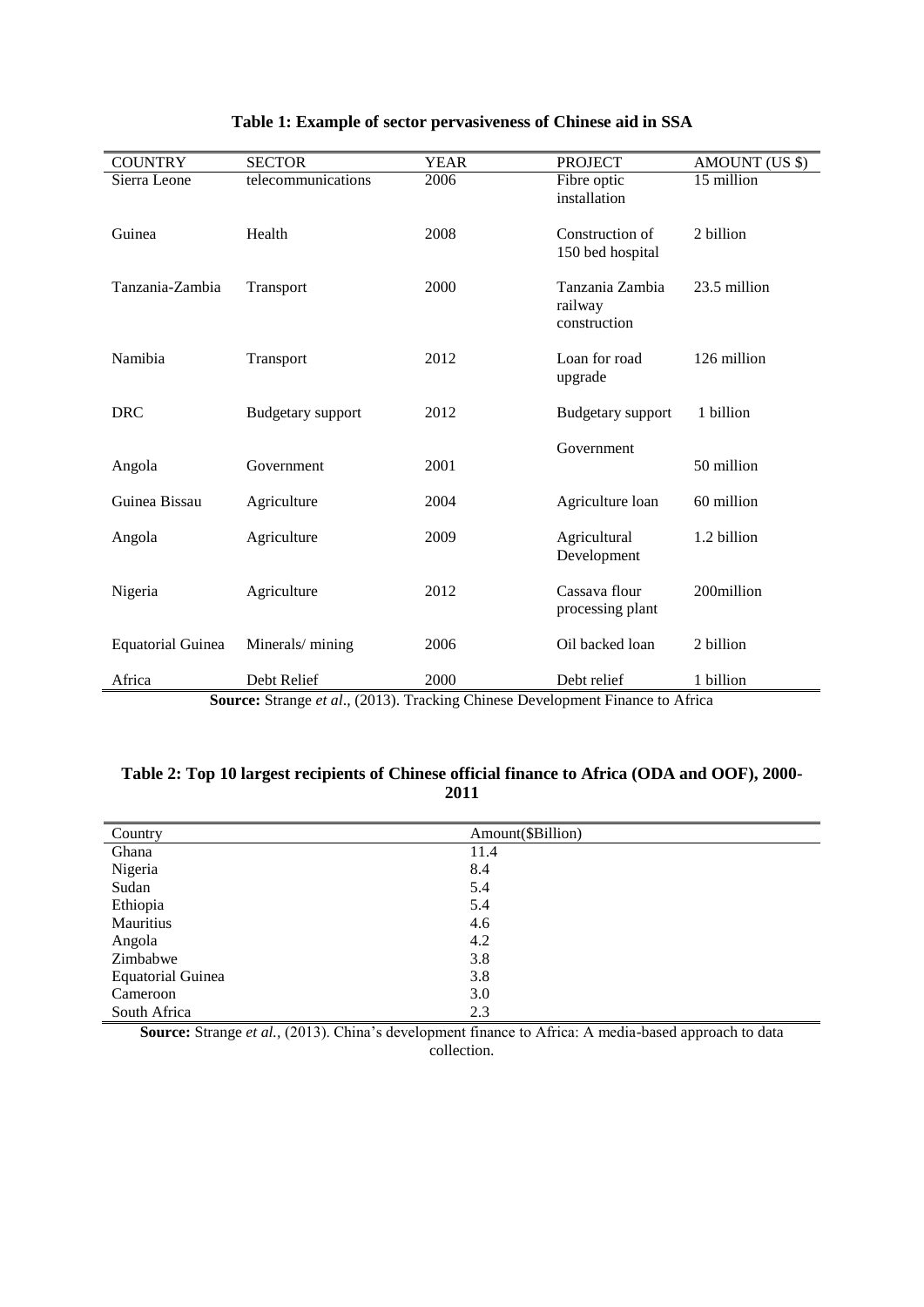| <b>Full Period</b><br>$(1980 - 2012)$ |                                  | Pre China<br>$(1980-1999)$ |                                   | Post China<br>$(2000-2012)$ |                                  |
|---------------------------------------|----------------------------------|----------------------------|-----------------------------------|-----------------------------|----------------------------------|
| Country                               | Amount<br>(Billion US<br>dollar) | country                    | Amount<br>(Billion US)<br>dollar) | Country                     | Amount<br>(Billion US<br>dollar) |
| Sudan                                 | 10.30                            | Sudan                      |                                   |                             |                                  |
|                                       | 10.07                            | Somalia                    | 3.19<br>2.95                      | Ethiopia<br>Sudan           | 7.98<br>7.11                     |
| Ethiopia                              | 8.31                             | Ethiopia                   | 2.08                              | Democratic                  | 6.24                             |
| Kenya                                 |                                  |                            |                                   | republic of<br>Congo        |                                  |
| Democratic republic<br>of Congo       | 7.59                             | Kenya                      | 2.17                              | Kenya                       | 6.14                             |
| Mozambique                            | 5.04                             | Mozambique                 | 1.73                              | Nigeria                     | 4.50                             |
| Tanzania                              | 5.09                             | Senegal                    | 1.353                             | South Africa                | 4.21                             |
| Uganda                                | 5.01                             | Democratic<br>Republic of  | 1.351                             | Uganda                      | 3.98                             |
|                                       |                                  | Congo                      |                                   |                             |                                  |
| Nigeria                               | 4.93                             | Zambia                     | 1.33                              | Tanzania                    | 3.92                             |
| South Africa                          | 4.85<br>4.42                     | Zimbabwe                   | 1.27<br>1.22                      | Mozambique<br>Zambia        | 3.36<br>2.66                     |
| Somalia                               |                                  | Liberia                    |                                   |                             |                                  |

### **Table 3: Top 10 recipients of US aid (1980-2012, Billion US dollar)**

**Source:** Author's calculations from OECD-Credit reporting system, online data.

| Variable           | <b>USA</b>            |                      |                       | <b>CHINA</b>          |
|--------------------|-----------------------|----------------------|-----------------------|-----------------------|
|                    | Full model(1980-2012) | Pre China(1980-1999) | Post China(2000-2012) | Full Model(2000-2012) |
| <b>LGDPC</b>       | $-0.51***$            | $-0.74***$           | $-0.08$               | $0.65***$             |
|                    | (0.07)                | (0.69)               | (0.09)                | (0.22)                |
| <b>LPOP</b>        | $0.29***$             | $-0.10$              | $0.91***$             | $0.80***$             |
|                    | (0.06)                | (0.07)               | (0.08)                | (0.21)                |
| <b>LEXPORTS</b>    | $0.16***$             | $0.18***$            | 0.06                  | $0.36***$             |
|                    | (0.42)                | (0.05)               | (0.05)                | (0.13)                |
| <b>LMORTALITY</b>  | $-0.59***$            | $-0.47***$           | $-0.65***$            | 0.28                  |
| <b>RATE</b>        | (0.09)                | (0.12)               | (0.13)                | (0.40)                |
| <b>LENROLLMENT</b> | $0.35***$             | $0.25***$            | $0.40***$             | 0.11                  |
| <b>RATE</b>        | (0.06)                | (0.08)               | (0.11)                | (0.31)                |
| <b>POLITICAL</b>   | $-0.02*$              | 0.002                | $-0.05***$            | 0.02                  |
| <b>RIGHTS</b>      | (0.01)                | (0.01)               | (0.01)                | (0.03)                |
| <b>RESOURCE</b>    | $-0.14**$             | $-0.072$             | $-0.24***$            | 0.004                 |
|                    | (0.06)                | (0.08)               | (0.93)                | (0.22)                |
| <b>CONFLICT</b>    | $0.33***$             | 0.036                | $0.34***$             | $-0.006$              |
|                    | (0.05)                | (0.15)               | (0.63)                | (0.13)                |
| Prob>F             | $Prob>F = 0.0000$     | $Prob>F = 0.0000$    | $Prob>F = 0.0000$     | $Prob>F = 0.0000$     |
| $R^2$              | 0.34                  | 0.18                 | 0.57                  | 0.31                  |

## **Table 4: Baseline OLS regression results: China and US aid<sup>1</sup>**

\* \*\*\*\*\*indicates significance at 1%, 5%, and 10% level of significance

<sup>&</sup>lt;sup>1</sup>Similar regression using Civil liberty as a proxy for governance does not change the results.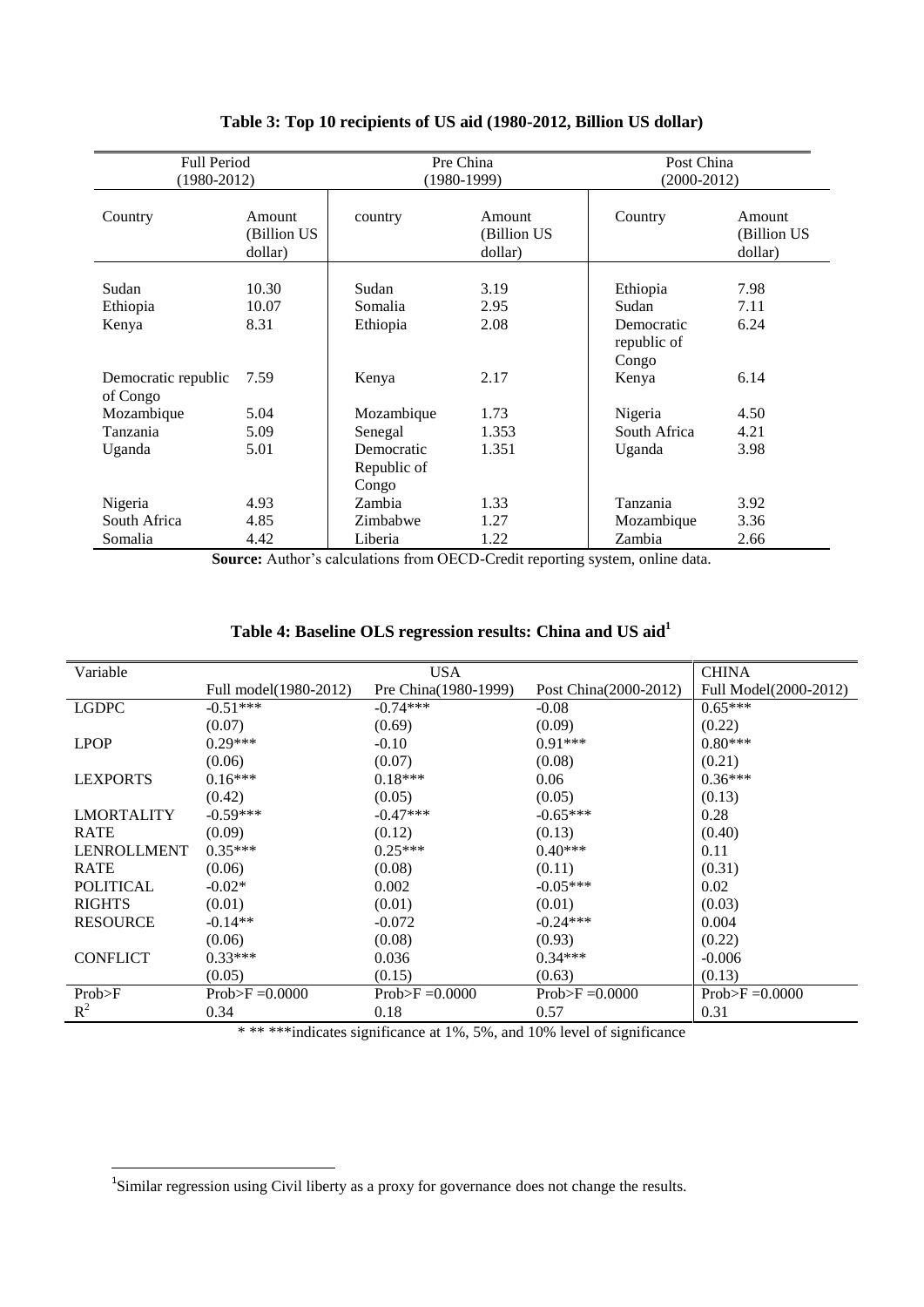|                                               | Coefficient    | Std Err. |  |
|-----------------------------------------------|----------------|----------|--|
| Fixed part<br>ß                               | 1.55           | 0.771    |  |
| Random Part<br>$\sqrt{\psi}$<br>$\sqrt{\phi}$ | 0.411<br>0.553 |          |  |

**Table 5: Maximum likelihood Estimates for Null Model for equation 1**

 $\overline{a}$ 

## **Table 6: Multilevel model results of the determinants of US foreign aid**

| Variable                    | Model(1)            | Model(2)          | Model (3)         | Model (4)           | Model(5)          | Model $(6)$         |
|-----------------------------|---------------------|-------------------|-------------------|---------------------|-------------------|---------------------|
| <b>FIXED</b>                |                     |                   |                   |                     |                   |                     |
| <b>EFFECTS</b>              |                     |                   |                   |                     |                   |                     |
| <b>LEXPORTS</b>             | $0.19**$            | $0.16**$          | $0.15**$          | $0.15**$            | $0.15**$          | $0.15***$           |
|                             | (0.75)              | (0.07)            | (0.07)            | (0.72)              | (0.73)            | (0.73)              |
| <b>LGDPC</b>                | 1.81***             | 1.82***           | $1.81***$         | 1.81 ***            | $1.35***$         | $1.37***$           |
|                             | (0.52)              | (0.52)            | (0.52)            | (0.52)              | (0.51)            | (0.51)              |
| <b>LPOP</b>                 | $-10.58***$         | $-10.36***$       | $-10.61***$       | $-10.61***$         | $-10.90***$       | $-10.70***$         |
|                             | (3.68)              | (3.63)            | (3.63)            | (3.63)              | (3.52)            | (3.53)              |
| <b>LENROLMENT</b>           | 0.85                | 0.87              | 0.85              | 0.85                | 0.47              | 0.50                |
| <b>RATE</b>                 | (0.55)              | (0.55)            | (0.55)            | (0.55)              | (0.53)            | (0.53)              |
| <b>LMORTALITY</b>           | $-14.36***$         | $-14.31***$       | $-14.36***$       | $-14.36***$         | $-12.29***$       | $-12.20***$         |
| <b>RATE</b>                 | (1.68)              | (1.68)            | (1.68)            | (1.68)              | (1.66)            | (1.66)              |
| <b>POLITICAL</b>            | $-0.29**$           | $-0.26**$         | $-0.029**$        | $-0.029**$          | $-0.029**$        | $-0.027*$           |
| <b>REPRESSION</b>           | (0.13)              | (0.13)            | (0.13)            | (0.13)              | (0.013)           | (0.013)             |
| <b>RESOURCE-</b>            |                     | $-0.29$           |                   |                     |                   | $-0.37**$           |
| <b>DUMMY</b>                |                     | (0.13)            |                   |                     |                   | (0.19)              |
| COLONY-                     |                     |                   | 0.31              |                     |                   | 0.29                |
| <b>DUMMY</b>                |                     |                   | (0.35)            |                     |                   | (0.19)              |
| LANGUAGE-                   |                     |                   |                   | $-0.03$             |                   | $-0.08$             |
| <b>DUMMY</b>                |                     |                   |                   | (0.13)              |                   | (0.35)              |
| <b>CONFLICT-</b>            |                     |                   |                   |                     | $0.42***$         | $0.42***$           |
| <b>DUMMY</b>                |                     |                   |                   |                     | (0.05)            | (0.05)              |
| <b>RANDOM</b>               |                     |                   |                   |                     |                   |                     |
| <b>EFFECTS</b>              |                     |                   |                   |                     |                   |                     |
| $\sqrt{\varphi}$            | 0.25                | 0.22              | 0.25              | 0.26                | 0.23              | 0.21                |
| $\sqrt{\phi}$               | 0.33                | 0.32              | 0.33              | 0.33                | 0.34              | 0.31                |
|                             |                     |                   |                   |                     |                   |                     |
| Constant                    | $1.75***$           | $1.77***$         | $1.77***$         | $1.75***$           | $1.72***$         | 1.78***             |
| Prob $>\chi$ 2<br>Number of | $Pr > \chi$ 2=0.000 | $Pr>\chi$ 2=0.000 | $Pr>\chi$ 2=0.000 | $Pr > \chi$ 2=0.000 | $Pr>\chi$ 2=0.000 | $Pr > \chi$ 2=0.000 |
| Observations                | 930                 | 930               | 930               | 930                 | 930               | 930                 |

\* \*\* \*\*\*indicates significance at 10%, 5%, and 1% level of significance. Standard errors are in parentheses.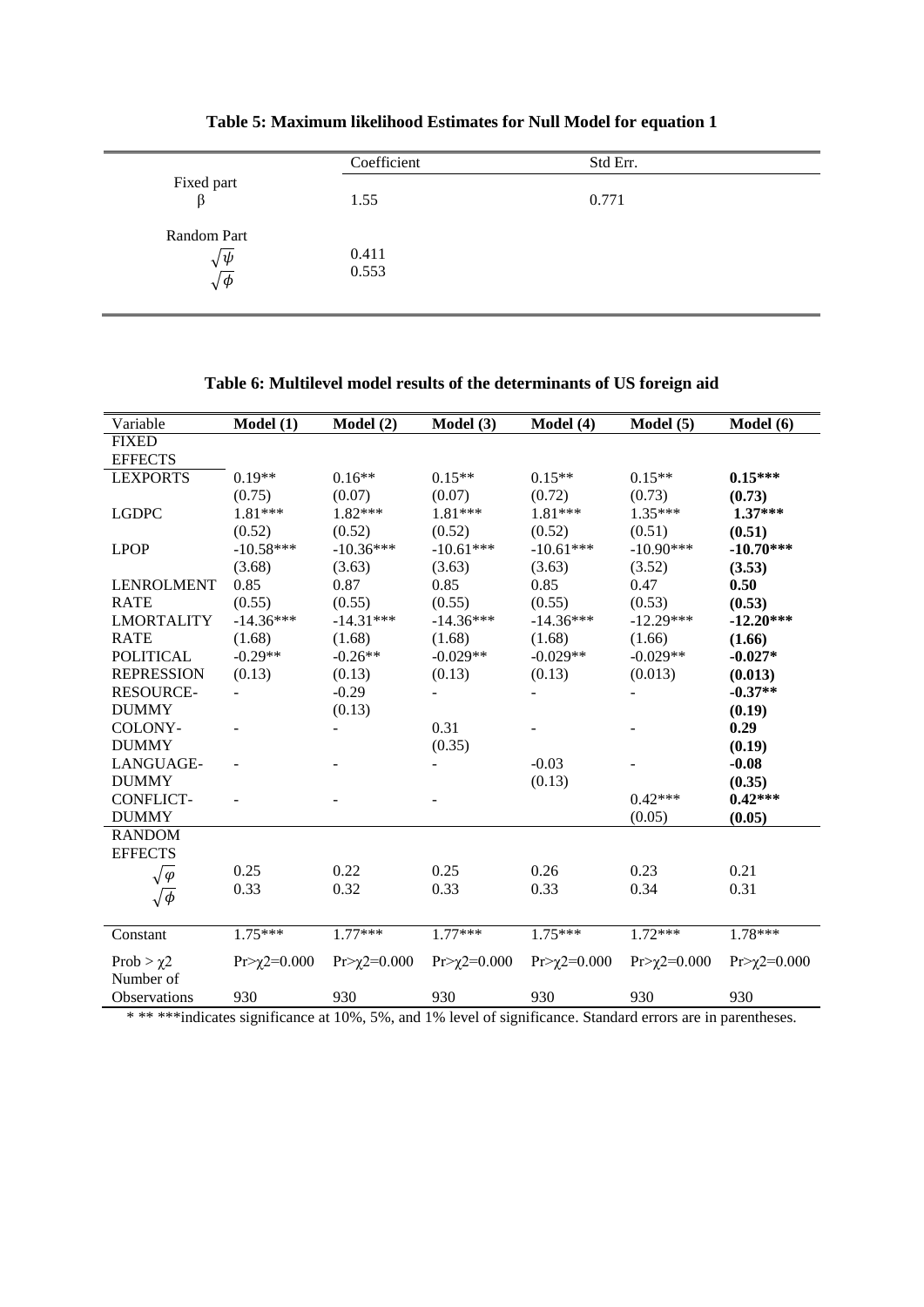| <b>Variable</b>                   | <b>Full Model (1980-2012)</b>                               | Pre China (1980-1999)                 | Post China (2000-2012) |
|-----------------------------------|-------------------------------------------------------------|---------------------------------------|------------------------|
| <b>FIXED EFFECTS</b>              |                                                             |                                       |                        |
| <b>LEXPORTS</b>                   | $0.15***$                                                   | $0.22***$                             | $-0.10$                |
|                                   | (0.73)                                                      | (0.06)                                | (0.08)                 |
| <b>LGDPC</b>                      | $1.37***$                                                   | 0.50                                  | $-1.50*$               |
|                                   | (0.51)                                                      | (0.54)                                | (0.93)                 |
| <b>LPOP</b>                       | $-10.70***$                                                 | $-5.92$                               | 44.05***               |
|                                   | (3.53)                                                      | (3.92)                                | (12.48)                |
| <b>LENROLMENT RATE</b>            | 0.50                                                        | $-0.18$                               | 1.34                   |
|                                   | (0.53)                                                      | (0.61)                                | (0.98)                 |
| <b>LMORTALITY RATE</b>            | $-12.20***$                                                 | $-7.59***$                            | $-8.07***$             |
|                                   | (1.66)                                                      | (2.33)                                | (2.68)                 |
| <b>POLITICAL</b>                  | $-0.027*$                                                   | 0.01                                  | 0.006                  |
| <b>REPRESSION</b>                 | (0.013)                                                     | (0.01)                                | (0.02)                 |
| <b>RESOURCE DUMMY</b>             | $-0.37**$                                                   | $-0.44**$                             | $-0.48*$               |
|                                   | (0.19)                                                      | (0.19)                                | (0.26)                 |
| <b>COLONY DUMMY</b>               | 0.29                                                        | 0.24                                  | 0.19                   |
|                                   | (0.19)                                                      | (0.35)                                | (0.49)                 |
| <b>LANGUAGE DUMMY</b>             | $-0.08$                                                     | $-0.09$                               | 0.012                  |
|                                   | (0.35)                                                      | (0.13)                                | (0.19)                 |
| <b>CONFLICT DUMMY</b>             | $0.42***$                                                   | 0.18                                  | 0.01                   |
|                                   | (0.05)                                                      | (0.13)                                | (0.07)                 |
| <b>RANDOM EFFECTS</b>             |                                                             |                                       |                        |
|                                   | 0.21                                                        | 0.13                                  | 0.27                   |
| $\sqrt{\varphi}$<br>$\sqrt{\phi}$ | 0.31                                                        | 0.31                                  | 0.44                   |
| Prob $\geq$ 2                     | $Pr>\chi$ 2=0.000                                           | $Pr>\chi$ 2=0.000                     | $Pr>\chi$ 2=0.000      |
| Number of Observations            | 930<br>$+100$ $F_0$ $\rightarrow +10$ $10$ $F_{\text{max}}$ | 540<br>$C_{\text{bound}}$ dend $\sim$ | 330                    |

#### **Table 7: Multilevel estimates of USA aid allocation pre and post Chinese entry into SSA aid field.**

\* \*\* \*\*\*indicates significance at 10%, 5%, and 1% level of significance. Standard errors are in parentheses.

## **Table 8: Estimates of US income bias**

| Variable               | Model $(1)$ | Model $(2)$ | Model $(3)$ |
|------------------------|-------------|-------------|-------------|
| <b>FIXED FFECTS</b>    |             |             |             |
| <b>LEXPORTS</b>        | $0.15***$   | $0.15***$   | $0.15***$   |
|                        | (0.73)      | (0.73)      | (0.73)      |
| <b>LGDPC</b>           | $1.37***$   | $1.37***$   | 1.38***     |
|                        | (0.51)      | (0.51)      | (0.51)      |
| <b>LPOPULATION</b>     | $-10.72**$  | $-10.66***$ | $-10.77***$ |
|                        | (3.52)      | (3.53)      | (3.53)      |
| <b>LENROLMENT RATE</b> | 0.48        | 0.50        | 0.49        |
|                        | (0.53)      | (0.53)      | (0.53)      |
| <b>LMORTALTY RATE</b>  | $-12.14***$ | $-12.22***$ | $-12.16***$ |
|                        | (1.66)      | (1.66)      | (1.66)      |
| <b>POLITICAL</b>       | $-0.03**$   | $-0.02*$    | $-0.02**$   |
| <b>REPRESSION</b>      | 0.13)       | (0.13)      | (0.13)      |
| <b>CONFLICT-DUMMY</b>  | $0.42***$   | $0.42***$   | $0.42***$   |
|                        | (0.05)      | (0.05)      | (0.05)      |
| <b>RESOURCE-DUMMY</b>  | $-0.11$     | $-0.35*$    | $-0.26$     |
|                        | (0.21)      | (0.18)      | (0.21)      |
| LANGUAGE-DUMMY         | $-0.06$     | $-0.12$     | $-0.01$     |
|                        | (0.13)      | (0.15)      | (0.15)      |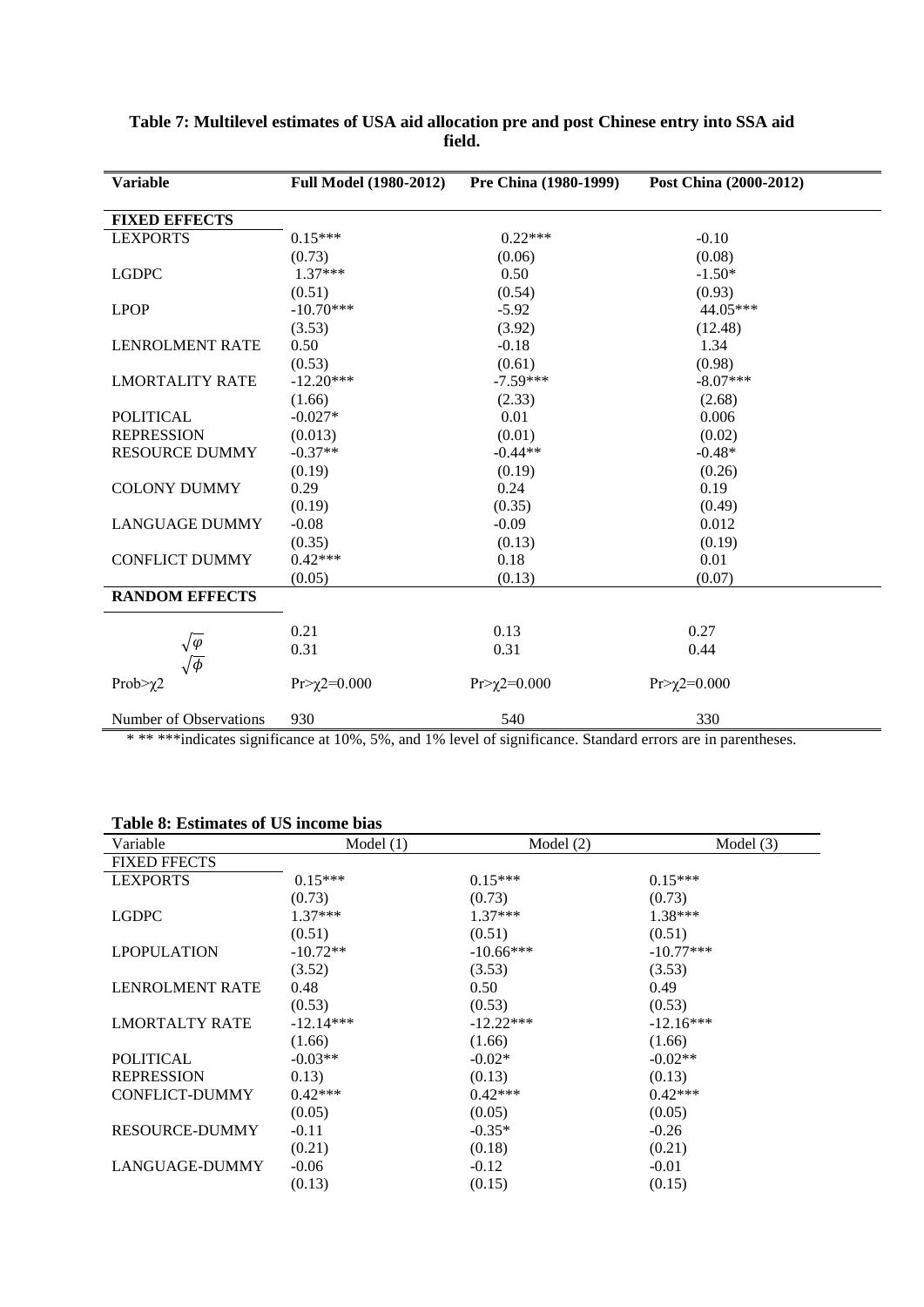| <b>COLONY-DUMMY</b>    | 0.25                | 0.30              | 0.15              |
|------------------------|---------------------|-------------------|-------------------|
|                        | (0.33)              | (0.36)            | (0.36)            |
| <b>UPPER MIDDLE</b>    | $-0.45**$           |                   |                   |
| <b>INCOME DUMMY</b>    | (0.23)              |                   |                   |
| <b>LOW MIDDLE</b>      |                     | 0.08              |                   |
| <b>INCOME DUMMY</b>    |                     | (0.16)            |                   |
| <b>LOW INCOME</b>      |                     | -                 | 0.14              |
| <b>DUMMY</b>           |                     |                   | (0.16)            |
| <b>RANDOM EFFECTS</b>  |                     |                   |                   |
|                        |                     |                   |                   |
| $\sqrt{\varphi}$       | 0.22                | 0.23              | 0.18              |
| $\sqrt{\phi}$          | 0.29                | 0.31              | 0.31              |
| Constant               | $1.81***$           | $1.78***$         | $1.65***$         |
| Prob> $\chi$ 2=0.000   | $Pr>\gamma$ 2=0.000 | $Pr>\chi$ 2=0.000 | $Pr>\chi$ 2=0.000 |
| Number of Observations | 930                 | 930               | 930               |

\* \*\* \*\*\*indicates significance at 10%, 5%, and 1% level of significance Standard errors are in parentheses

| Variable                    | Model(1)                         | Model(2)                          |
|-----------------------------|----------------------------------|-----------------------------------|
| <b>LGDPC</b>                | $0.62***$                        | $0.66***$                         |
|                             | (0.20)                           | (0.20)                            |
| <b>LPOP</b>                 | $0.94***$                        | $0.86***$                         |
|                             | (0.23)                           | (0.19)                            |
| <b>LEXPORTS</b>             | $0.30**$                         | $0.36***$                         |
|                             | (0.13)                           | (0.11)                            |
| <b>LENROLLMENT RATE</b>     | 0.59                             | 0.29                              |
|                             | (0.54)                           | (0.44)                            |
| <b>LMORTALITY RATE</b>      | $-0.43$                          | $-0.51$                           |
|                             | (0.96)                           | (0.74)                            |
| <b>POLITICAL REPRESSION</b> | $-0.11**$                        |                                   |
|                             | (0.05)                           |                                   |
| <b>CIVIL LIBERTY</b>        |                                  | $-0.06$                           |
|                             |                                  | (0.07)                            |
| <b>RESOURCE DUMMY</b>       | $0.78*$                          | 0.68                              |
|                             | (0.47)                           | (0.38)                            |
| <b>CONFLICT DUMMY</b>       | 0.25                             | 0.22                              |
|                             | (0.19)                           | (0.19)                            |
| <b>DISTANCE</b>             | $-0.0002$ ***                    | $-0.0002$ ***                     |
|                             | (0.00008)                        | (0.00008)                         |
| <b>Wald Test</b>            | Prob $>$ chi <sup>2</sup> =0.000 | Prob $>$ chi <sup>2</sup> = 0.000 |

## **Table 9: Determinants of Chinese aid allocation**

\* \*\*\*\*\*indicates significance at 10%, 5%, and 1% level of significance. Standard Errors are in parenthesis.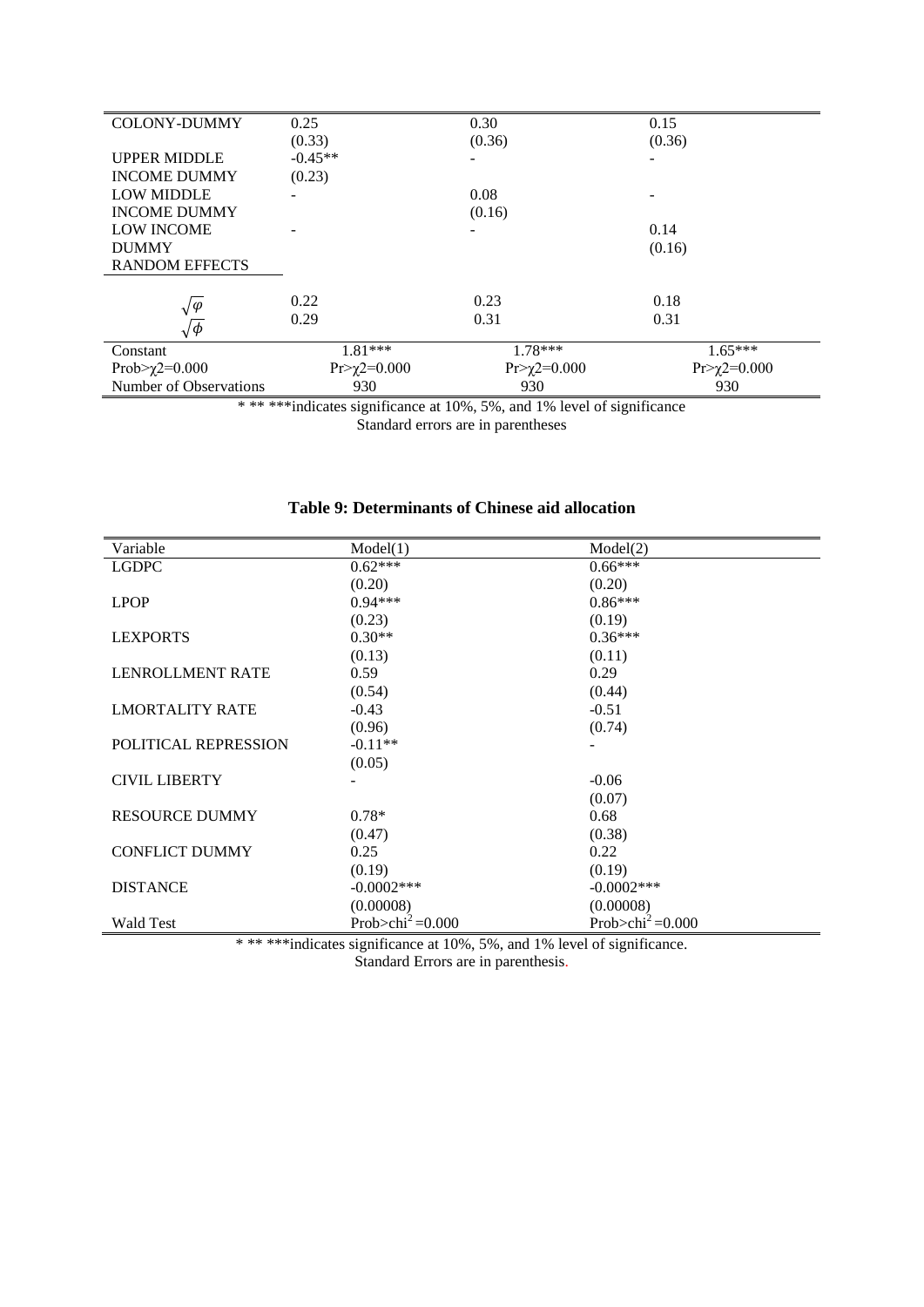| <b>Variable</b>                                                        | Model(1)                         | Model(2)                     | Model(3)                         |
|------------------------------------------------------------------------|----------------------------------|------------------------------|----------------------------------|
| ${\rm LGDPC}$                                                          | $0.69***$                        | $0.47**$                     | $0.59**$                         |
|                                                                        | (0.21)                           | (0.28)                       | (0.24)                           |
| <b>LPOP</b>                                                            | $1.06***$                        | $1.05***$                    | $0.94***$                        |
|                                                                        | (0.24)                           | (0.22)                       | (0.23)                           |
| <b>LEXPORTS</b>                                                        | $0.25*$                          | $0.30**$                     | $0.31**$                         |
|                                                                        | (0.14)                           | (0.13)                       | (0.13)                           |
| LENROLLMENT RATE                                                       | 0.32                             | 0.44                         | 0.60                             |
|                                                                        | (0.58)                           | (0.56)                       | (0.55)                           |
| <b>LMORTALITY RATE</b>                                                 | $-1.17$                          | $-1.25$                      | $-0.46$                          |
|                                                                        | (1.04)                           | (1.02)                       | (0.96)                           |
| <b>RESOURCE DUMMY</b>                                                  | $1.09**$                         | $0.94**$                     | $0.77*$                          |
|                                                                        | (0.50)                           | (0.48)                       | (0.47)                           |
| POLITICAL RIGHTS                                                       | $-0.11**$                        | $-0.11**$                    | $-0.11**$                        |
|                                                                        | (0.05)                           | (0.05)                       | (0.05)                           |
| <b>CONFLICT DUMMY</b>                                                  | 0.25                             | 0.25                         | 0.25                             |
|                                                                        | (0.19)                           | (0.19)                       | (0.19)                           |
| <b>DISTANCE</b>                                                        | $-0.0002$ ***                    | $-0.0002$ ***                | $-0.0002$ ***                    |
|                                                                        | (0.00008)                        | (0.00008)                    | (0.00008)                        |
| <b>LOW MIDDLE</b>                                                      | $0.45***$                        |                              |                                  |
| <b>INCOME DUMMY</b>                                                    | (0.14)                           |                              |                                  |
| <b>UPPER MIDDLE</b>                                                    |                                  | $-0.38***$                   |                                  |
| <b>INCOME DUMMY</b>                                                    |                                  | (0.12)                       |                                  |
| <b>LOWER MIDDLE</b>                                                    |                                  |                              | 0.05                             |
| <b>INCOME DUMMY</b>                                                    |                                  |                              |                                  |
| <b>WALD TEST</b>                                                       | Prob $>$ chi <sup>2</sup> =0.000 | Prob>chi <sup>2</sup> =0.000 | Prob $>$ chi <sup>2</sup> =0.000 |
| *******indicates significance at 1%, 5%, and 10% level of significance |                                  |                              |                                  |

## **Table 10: Marginal Effects of Chinese income Bias**

Standard errors are in parenthesis